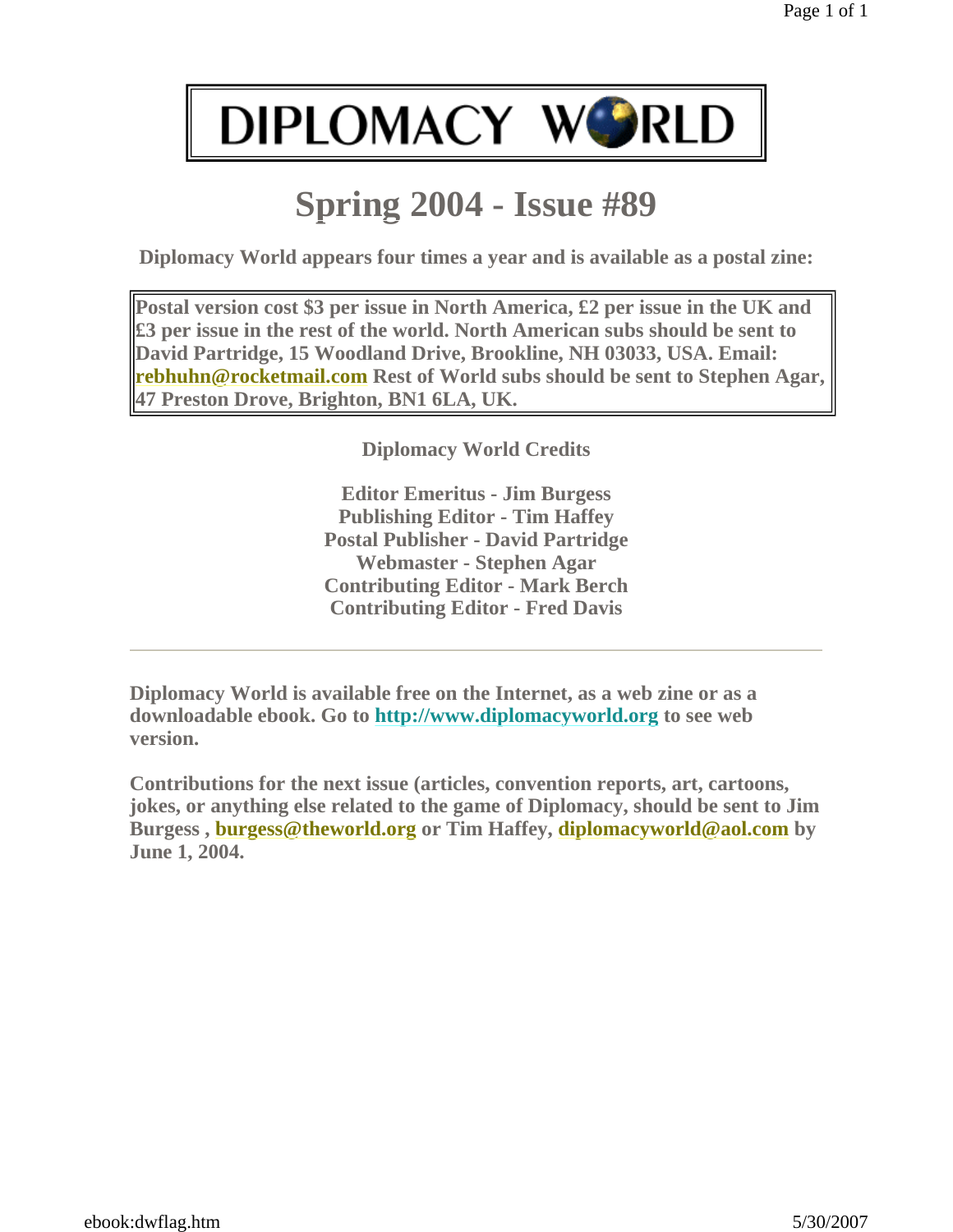

## **Table of Contents**

#### **Front Page with Credits**

**Ye Old Mailbag Message from Jim Burgess Editorial by Tim Haffey**

**ARTICLES**

**Negotiating as Austria - Author Unknown Burgandy Tipoff Opening by Mark Berch St. Petersburg - Gateway to the West by Tim Haffey**

INTERVIEW

**Interview of Stephen Agar by Jim Burgess**

**Game Review**

**WAR: Age of Imperialism by Fred C. Davis, Jr.**

**"Diplomacy World" Demonstation Game**

**DipCon XXXVII DipCon XXXVII House Rules DipCon XXXVII Scoring System List of Diplomacy Tournaments/Conventions Submission Requirements**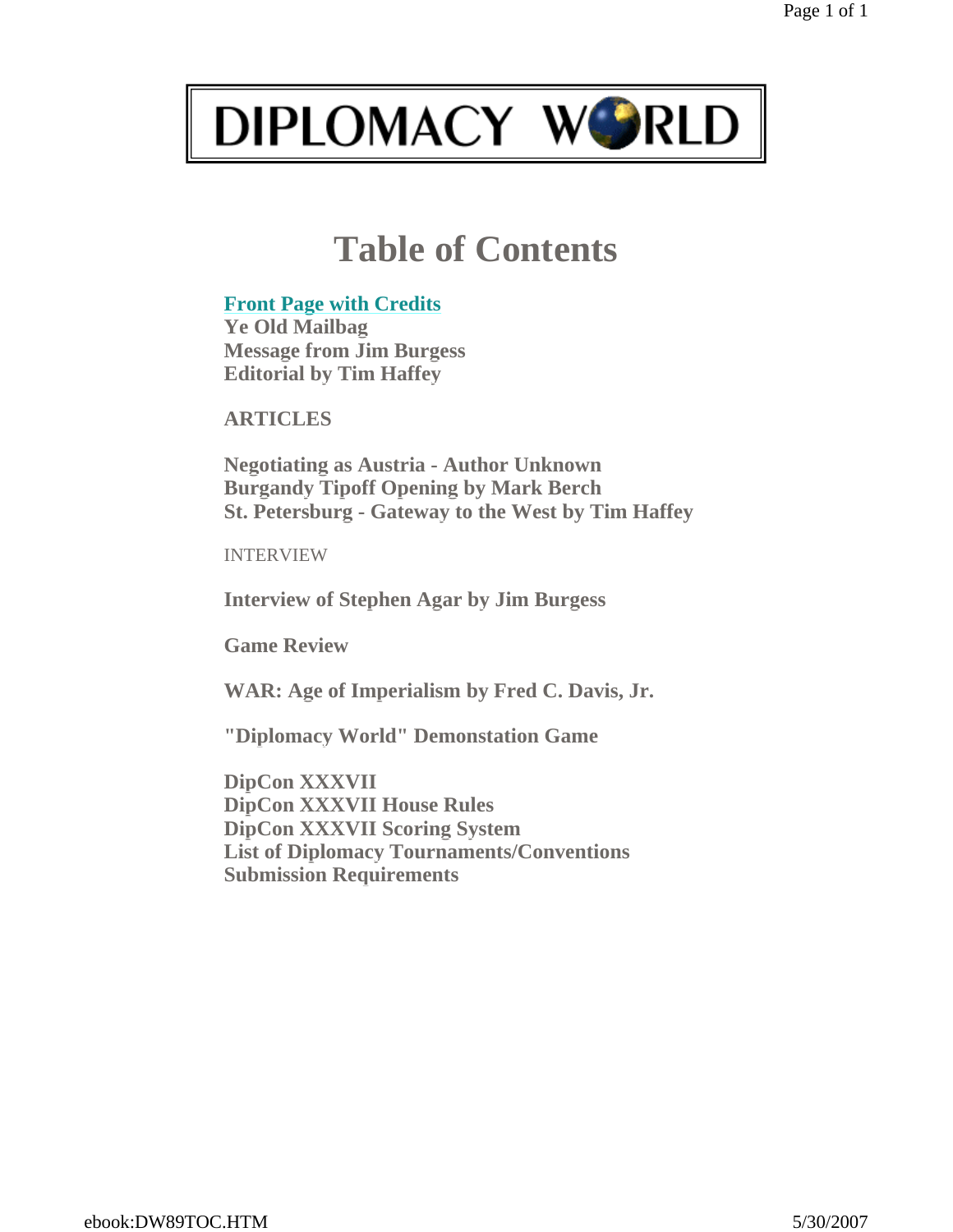## **Ye Old Mailbag**

**Subject: Diplomacy World new co-editorship Date: Sun, 1 Feb 2004 10:02:40 PM EST From: Mike Barno <mpbarno@lightlink.com> To: TRHAFFEY@aol.com**

**Tim,**

**Hi, Mike Barno here, website editor for the Diplomatic Corps. I want to say THANK YOU for helping Jim and Stephen resume DW's long (albeit patchy) publication history. And GOOD LUCK. I bet you'll outlast the Jack McHugh lead-editorship of DW, and probably a few others.**

**I expect that you and I will end up helping each other out a lot with information -- the DC's main purpose is to promote all groups worldwide, all ways that they play Dip. Before DW's recent hiatus, its Upcoming Tournaments page (by some name or another, for instance I think "Conventions" was used instead of "Tournaments") was taken from DC's page www.diplomaticcorps.org/ComingEvents/ComingEventsList.html with simple modifications for DW's format and the editors' trimming of extra content. You can resume that if you like, but David Norman developed a system of scripts that would spit an updated list of tournaments out in three formats, one each for DC, DW, and the Pouch site's FTF > Cons page... so long as someone entered newly announced event dates into the Excel database. He was working on a system to collect tournament announcements and was working to get someone to serve as custodian. These had gotten that far by mid-'03 and I've heard naught since. Not sure if Pouch inertia and DW inertia coinciding hindered that from progressing more.**

**Anyhow thanks for helping get DW going. I'll promote it on DC (the submission deadlines might motivate people, you never know) and I'll give you any help I can. Similarly I expect you see parts of the hobby that I normally don't, and you'll be able to suggest good information sources or Dip communities that I don't have listed.**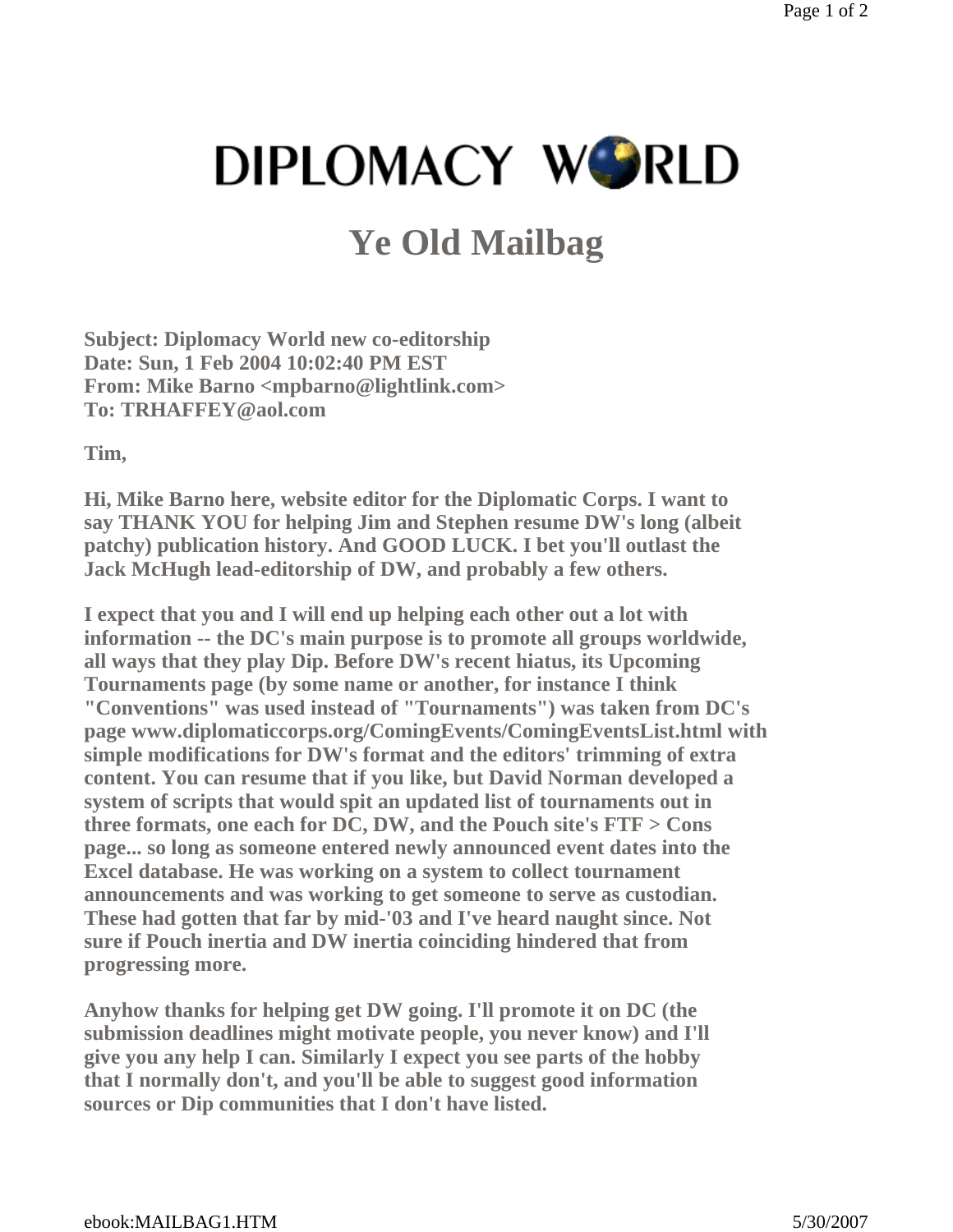**- Mike**

**To: Mike Barno.** 

**Thanks for the welcome and the support offered. I will be sure to incude you in my "Ye Old Mail Bag". With your permission, I may include an article from Diplomatic Corp or other items such as the convention notices you mentioned. I have also found a real neat "Diplomacy Ring" that is a list of Diplomacy related sites that is really quite amazing. I will be mining that for some time to come. I thinking about showcasing a site or reviewing a site each issue, but I as still running that around in my head. If you are going to the DIPCON in Portland in April, perhaps I will see you there.**

**Tim Haffey, co-editor of DW (I love that title)**

**Not much email this time, but, perhaps I will receive more now tht DW is back on track. send your emails to trhaffey@aol.com**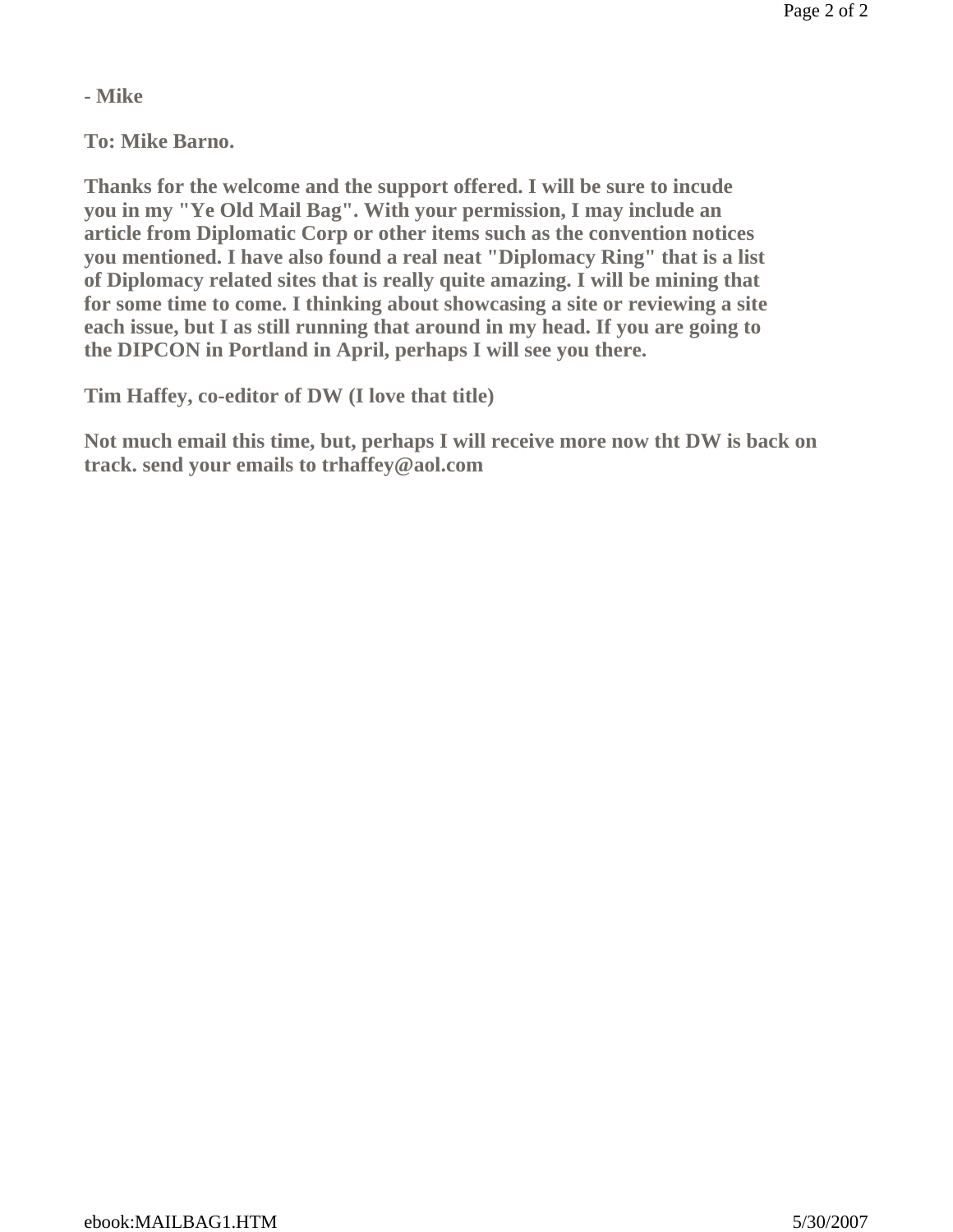Message from Jim on the restart of Diplomacy World and adding Tim Haffey as a co-editor and about the Final Hobby Awards Ballot for 2004. The following message was sent out by Jim on the DW email announcement list and is provided here for the postal subscribers.

From: "Jim Burgess" <br/>burgess@w...> Date: Sun Feb 1, 2004 3:31 pm Subject: Return of Diplomacy World -- Welcome to Tim Haffey who joins me as Co-Editor

Return of Diplomacy World and Call for Hobby Awards Nominations

Diplomacy World is now officially resurrected and continuing with its four times a year publication schedule as a Web zine (www.diplomacyworld.org) and is available as a postal zine: cost \$3 per issue in North America, £2 per issue in the UK and £3 per issue in the rest of the world.

Tim Haffey will join Jim Burgess as an editor. Stephen Agar will continue to do upkeep on the Web site. Note all E-Mails below are in the spam friendly format "person of site.com" where that translates into person@s....

North American postal subs should be sent to David Partridge, 15 Woodland Drive, Brookline, NH 03033, USA. Email: rebhuhn of rocketmail.com

Rest of World postal subs should be sent to Stephen Agar, 4 Cedars Gardens, Brighton, UNITED KINGDOM BN1 6YD Email: stephen of stephenagar.com

Contributions for the next issue should be sent to Tim Haffey by 1st March 2004: trhaffey of aol.com or Timothy R. Haffey, Sr., 810 53rd Ave., Oakland, CA 94601 USA.

Tim is going to be formatting the issues in the "Industry Standard" ebook format (see www.openebook.org) and this is a major contribution that maintains Diplomacy World as a bridge between all of the Diplomacy Hobby mediums, since it will be easily available on the web and by post.

I (Jim Burgess) will continue to co-edit and contribute the popular Diplomacy World Interviews (I've already interviewed such luminaries as Richard Sharp, Edi Birsan, and Brandon Clarke). I am currently seeking a "quick turnaround" interview candidate for the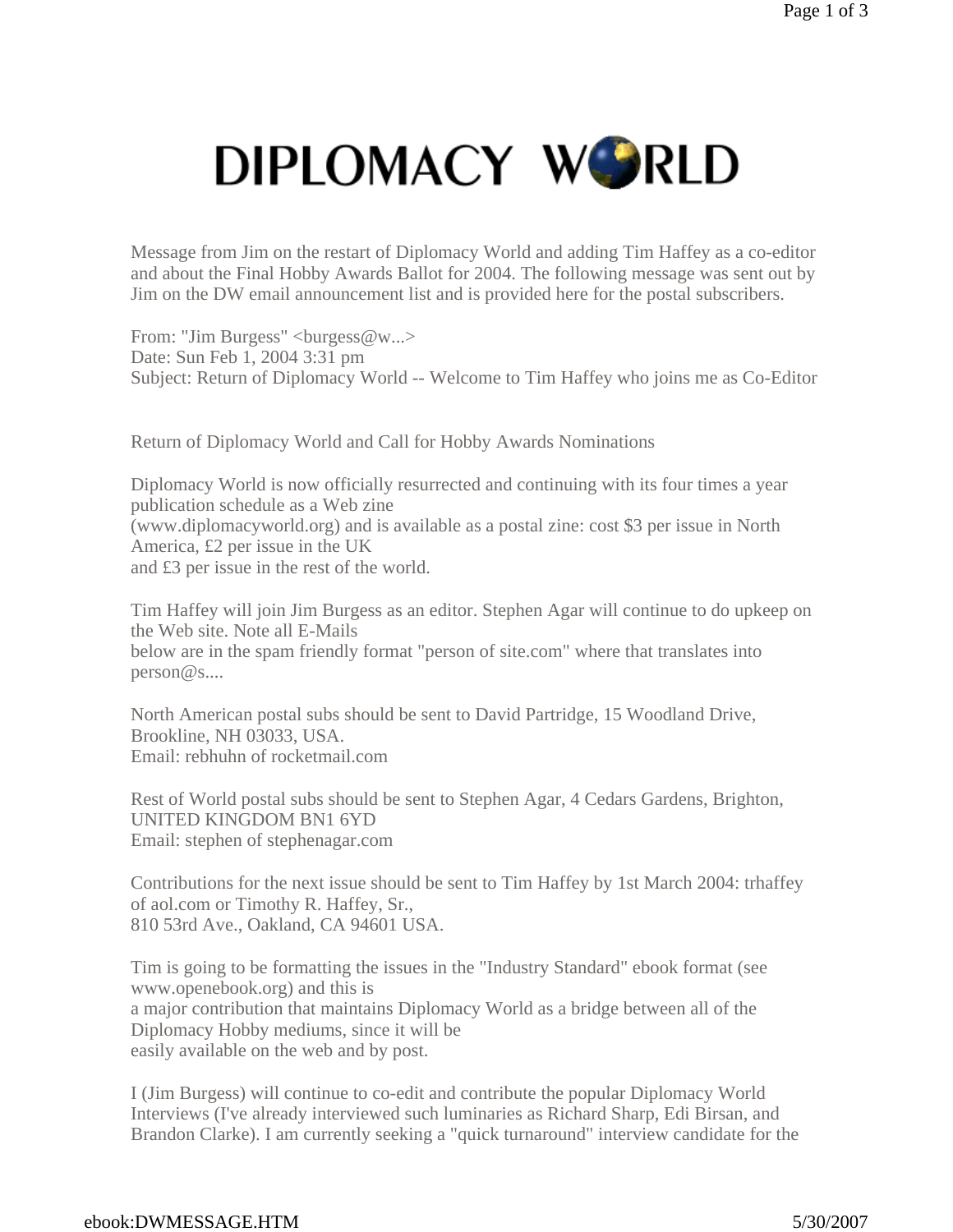next issue, Number 89, who can get me a paragraph Diplomacy bio in the next week or so. Please ask me (burgess of world.std.com) if you have any questions or want to volunteer to be interviewed.

We also would like volunteers for the next Diplomacy World Demo Game. The last demo game (recount, using the Modern Diplomacy variant) never was properly written up here in DW. I hope we can get that in the Pouch Showcase section and a write-up here in good time. Rick Desper (previous DW Demo Game GM and recount GM, rick\_desper of yahoo.com), Tim Haffey, and myself will consider those requests and make a Demo Game determination of GM, location, and Variant (if any) to be announced in Issue Number 89. Also, any of the participants in recount who would like to contribute to an article or articles on this game, should contact me or Rick. I have all of your E-Mailed endgame statements.

Other articles of all types are welcome (we already have four articles in hand, so we're in good shape for the return issue): historical articles, convention write-ups and descriptions, strategy or tactics articles, personality profiles, descriptions of gaming environments, or anything else you can think of. If you aren't sure if it works, ask one of us.

Upcoming Issue Deadlines:

Deadline Spring 2004, Issue #89: March 1, 2004 Deadline Summer 2004, Issue #90: June 1, 2004 Deadline Fall 2004, Issue #91: September 1, 2004 Deadline Winter 2004, Issue #92: December 1, 2004

Other Highlights of Issue #89: Updates on North American DipCon, April 23-25, 2004, Portland, OR, USA Updates on World Dipcon XIV, July 16-19 2004, Birmingham, ENGLAND, UK (with pre-event the week before in Paris, FRANCE; post-event the week after in Dublin, IRELAND Updates on European DipCon, September 23-26, 2004, Darmstadt, GERMANY

Final Hobby Awards Ballot for 2004, nominations now to: burgess of world.std.com

The qualifications for the Kathy Byrne Caruso Lifetime Achievement Award are that the awardee must have been: (1) Active in the Diplomacy Hobby in at least Three Separate Decades; (2) Multidimensional in their Contributions to the Hobby (e.g. writing, playing, publishing); (3) Taking Retirement or Semi-Retirement from the Diplomacy Hobby; and (4) One of the Hobby's Unique Personalities Worthy of Being Remembered as Long as THE Game

Continues to be Played. This award need not be awarded each year, but only as worthy candidates are identified. The only past honoree is the late Richard Sharp.

The other award categories are self-explanatory:

Nominees for the 2004 Don Miller Award for Meritorious Service Nominees for the 2004 Rod Walker Award for Literary Achievement Nominees for the 2004 John Koning Award for Player Performance Nominees for the 2004 Fred Hyatt Award for GM Performance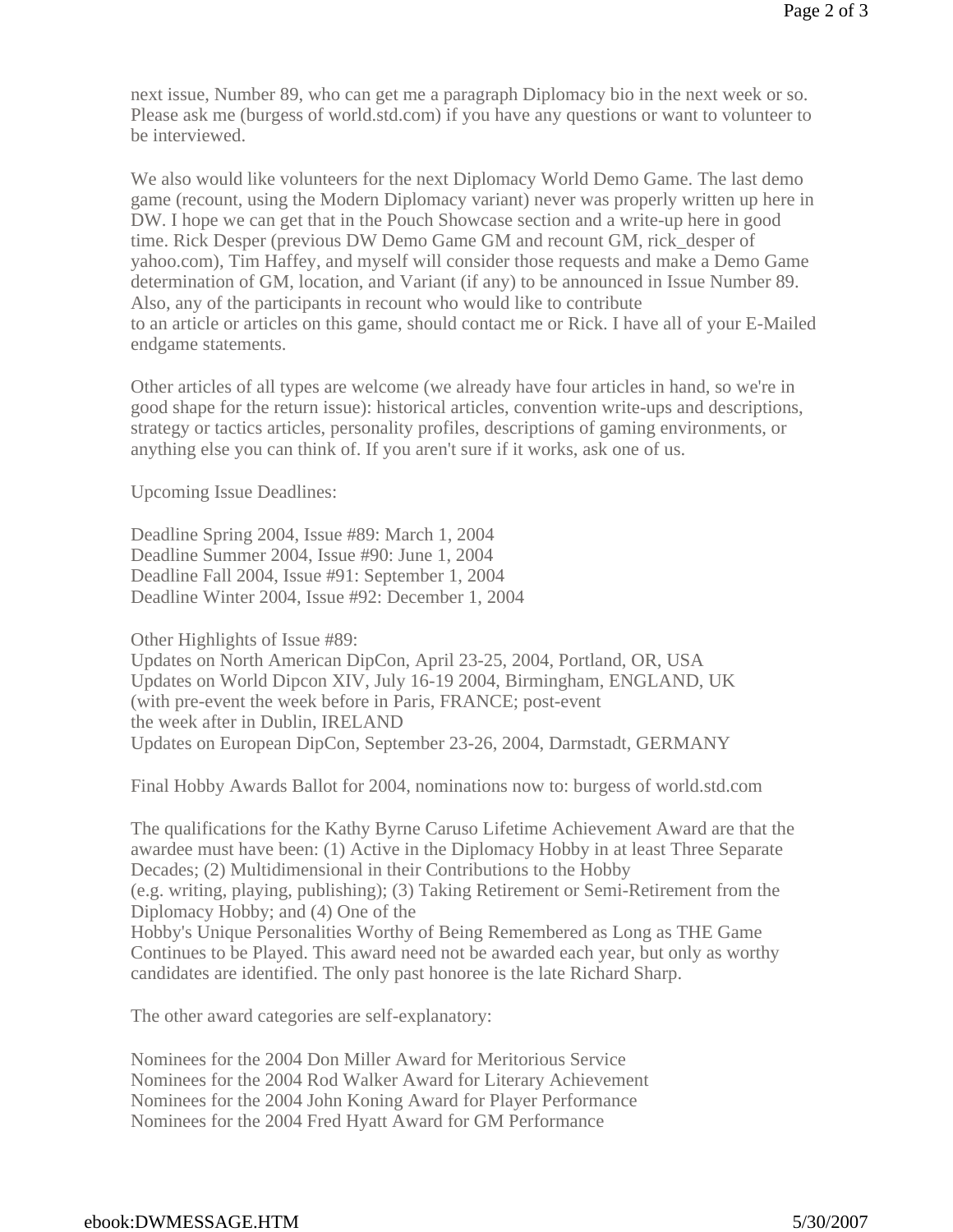The Hobby Awards Committee is Jim Burgess (Chair and Treasurer), Fred Davis, Jr., Melinda Holley, Gary Behnen, Jamie Dreier, Paul Kenny, Mark Stretch, and Robert Lesco.

---------------------

Editorial Board for Diplomacy World:

Jim Burgess, 664 Smith Street, Providence, RI 02908-4327, USA; burgess of world.std.com -- Co-Editor Tim Haffey, 810 53rd Ave., Oakland, CA 94601 USA; trhaffey of aol.com -- Co-Editor and ebook Publisher Stephen Agar, 4 Cedars Gardens, Brighton, UNITED KINGDOM BN1 6YD; stephen of stephenagar.com -- Webmaster and Non-US Postal Rick Desper, 5440 Marinelli Road, #204, Rockville, MD 20852, USA; rick\_desper of yahoo.com -- Demo Games Dave Partridge, 15 Woodland Drive, Brookline, NH 03033, USA; rebhuhn of rocketmail.com -- US Postal

----------------------

And last, but not least, I wish John Coffin and David Hertzman the best of luck as they take on their new challenge of following up Manus Hand and Edward Hawthorne as editors of The Diplomatic Pouch. I fervently believe that having both DW and the Pouch active and vibrant creates better writing and better things for all of us in the hobby. I intentionally waited with this announcement until they hit the ground with two weeks running. But 2004 should be a fun year for the hobby.

Jim Burgess Co-Editor, Diplomacy World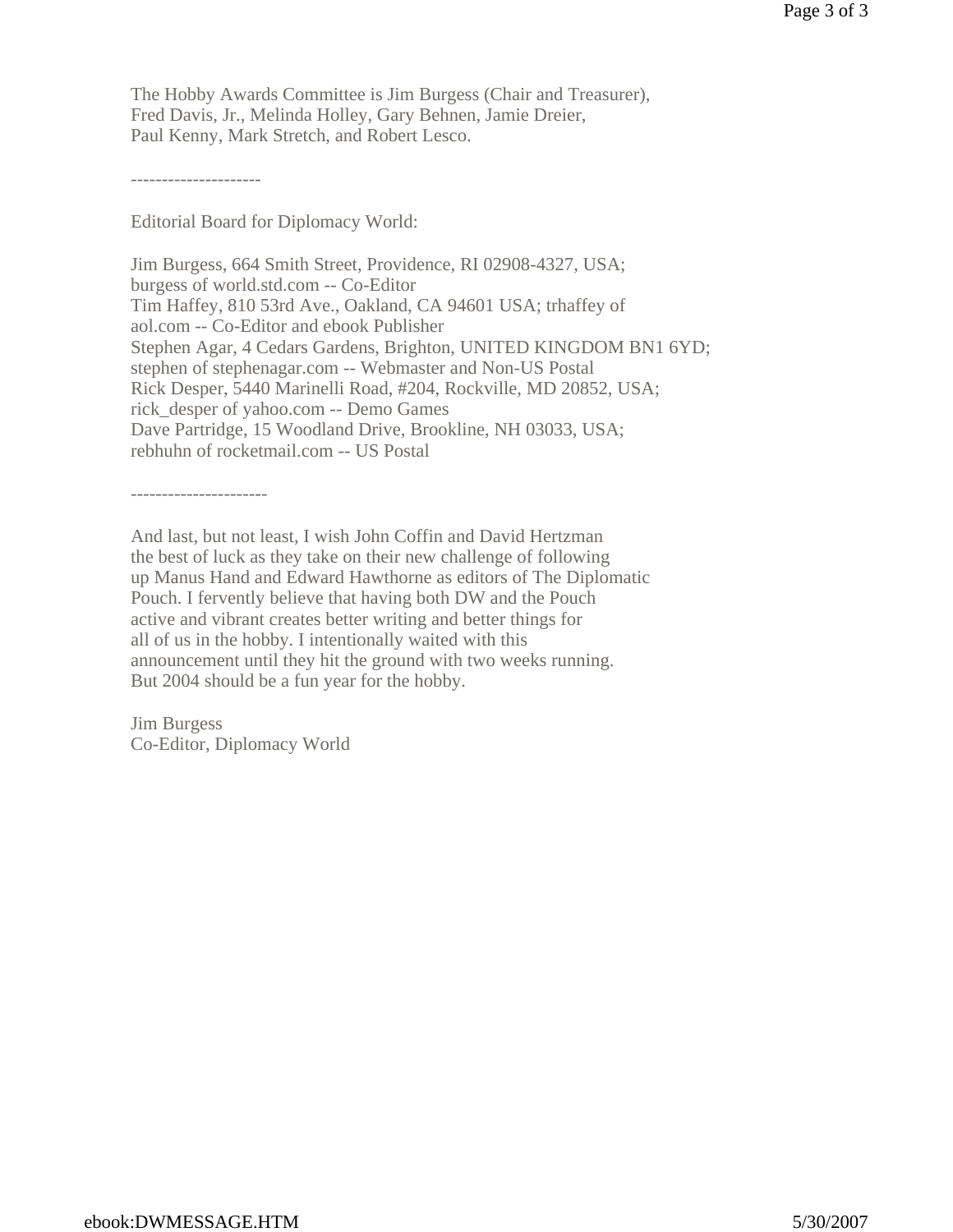## **Editorial: Why I want to be a co-editor of "Diplomacy World"**

**by Tim Haffey**

**This is kind of an introduction to everyone of myself and some other rambling thoughts. One day, not to long ago, I was surfing on the web and I punched up "Diplomacy World" and noticed that the last issue was Spring 2002. So, I sent an email to Jim and asked him what was going on. He replied he needed a co-editor who had time to work on the zine and asked if I was interested. I said I most certainly was and there you are, I am a coeditor. Easiest job I every got.**

**Now, you might ask why would I want to take on such a thankless job as coeditor of a zine that has changed from a postal zine to, primarily, an ezine. I mean it can be a lot of work and hassle. Well, that may be true but, I have lots of time since I am now retired and my kids are all grown up. I do have a five year old grandson but, I don't have to raise him, just spoil him.**

**My reasons for taking on this job are emotional more than anything else. I have been playing this great game of Diplomacy for over 30 years. I have played FTF, in tournaments, by postal mail and by email. I have even played by telephone. Back in the 80s, the heyday of the postal zines, I was playing games in several zines at once and gamemastering a half dozen more. All that while I was working full time, going to school and raising a family, two kids. But, it was fun.**

**"Diplomacy World", at this time, was the flagship of the diplomacy communitie. And, of course, I was subscribe to it. I still have copies around here somewhere. So, I have a strong attachment to DW and I don't want to see it just rollover and die. So, I will do what I can to keep it alive for as long as I am alive, which may not be very long.**

**But, Jim is right. We can not do it all alone. We need people to contribute articles, convention news, reports, artwork, cartoons, and anything else related to Diplomacy. I don't think every varient possible has been invented yet so there should be something there people to work on.**

**If you ever wanted to be published, now is your chance. Write an article, on whatever, and send it to me. There is a very good chance I will use it.**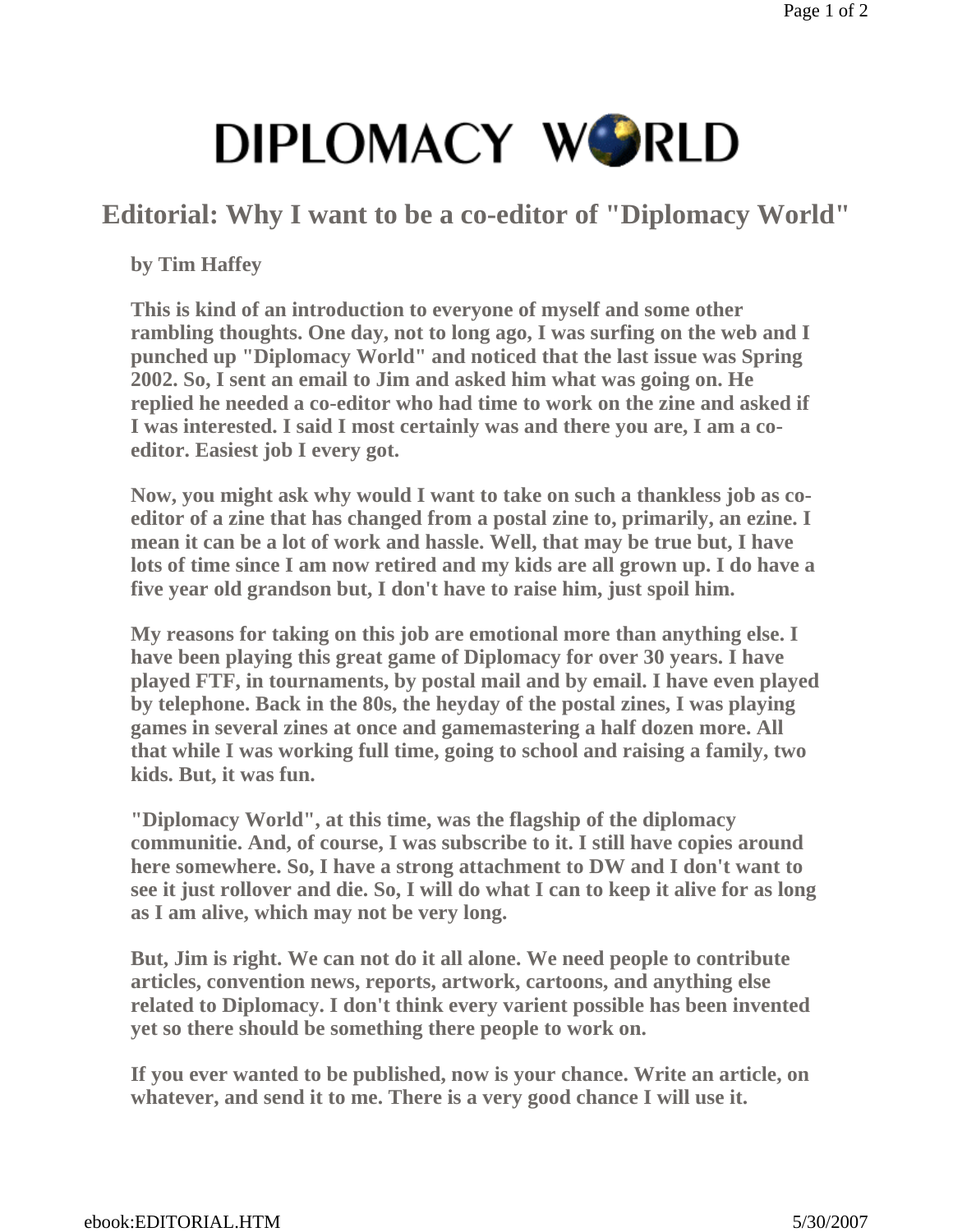**Bio: Timothy R. Haffey, Sr., 63 years old. Retired Public Safety Director for a military base. Live in Oakland, California and have two kids, a boy, Tim, Jr. and a girl, Deanna Berzins, who is married with one son, John Ryan Berzins, and works as a Vice President of a Bank in Richmond, CA. I am really proud of her. Tim, Jr. deals in sports memorbilia and make a good living at it. And, I told him he would never make any money selling baseball cards. So, what do I know.**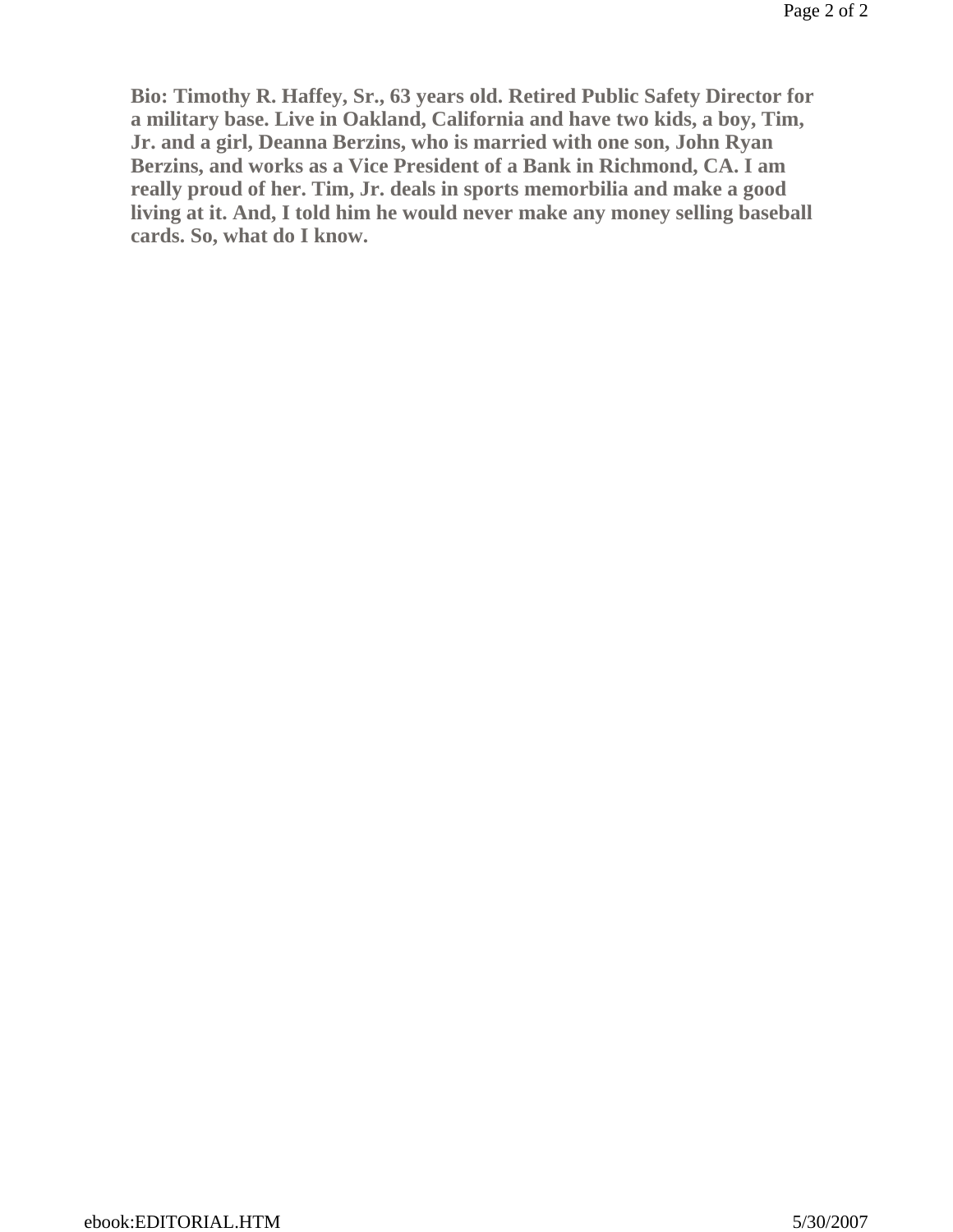

## **Negotiating as Austria**

**by Fishburne**

**Austria has everyone as an enemy and, therefore, needs everyone as a friend. Negotiations with your neighbors are a normal part of standard Diplomacy, but when there are only two players who aren't your immediate neighbors (France and England), the need for diverse and constant negotiation cannot be understated.**

**The time for Austria to negotiate is at the very beginning before the Spring 1901 moves. While everyone should negotiate at this time, it is very unlikely that Austria will have as much leverage later in the game as she does at the very beginning. She will either be dictating terms or the recipient of dictation later in the game. Almost all of the southern stalemate positions include Austria, thus Austria must be in a position to win (dictating terms) or be a small part of a larger defense (accepting terms) by the mid-game.**

### **England**

**The start of negotiations should almost always be with England. First, it is hard to do a lot of short-term harm by talking with England. On the other hand, England will provide insight into the English/German/French power struggle. If hard-nosed diplomacists play the game, England is likely to try to ally with Germany against France. This is good news for Austria, because Germany and Austria walk hand-in-hand into the grave.**

### **Germany**

**Clearly the next set of talks should be with Germany. If Germany has spent any time reading strategy guides, then he knows that he needs to help Austria and keep Italy off Austria's back. A good Germany will use the Austrians as a pawn to keep the Balkans messy and, thus, the Russians occupied. This is fine for the Austrian, as a German/Italian alliance cannot be beaten even with ardent support from the Russian. Austria tends to be consumed and then Germany is stabbed or overrun and both end up in the dustbin. The Austrian should coddle the German's affection and swear off any attack on Italy, mollifying him with talk about a Lepanto.**

## **Italy**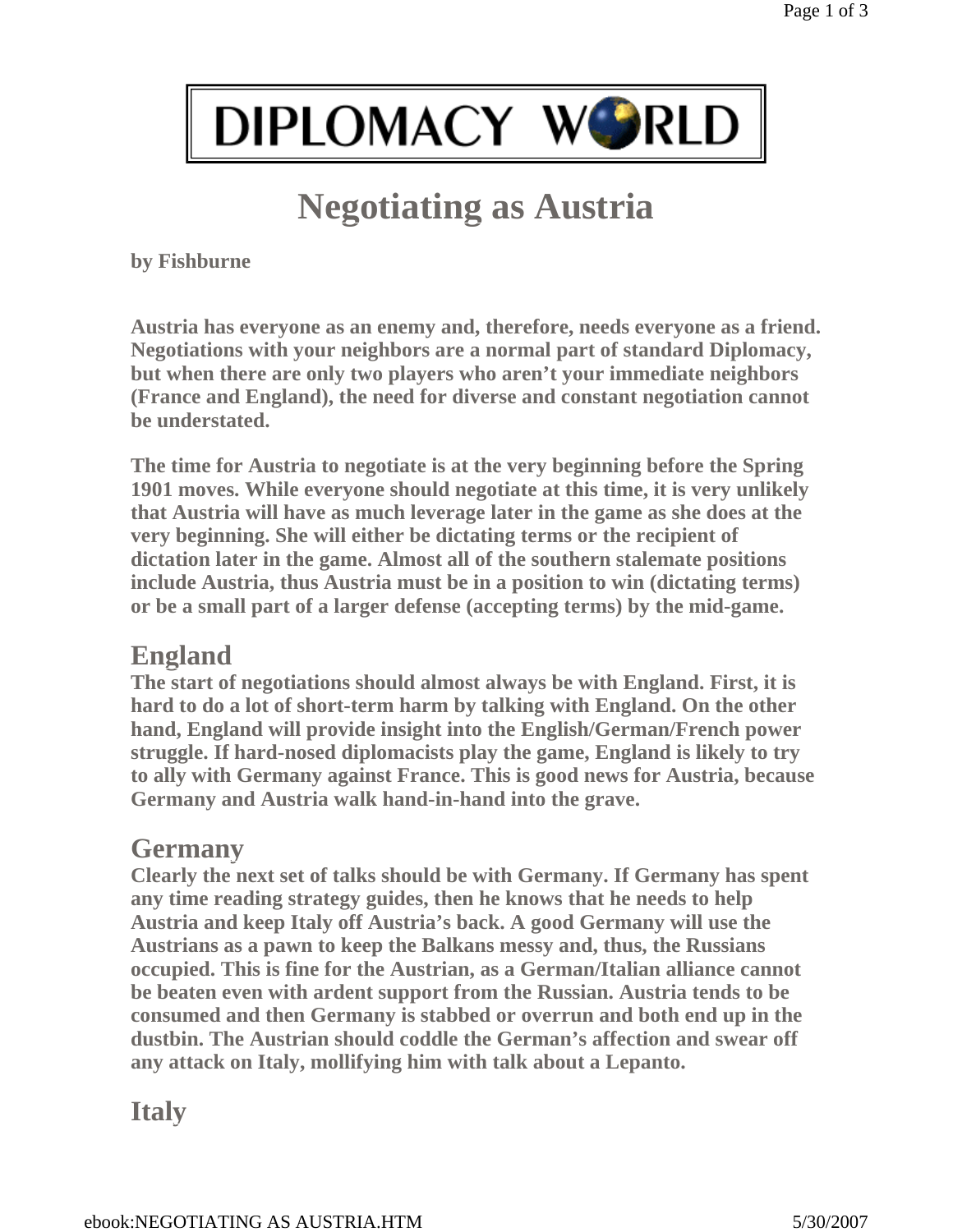**Italy, on the other hand, needs to attack France. A German/Italian alliance that has Italy going at France frees up the center of the Med for Austrian dominance. A careful negotiation between Italy, Germany, and Austria will often insure that Italy doesn't come after Austria full bore in Spring 1901. Doing so, will cripple Austria, but, again, Austria and Italy walk into the grave together. By the time Italy has dispatched Austria, France is breathing heavily down Italy's back or Turkey has moved into a position of power in the Med. Both leave Italy without any space for growth and Italy dies slowly rotting.**

**Since Italy has to get its growth from Tunis anyway, encouraging a rampant war on France with ardent discussions of how Italian supply centers are sacrosanct to Austria is critical. If Italy can be persuaded to move on France, then a thankful England or Germany will remember Austria's part when it comes time for a stab. The Italian supply centers foregone in the early part of the game will be grist for the Austrian mill when the English/German alliance collapses. With Italy strongly pointed toward France, however, Turkey has an opening to move into the Med.**

### **Turkey**

**Austria should encourage Turkey's move into the Med. If Austria can get Turkey away from the Balkans, then Turkey is ripe for destruction. Since Turkey's only growth path is really through Austria, there is no long-term productive alliance possible. Austria, however, should be talking to Turkey about how Turkey can control the Med with Italy's back turned. Drawing Turkey out into the Med early and sending him building fleets like crazy in a mad rush for the Mid-Atlantic Ocean (one of the stalemate lines Turkey can reasonably break) can't hurt Austria (whose power base will usually be armies) and could lead to Turkey leaving open some growth space in the Balkans for Austria to exploit. If the worst comes, and Turkey is successful, he will need an Austrian alliance to put an end to Germany, so Austria's only real hope of survival in an all-out Turkish run is to have Turkey running across the Med. Meanwhile, Turkey turning his back on Russia leaves open some interesting negotiations!**

### **Russia**

**Russia and Germany rub elbows almost right away. If they don't then the Austrian is expendable as Germany gets an instant 3 build turn without having to monitor the Russians. Austria needs to encourage the Russian/German mistrust and animosity. Basically, Russia is the country most likely to go after Austria and Austria gets consumed first by a Juggernaut (Russian/Turkish alliance). By sending the Turk into the Med, that broad expanse of exposed Turkish back becomes irresistible to the Russian. Calm assurances from Austria about a mutual split of the Balkans and saber rattling from the German should keep Russia pushing both North**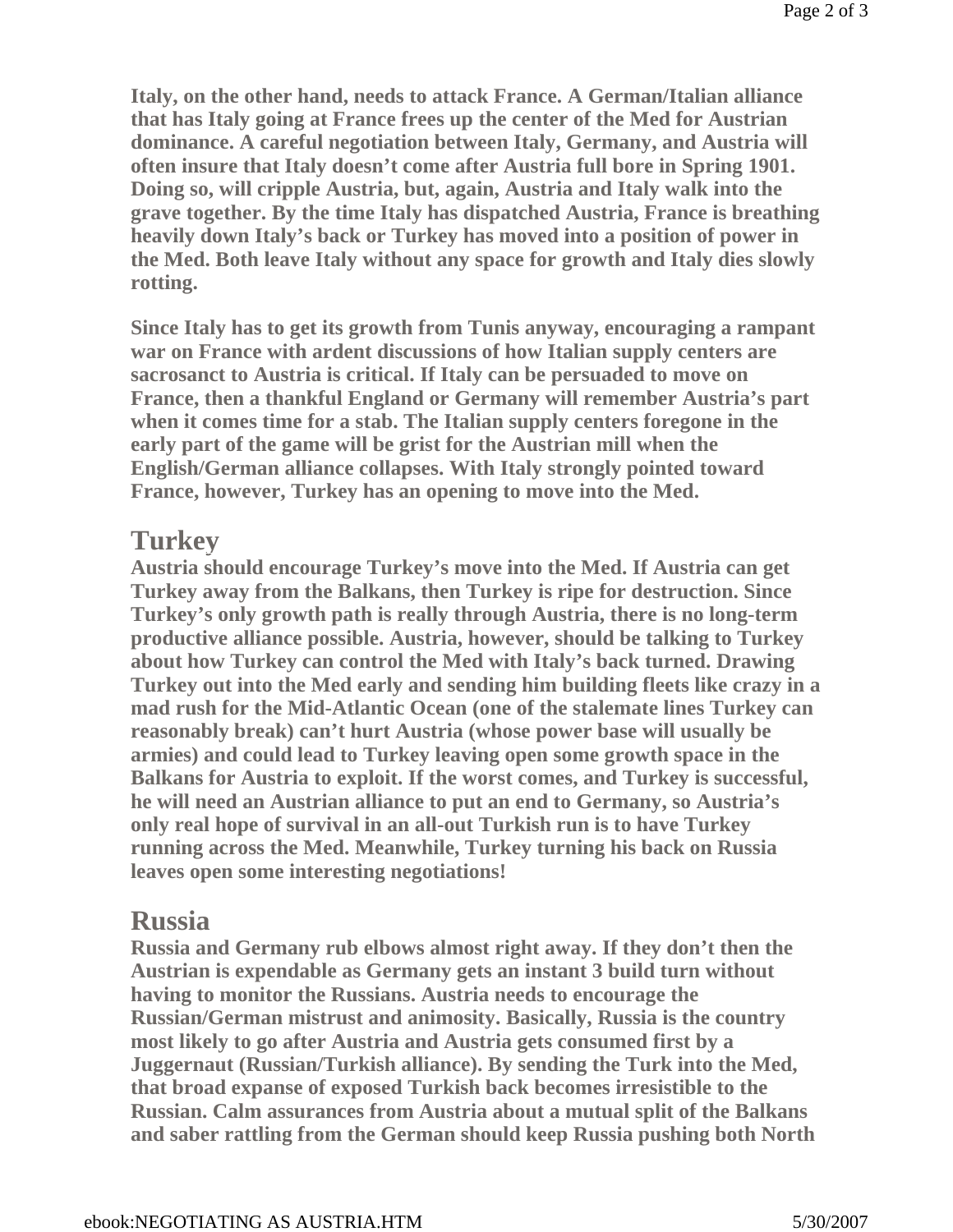**and South. Russia needs some quick success against the Turk, or the two will ally in an effort to grow, so supporting Russia into Rumania is not always a bad idea although it can quickly turn sour if the Russian hasn't lied to the Turk. It is critical for Austria to convince the Russian to agree to some sort of pact with the Turk without any intention of honoring that pact. This destroys early trust between Russia and Turkey and eliminates the threat of a Juggernaut. Meanwhile, Russia has to be discouraged from moving into Gallacia and this can usually be aided by Germany with the fleet in Denmark threatening to bounce the Russian out of Sweden if he moves on Gallacia. Meanwhile, Austria needs to tell Russia everything he knows about the English plans. This should be done, ideally, with Germany's knowledge and understanding as a way to bolster relations between Germany and Russia and keep Russia concentrating on going after Turkey.**

### **France**

**Finally we get around to France. Austria should do everything possible to get France to believe that Italy and Austria plan a Lepanto. With Austria's first moves basically in the form of a Lepanto no matter what happens, the move of Italy on France will appear to be a surprise to Austria and Austria can sympathize with France's pain. Austria can even offer to attack Italy from behind after the builds in 1901 to help alleviate the French martyrdom, but this is an offer that should only be made to assure that France falls. Ideally, France should take a few years to fall so that Italy stays very busy with France and doesn't get ideas about sending troops in Austria's direction. When Austria builds a fleet in 1902, Italy will be aware of what is happening, but is too committed to killing France to do anything serious about what will later be Austria's vehicle for sending troops into Italy to complete the German or English stab (in the fall of 1904). If France has rogue units at this time, offering to free the French homeland may get Austria some needed breathing space in the West while mopping up Italy and Turkey.**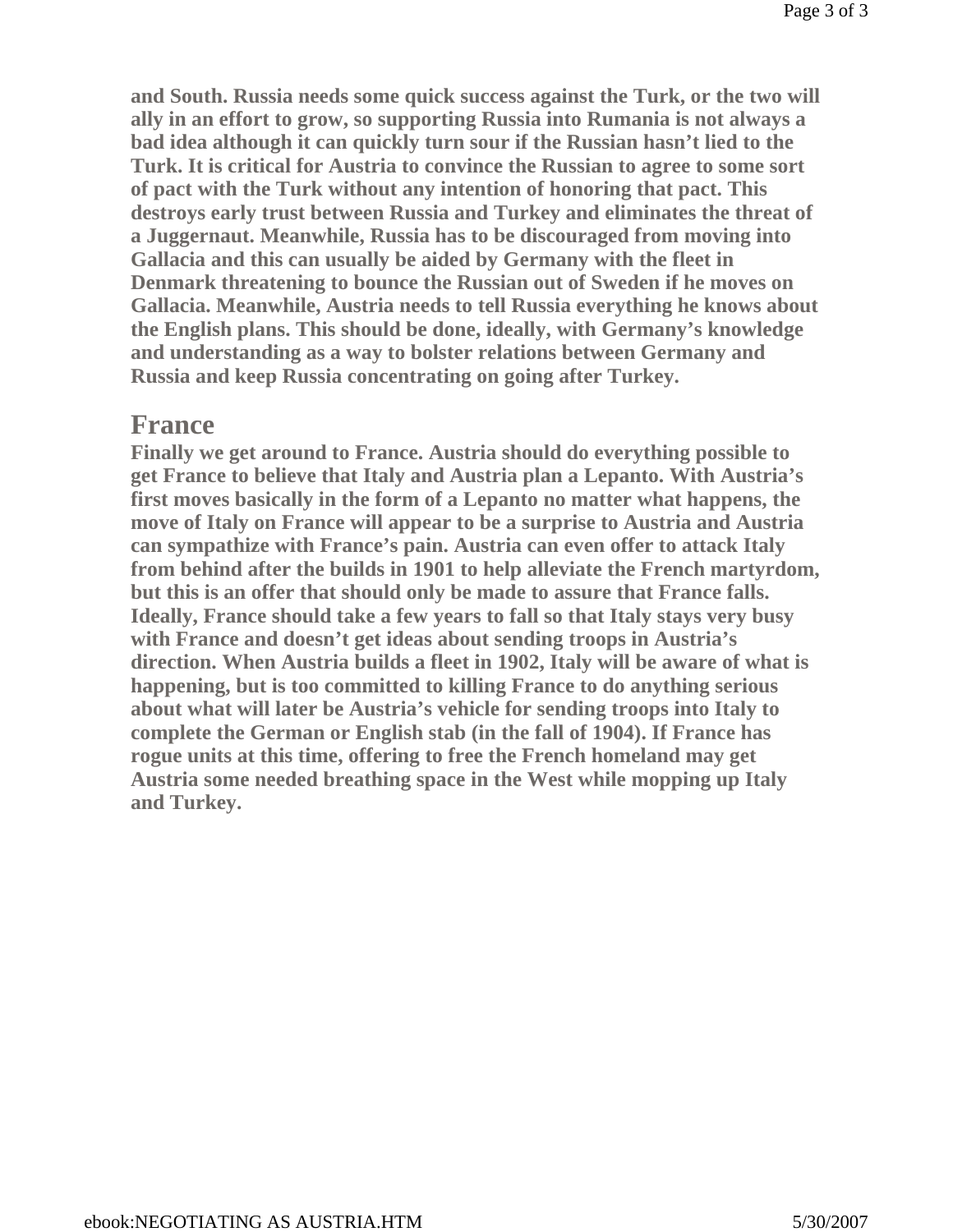## **A FRENCH OPENING: THE BURGUNDY TIPOFF**

**By Mark Berch**

**You as France face a greater diversity of openings than any other player. If you are firmly set with an ally (or two) and a target, the choice is usually a fairly straightforward business. But if you are uncommitted for Spring 1901, and most players are, it can be a complicated mess. In such a case, however, there is one opening which I consider to be among the most overlooked and underrated in Diplomacy. The initial moves are: F Bre-Mid, A Par-Pic, A Mar-Bur.**

**It is a defining characteristic of this opening that you inform Germany early on that you will be going to Burgandy in Spring 1901 without support. That is the "TIPOFF" part of the opening. It should go no later than than the third communication, and ideally no later than the second. Don't mention which army will be making the move, and don't tell even if you are asked. Tell the German player that seeing a German army in Burgundy in Spring 1901 is the worst possible calamity that can befall France. When this happens, France seldom can recover. You just can't afford to take that risk. This is an eminently plausable position to take because it is quite true. GA Bur is much more dangerous than EF Eng or IA Pie. It borders so much, and it makes France looked crippled from the start.**

**Alterantively tell him how you as Germany had once slipped into Burgandy in S01 and what fun that turned out to be! Of course, this doesn't have to be the least bit true. You just need to demonstrate a well founded fear of GA Bur. But at the same time, tell him that he should feel free to stand you out if he wants because your essential requirement is to guard the province, not necessarily to occupy it. Make it clear that you don't care a whit whether he stands you out or he doesn't, and that he doesn't need to even bother telling you what his plans are. The fact that you don't care whether you enter Bur should alleviate German anxiety. The fact that you aren't asking him what he'll do should allay any fears that he is being manipulated.** 

**Indeed, he may not want to take the tactical risk of telling you the truth about his plans, and may not want to take the diplomatic risk of lying to you.**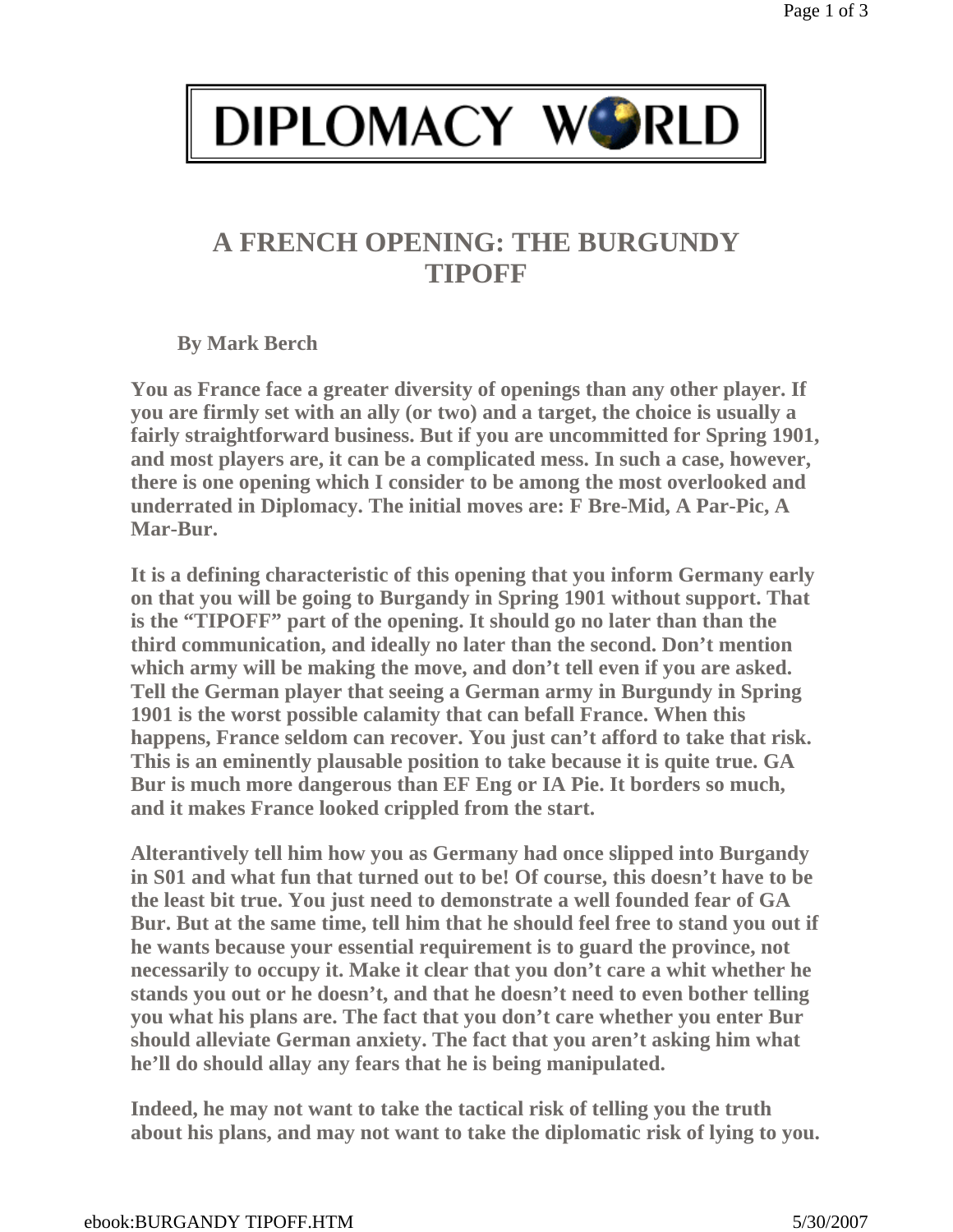**If he beleives you, he may even draw some psychological comfort from the fact that he posses more knowledge than you do. And the truth of the matter is, you can be content with either German choice, and you don't need to know in advance what Germany will do. So be low key about the whole discussion of what he does. I've been stood out and been let in, but only once was I ever told in advance, and he lied!** 

**One advantage that this diplomatic stance has is that it should make a GI or EG S01 attack a little less likely. Germany usually (not always) agrees to these with at least a modest hope that he will be able to get into Burgandy in S01. With that hope gone, an IG or EG attack may seem less promising, as Germany understands that his ally will get into France sooner than he.**

**The game has two branches: Spring 1901 finds you in Mar or in Bur. In the former case, if the coast is clear, you can next glide into Spain for the build. In this way, the army in Mar really does work both seasons. This is often not that case for A Mar in S01. Players often move to Spain in S01 and just sit there in the Fall, eating tapas. Or they provide support for A Par-Bur, when that support isn't needed, making the French player look either a tad overagressive or a little paranoid.** 

**With Spa and Por squared away, your army in Picardy has a slightly freer hand in Belgium with that German army still in Mun than you would with Ger A Ruhr. Depending on where the German fleet is, Germany will have either no say at all about Belgium, or no more say than you. That is, the sourthern army in S01 has kept the western Germany army away from your new A Pic, giving it a freer hand. If England is in the Channel, you've reaped a major benefit from this opening. Picardy is the best place to be when faced with hostile England --- far better than Burgundy, because A Pic can cover Bre, and A Bur cannot. Also, if matters turn dark with Germany after S01, and you decide you need to cover Bur with A Pic, its much better to do the standoff from Pic than from Par, because that way, both Par and Mar will be open for builds.** 

**If Italy is in Pie, then life is more complicated. Then you'll really wish you were in Spa, so that you'd have at least the chance of guessing correctly with Italy. Still, Italy won't be helped by this turn of events. There's no Germany ally in Bur, and there's no chance that France will gamble on A Spa H and hope for the best, because there is no A Spa. A Mar is just going to hold, period. However, F Lon-Eng is much more common than A Ven-Pie (at least, it was when I was still active), so this is a reasonable tradeoff of risks. Still, if you're getting bad vibes from Italy but all seems cool with England, you'll need to consider whether this is really the right environment for such an opening.**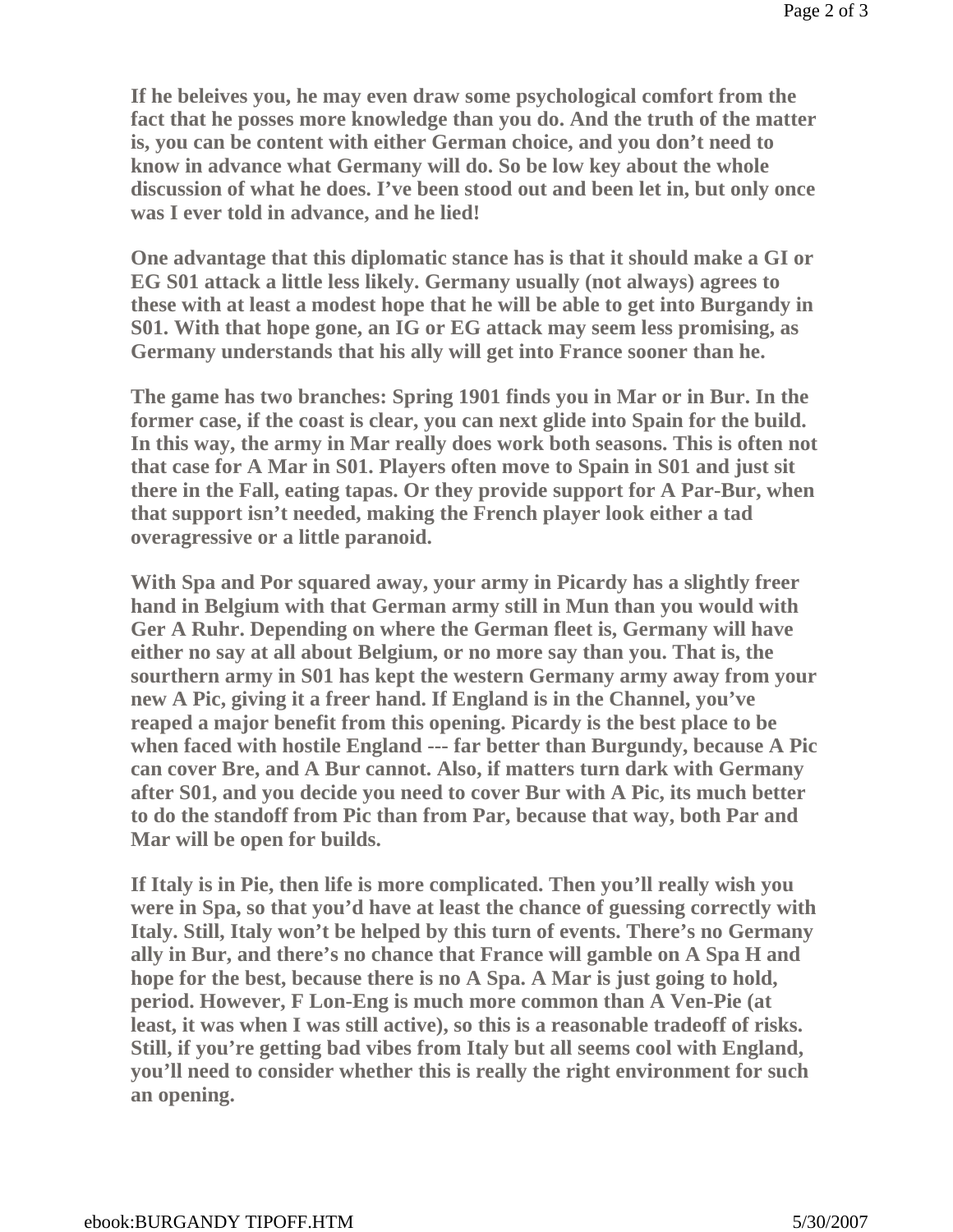**The other branch is that you get into Bur, in most cases with A Mun-Ruh. This yields a much more complex setup. You now don't get two Iberian builds, altho you gain the option of taking Spain with Spa(sc). Your second build will have to be Belgium --- or Munich. On the other hand, if you have no problems with Italy or England, a second build isn't all that vital even if you can't take either Bel or Mun. And of course, there's always the possibility of getting both if Germany runs into real conflict in the east in S01. Still, even ignoring Munich, you should be odds on favorite to take Belgium, especially if there is no fleet in Hol or Eng. If you think that Germany will be spooked enough to cover Mun, you might even land up in Bel and Ruhr. If Italy enters Pie, you're in similar situation as the other branch. You can guard Mar, but Spain is now out of reach for the army. You have the slight advantage that if there really is a standoff in Mar, you'll be able to build there, something not possible in the other branch. The problem comes if S01 brings F Lon-Eng. You still have A Pic for guard duty, but that second build will now be hard to come by, since you don't have the easy grab of Spain.**

**Relations with Germany should be good either way. You'll get a point for honesty when the results are read, for you did what you said. Germany can't complain about where your army is, since she selected the spot, and she may even feel in control for having determined this. Of the two branches, I prefer the first. Your pieces have all done something useful and are all properly placed to move again in F01 if circumstances permit. If all goes well, you'll get two builds plus a say in the Belgium story. In short, this is a splendid opening for a French player who doesn't want to commit too early, and who wants to guard against a German incursion while staying on good terms with Germany. Give it a try!**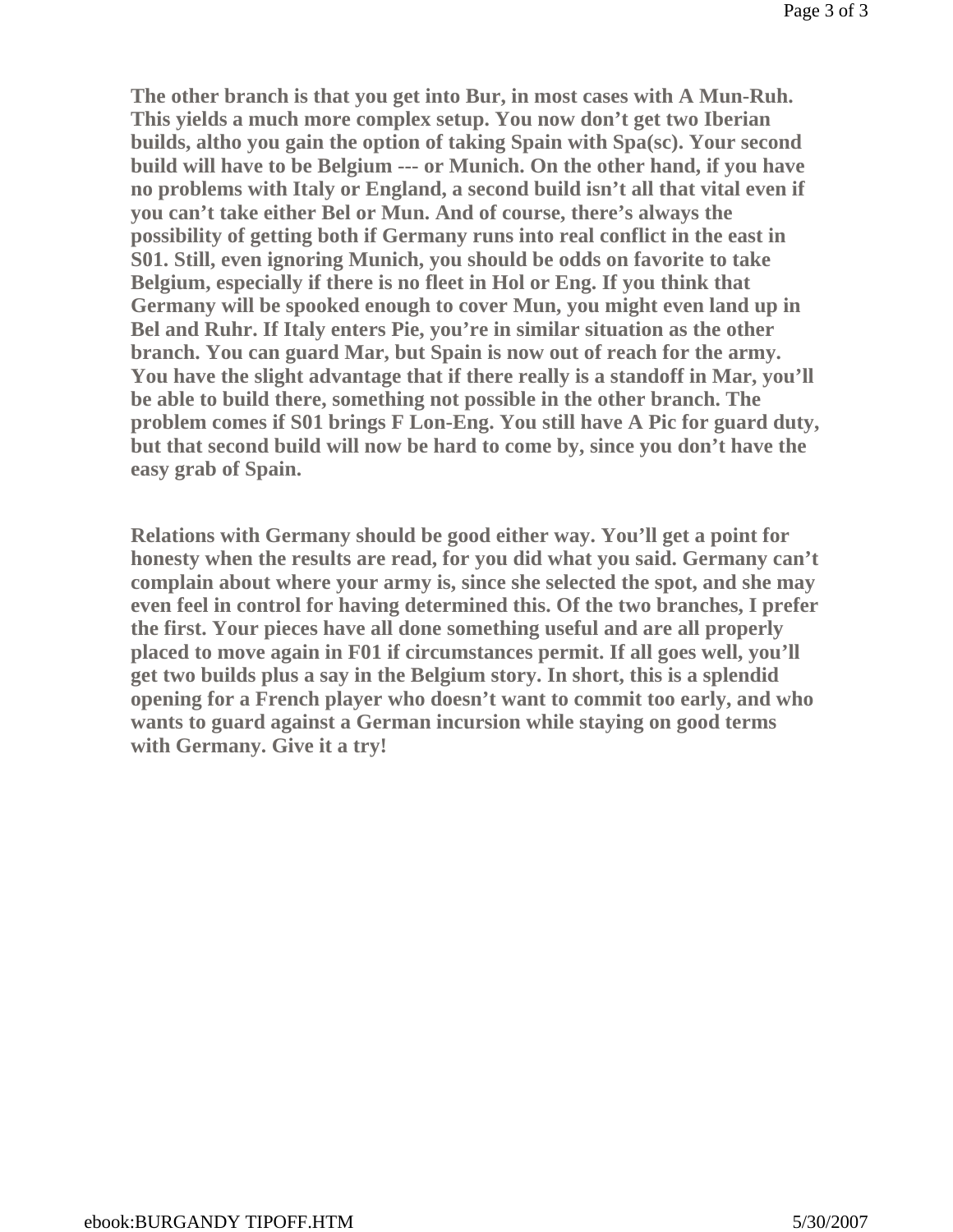## **St Petersburg: the Gateway to the West**

**by Timothy R. Haffey, Sr.**

**St Petersburg is a home center of the Russian player that is critically important both strategically and tactically. It is important to Russia because it is the only center where Russia can build fleets that can move into the west directly. If Russia loses StP he will never be able to build and move fleets into the west directly. Besides that, once St Petersburg is taken by a western power, it can normally be held with only two units. With such a terrible loss, Sweden will most likely fall as well. Besides representing a two unit/center loss, it also means the North is closed to the Russians. Any dreams of moving out of StP and attacking England are gone.** 

**That is exactly why this center is also so important to the English player. He needs to close the gateway as soon as possible or face a flood of white Fleets sooner or later. It will also stop any other eastern power from moving into the Norway/Sweden area forcing them to move against Germany or the central European land mass where stalemates are easy to come by.**

**The Russian almost always moves the F StP-Bot in Spring 01 and then to Sweden in Fall 01. He must build a unit in StP, What he builds depends on what England has done. If England has gotten sidetracked with a war with the French or goes after Belgium then there is probably an English fleet in Norway. Russia should build a nice neutral build in StP to not threaten the English player.** 

**If the English have convoyed the army into Norway then moved their fleet Nwg-Bar, Russia will be forced to build not only a unit in StP, probably a fleet on the (nc), but also an army in Moscow to support it. This, of course, forces him to make concessions in the Balkans. Not good!** 

**If Russia can not afford to build in Moscow, (only one build available) Russia will be forced into a dangerous guessing game around StP, Worse yet!**

**Russia must keep StP. How to do it. If he can out guess the English and the German does not help England, he can build an army in Moscow in 02. But, the most effective way, and the safest way, is to convince England not to attack StP in the first place, or even move to Bar as soon as you can. Keep the German off your back too. Impossible? It is if I am playing England. I**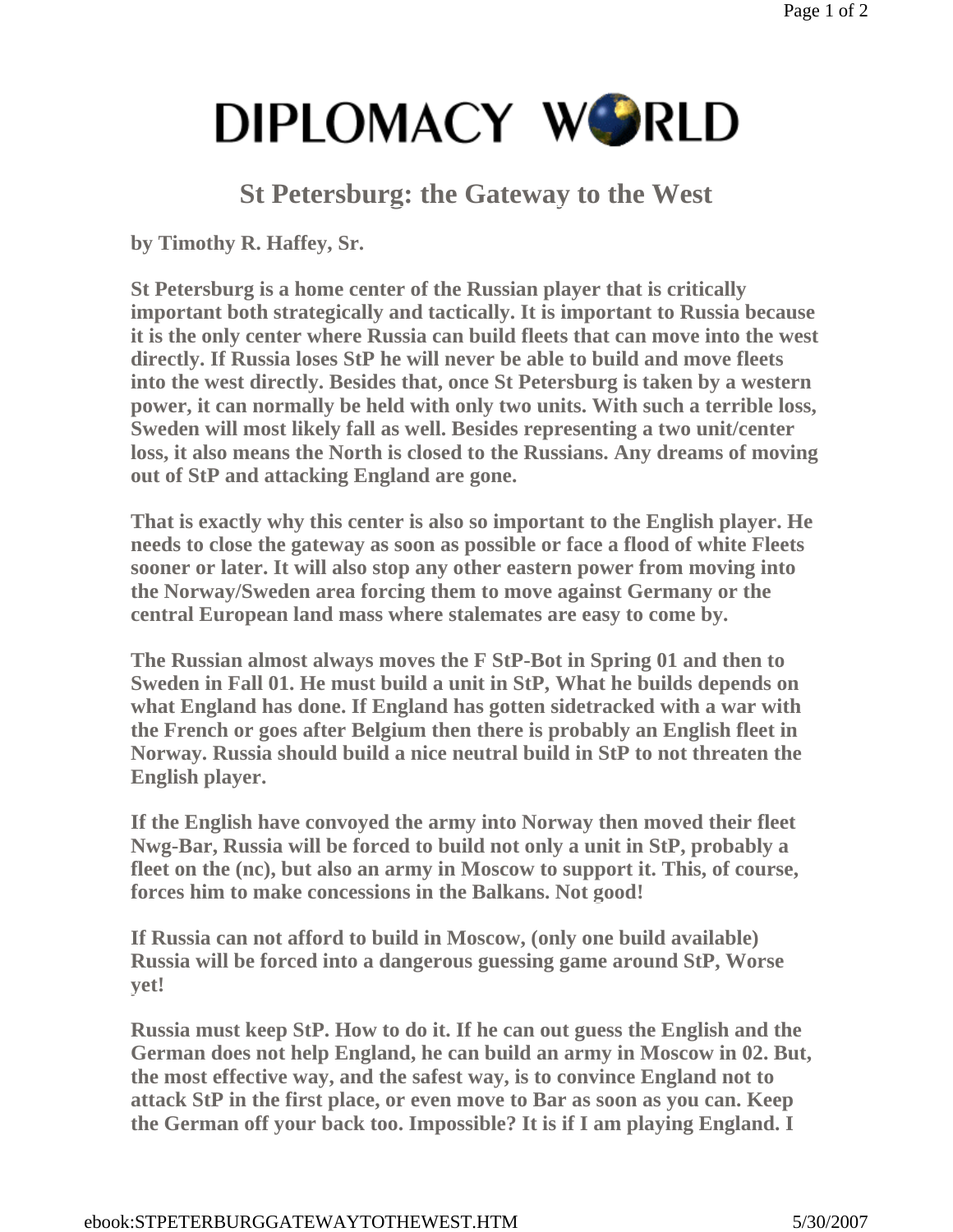**totally understand the importance of StP and I am not going to leave that center in Russian hands if I can help it. None the less the Russia must try to get England to go somewhere else. Promise him anything. Defend StP. Getting the German to move toward Holland and Belgium in Spring 01 is usually not to hard. He still picks up Denmark in the Fall and it is the better deal for him. A strong hint that you will move against him if he blocks you in Sweden will usually encourage him to go west. Germany does not want to have to fight Russia until he has gotten some sort of alliance in the west nailed down. Only Germany can stop Russia from taking Sweden but he has to be willing to accept only two builds giving up a chance at three units. So, the Russian plan is to take Sweden and get three units, including Sweden's, in and around StP until he can afford to build more units and attack England, or who ever the western power is. England's plan should be to capture StP as soon as possible.** 

**Something Both player's need to remember is that Russia needs StP to win, but it does not need Sweden to win. Russia, or, whoever comes out on top in the east, can win without taking a single western center. Russia = 4. Turkey = 3, Austria=3, Italy=3 for 13 and the 4 neutrals in the Balkans plus Tun = 18. Victory. So, Russia only has to be defensive, It is up to England to be aggressive. The west only have 16 centers, so they have to take at least two eastern centers to win. StP is the easy one if attacked early. The other one? Well, this article is about StP. As they say, the other one is a whole 'nother story.** 

**I**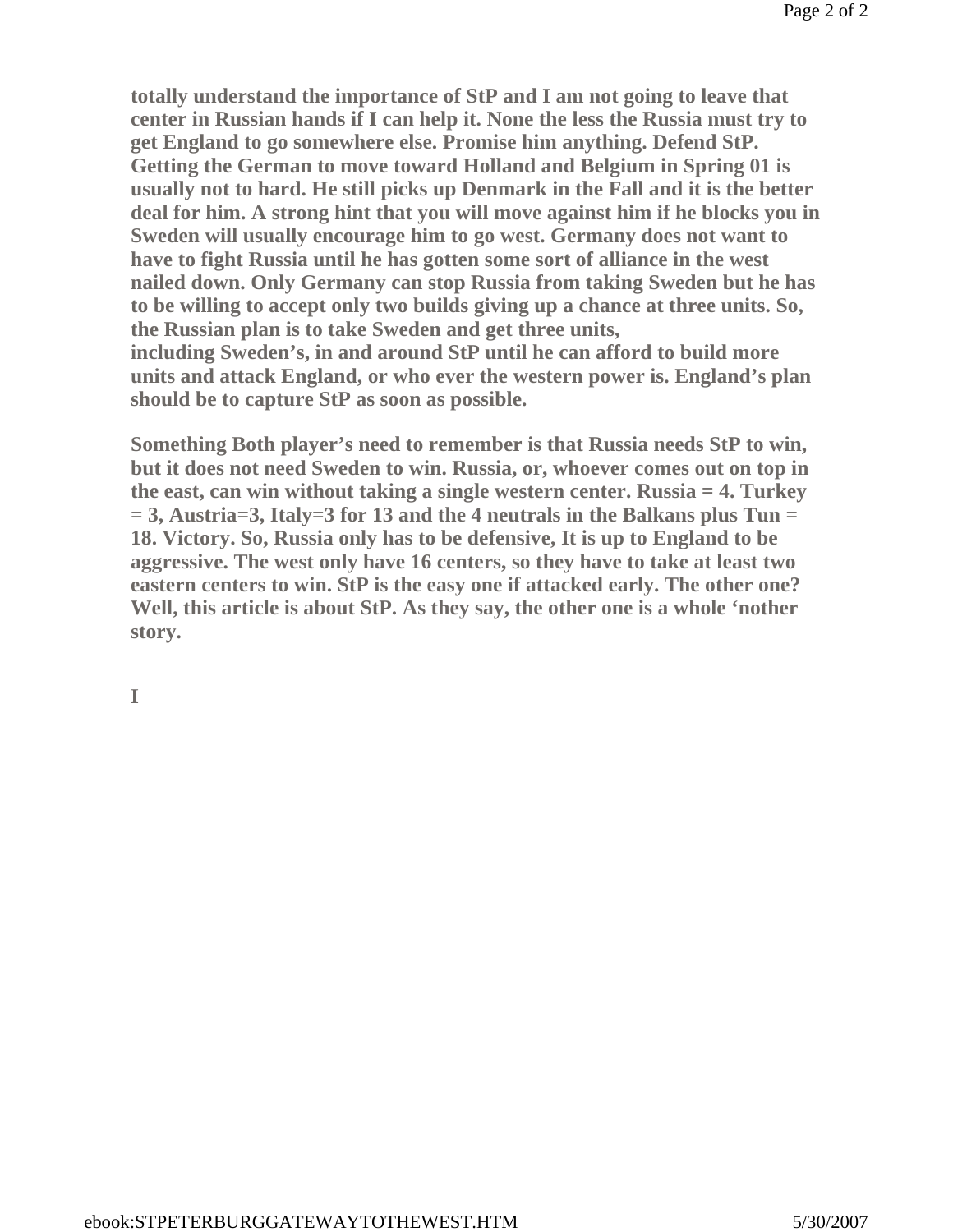**"Diplomacy World" Interview V Jim Burgess Discusses All Things Diplomacy with his Outgoing Co-Editor Stephen Agar**

**Hello all, we're going to be continuing the series of Interviews that I started in the last incarnation of "Diplomacy World". I think they've worked out very well, with a wide variety of people and views from around the world. I'm always looking for new people to be interviewed, it's really easy, I do all the hard work thinking up the questions! This time I (Jim Burgess = JB) will interview my outgoing co-editor (Stephen Agar = SA) in what admittedly is a bit of a filler interview to get us going again. As such I'm going to dispense with a "get to know you" introduction and jump into my questions.**

**JB: I'd like to start out asking about your szine publication career, you might set the record for most different szine names published. Can you tell me some name, date and issue highlights?**

**SA: I'm not really sure I can remember how many zines (note the spelling Jim**

**: z-i-n-e-s) I have produced over the years. Let's see. The first was Pigmy which started life as a couple of pages running a single game and ended up being a bit of a monster. That started in August 1977 and finally folded in December 1979 after issue 32. In retrospect I think the zine was not half bad for a teenager, but with all the problems of youth and inexperience.**

**JB: Yes, that was way back in the wild 1970's!**

**SA: Then I ended up having a year between school and university, so I launched a Diplomacy chat-only zine, called** "'**Here We Go Again". That only lasted two issues as I simply couldn't get enough contributions. So I launched my third zine, Variants & Uncles which was a variant zine which I used as a way of advertising the UKVB which I was running at the time.**

**JB: Ah, so that was how you got into the Variant Bank business, I had never known it was so early in hobby history.** 

**SA: V&U was still in existence when I went up to Oxford in October 1980 but suddenly finding myself in the company of lots of intelligent and available young women soon put paid to that. By spring 1981 I was willing to admit defeat and V&U ended at issue 6.**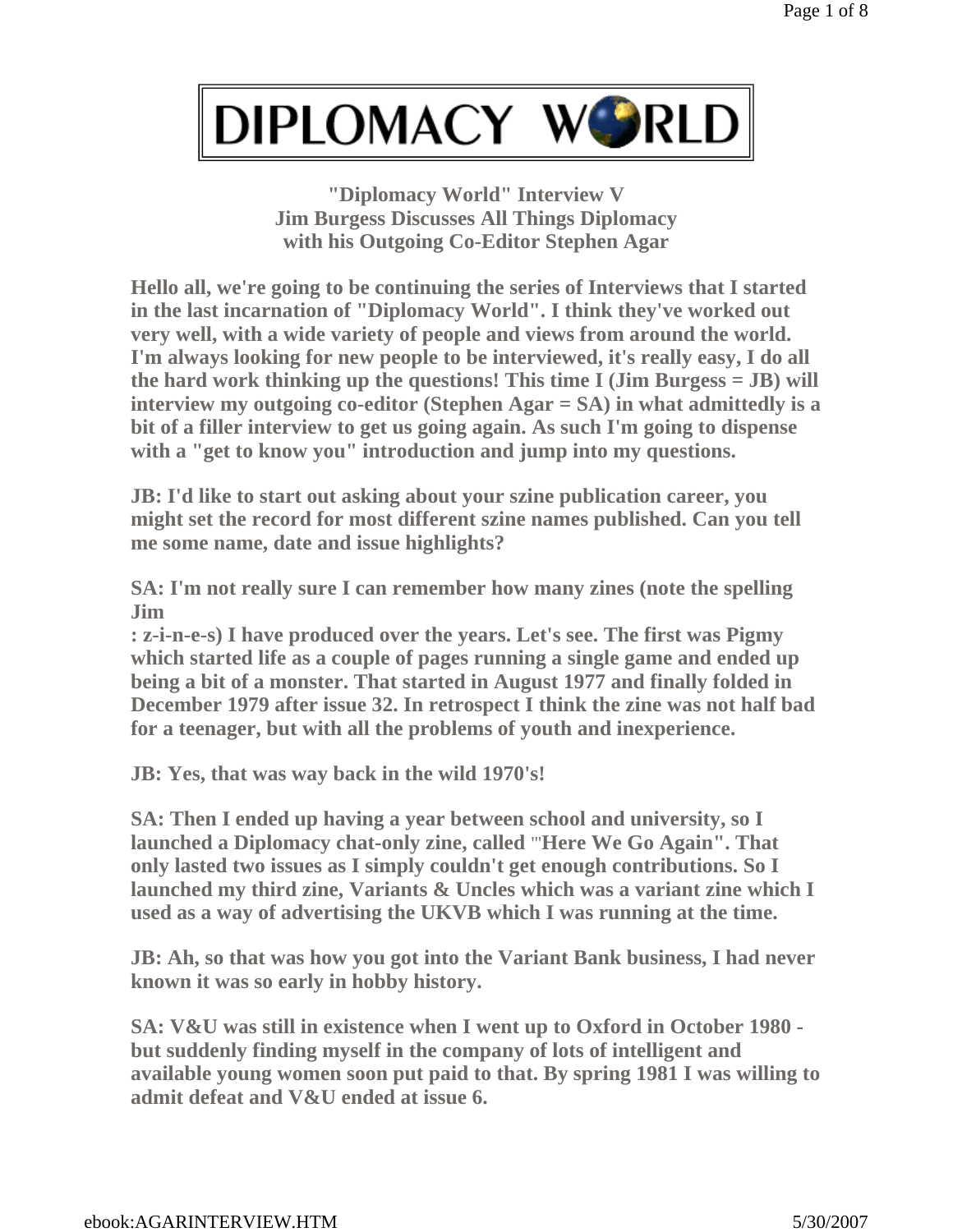**JB: Yes, how much more active the Diplomacy hobby would be if women didn't exist.... but the world would be far the loser, as would we all.**

**SA: And then there was a gap. A very long gap. I got a degree. I fell in love. I got another degree. I lost in love. I qualified as a Barrister. I met someone new and got engaged. We parted. Eventally I met Esme. I moved to Brighton and we got married. And it was 1992 - 11 years later. I hadn't got a clue what had happened to Diplomacy etc. in the intervening years, life was far too, er, interesting.**

**JB: Ah, again, I had no idea your ``gap'' was so long. In many ways you didn't miss much in the 1980's, it wasn't the hobby's best decade.**

**SA: Early in 1992 I saw an advert for postal Diplomacy players in a wargames**

**magazine, so I wrote off out of curiosity. I ended up playing in a zine called "Age of Reason" - and I thought I can do this. So I decided on the spot to start another zine (a mere couple of weeks after having got married - what was I thinking???). I chose the name Spring Offensive after one of Wildred Owen's poems from the First World War, and off I went. SpOff enjoyed reasonable success, winning the Zine Poll three times in the following five years. It ran from 1992 until 1997 when I**

**folded it after issue 50 (as by then I had two young kids). I decided to try running a Diplomacy chat zine again, called The Tangled Web We Weave. That was going more or less OK, only the zine I had handed all the Spring Offensive games over to folded after only one issue! I felt morally obliged to do something, so I started Spring Offensive again to take care of my own orphans.**

**JB: I do think that the threat of orphans does keep us going when things get rough.**

**SA: SpOff soldiered on until issue 68 put out in March 1999 - I was burned out and decided to fold after a particular exhausting week at work. I continued with an online version for a while, but this finally ended after issue 73.**

**JB: And that's five szines, sorry zines, already and you're hardly done. we just can't stop.**

**SA: Of course zine editing is a chronic disease and I started my sixth zine, Armistice Day, in January 2001. Clearly I felt I had too much free time. Armistice Day was doing OK, but a promotion at work into a very stressful and time consuming job meant that any free time disappeared and I had to fold the zine in July 2003 after only 22 issues.**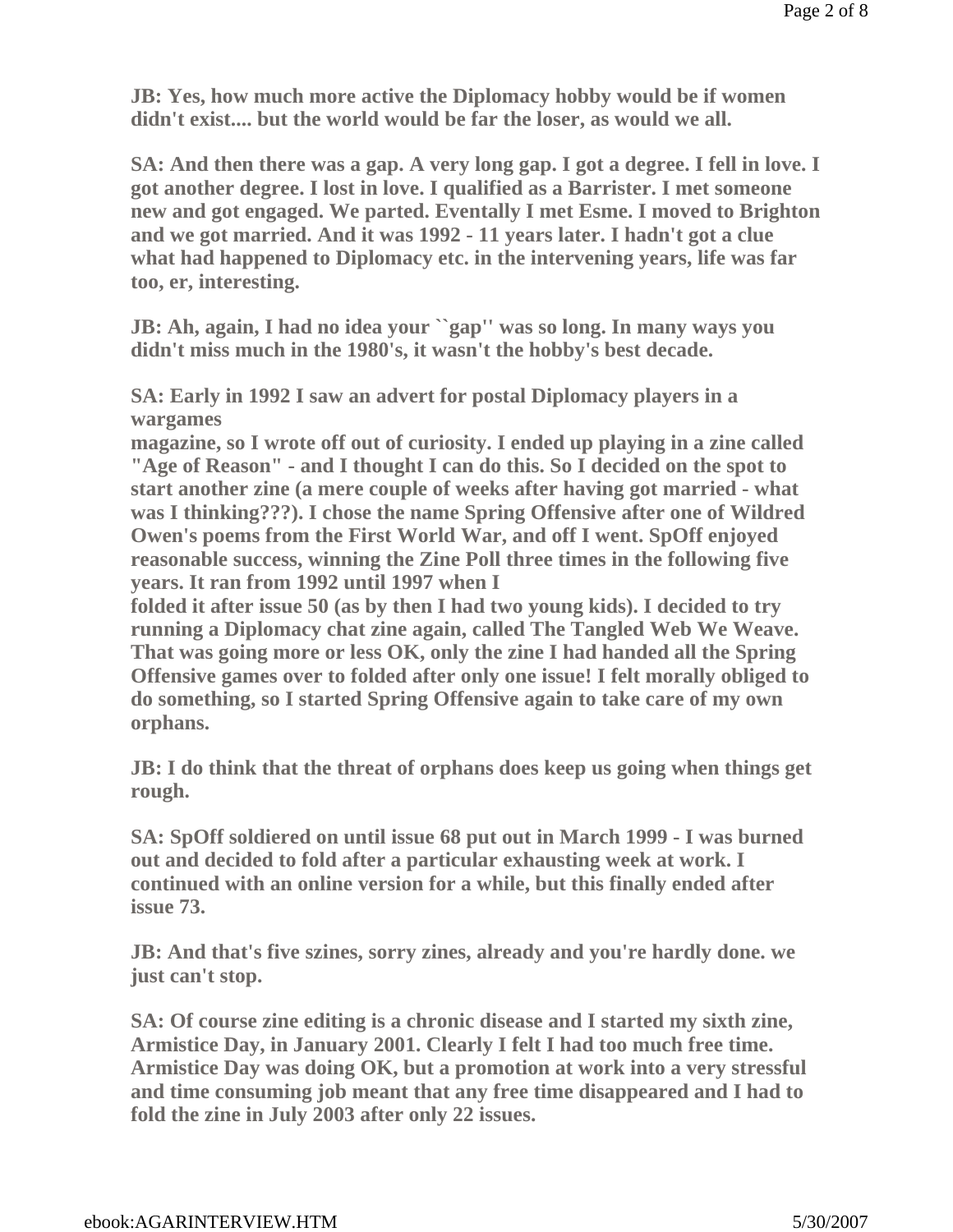**JB: And of course, we also ran into the problem with Diplomacy World at the same time.**

**SA: And so on to my seventh and final zine, The League of the Last Days. This is another Diplomacy chat zine which is up to issue 2 and available for download at www.leagueofthelastdays.com**

**JB: And I like the idea that you do it occasionally, when you feel like it.**

**SA: Throughout the 90s I was also playing with projects such as www.diplomacy-archive.com and variantbank.org, but that's another story.**

**JB: I think pretty much everyone agrees that szine publishing is much more about the publisher than it is about the market or the hobby. So what is it that drives/causes you to start and stop so many publications (in contrast to me, who started and just can't seem to stop -- though I've also done other side projects at times)?**

**SA: I think I usually end up putting too much into it and burning out. I have written over 40 articles on Diplomacy strategy and tactics and invented over 30 variants - but that has always been a means as an end to filling up my zines. But creating original material is time consuming and tiring. After a decent rest, the itch has always been there to keep me going. I have never been able to pace myself. But I am sure I will never again run a traditional Dip zine or Dip website as I don't have a compatible lifestyle and my free time is very unpredictable.**

**JB:** Ah yes, I work hard at pacing myself, and usually see it as a signal that if **my szine is having problems then the diagnosis is that some other part of my life is out of control, as it kind of is now...**

**Thanks, that's great, now for the hard analytic question, is there a future for szines in the Diplomacy hobby? If so, do you think it will adapt more, it does seem like most all of the szines in the future will have a web presence as well as a postal presence?** 

**SA: No, I don't think so. That's why I call my final zine the League of the Last Days - documenting the end of the postal Diplomacy hobby. There hasn't been a new zine launched in the UK for years and the hobby will die with the current generation of editors who are few in number). The format may survive for a while on the web, but that medium is far more suited either for archives or game adjudicating engines.**

**JB: I find the most fun in these interviews delving back into the long past. When you started out in the hobby, who were some of the players (or games) that were particularly memorable to you? Do you remember some of those**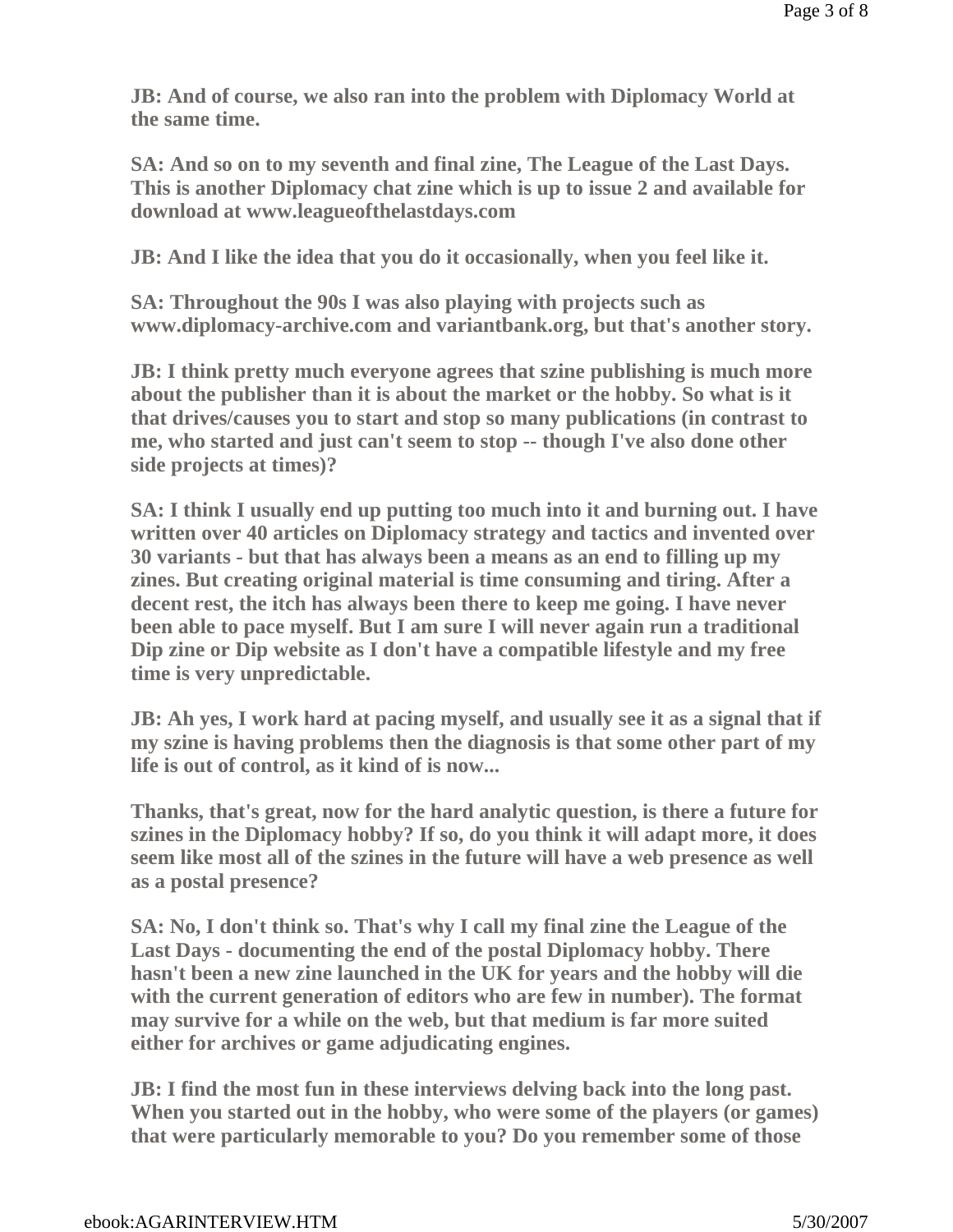**first stabs (both directions)?**

**SA: Just as everyone always remembers their first love, everyone remembers their first Diplomacy game. Mine was playing Germany in NGC 184 which started in a zine called turn of the Screw and ended in John Piggott's Ethil the Frog. It was the only postal game I ever won outright, mainly because I put an incredible amount of effort into it. You just can't do well at Diplomacy without putting in the hard work. I well remember my truly excellent stab on my English ally, which happened at about the same time that Turkey stabbed his Austrian ally. The game ended in a race between myself and Turkey which I managed to win by a whisker. Even after all these years I can remember the game.**

**JB: I thought so, my first postal game was a bit of a disaster, my high school friends started it going away to college, and it just didn't match up with all our new directions and responsibilities. But I remember it vividly.**

**SA: After my first game I just never put in the effort the game demanded as I was always too busy editing zines. So I guess I was usually a victim and easily eliminated. It was only in the late 90s after I had folded SpOff that I played a game on the Internet and really put a lot of effort into it - to be rewarded with a 17 centre Italy by 1908 (one centre short!).**

**JB: Yeah, I have the same problem, I can't tell you how many times I've written someone "I'll get back to you once I get TAP out" and how often that is an opportunity lost. I think of the British hobby style of play in that period as being heavily influenced by Richard Sharp's views and his book. As you played back then, does that ring true? What were some of the strategic and tactical markers that characterized the play that you remember back then?**

**SA: Richard's book was hugely influential - particularly his Anschluss article. For reasons I never really understood though, the game has always been played differently on the two sides of the Atlantic - in the USA England and Turkey did far better than in the UK, but on our side of the pond Russia and in particular Germany have done far better. I have never understood why. From the mid-70s onwards one big difference was that in the UK we abandoned standbyes and went for anarchy when players dropped out. This had the unpredictable consequence that we seemed to have fewer dropouts (maybe because the result was more of a let down for the other players), but anarchy does affect the game to a greater degree - though not by as much as many might suppose.**

**JB: Do these things persist in the British hobby of today, or do you see more diversity with the breakdown of country barriers with the Internet hobby?**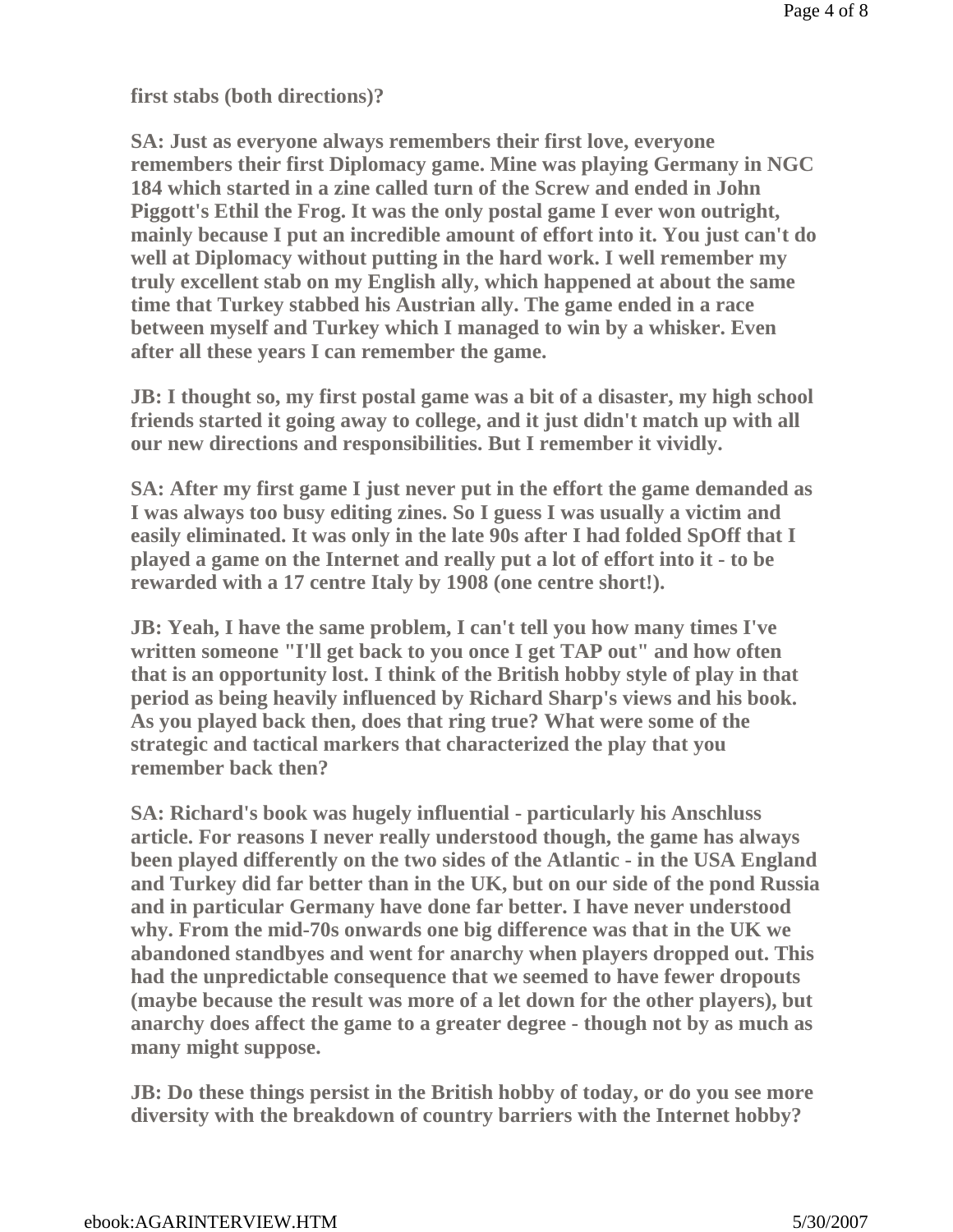**SA: I'm not sure there is much of the British hobby left these days. A handful of Dip zines survive, but their circulations are declining and soon they will be unable to get enough players for gamestarts. The Internet is the future for the hobby - but then you are more likely to have a Redscape or a Bounced tradtion, rather than anything to do with nationality.**

**JB: I'd like to shift gears and talk about variants now, a subject on which you've weighed in early and often over the years. My view seems to be that most variant designers today are taking one of two approaches. People are designing map variants, most of whom are trying to eliminate or drastically minimize the**

**stalemate lines that are part of the play of the original. Most of these map variants also seem to be doing a good job of paying attention to the ideas of yours and others about spacing and density of centers to non-centers. Would you agree with those assessments and what do you think of trends you see in map making? In thinking about this, I'm thinking about variants in the Internet era like Modern**

**and Ancient Mediterranean as well as what seems to me to be a torrent of map variants in the last two years or so (with minor, if any, rule changes that are directed at particular characteristics of the map or time period of the variant).**

**SA: A lot of this is the influence of the Judge software. It can cope with map change variants, so people produced map change variants. The software can be adapted to cope with minor rule changes, so people invent minor rule change variants. But ultimately this stifles creativity. The fact that it is now relatively easy to produce colourful and attractive maps, makes map change variants even more attractive. Personally, I have always liked new historical scenarios with at least**

**one major rule twist - e.g. Storm from the East, Latin Wars or Game of the Clans III. I think I have published about 35 variants over the years - never counted them up.**

**JB: The other approach I've seen a lot of is designing variants that are aimed at trying to add lots of players to the game (mostly this is in the Judge hobby) with ideas like Backseat Driver, or games where players have to gain control over units, or games where teams of players run each country, or similar ideas that create mini-countries in each country. What do you think of these variants?**

**In some sense, many of them aren't even variants, they just determine how units are ordered.**

**SA: To be honest they just bore me. They used to be common in postal zines as a way of getting all the readers to join in (e.g. Vote). I just don't see the point.**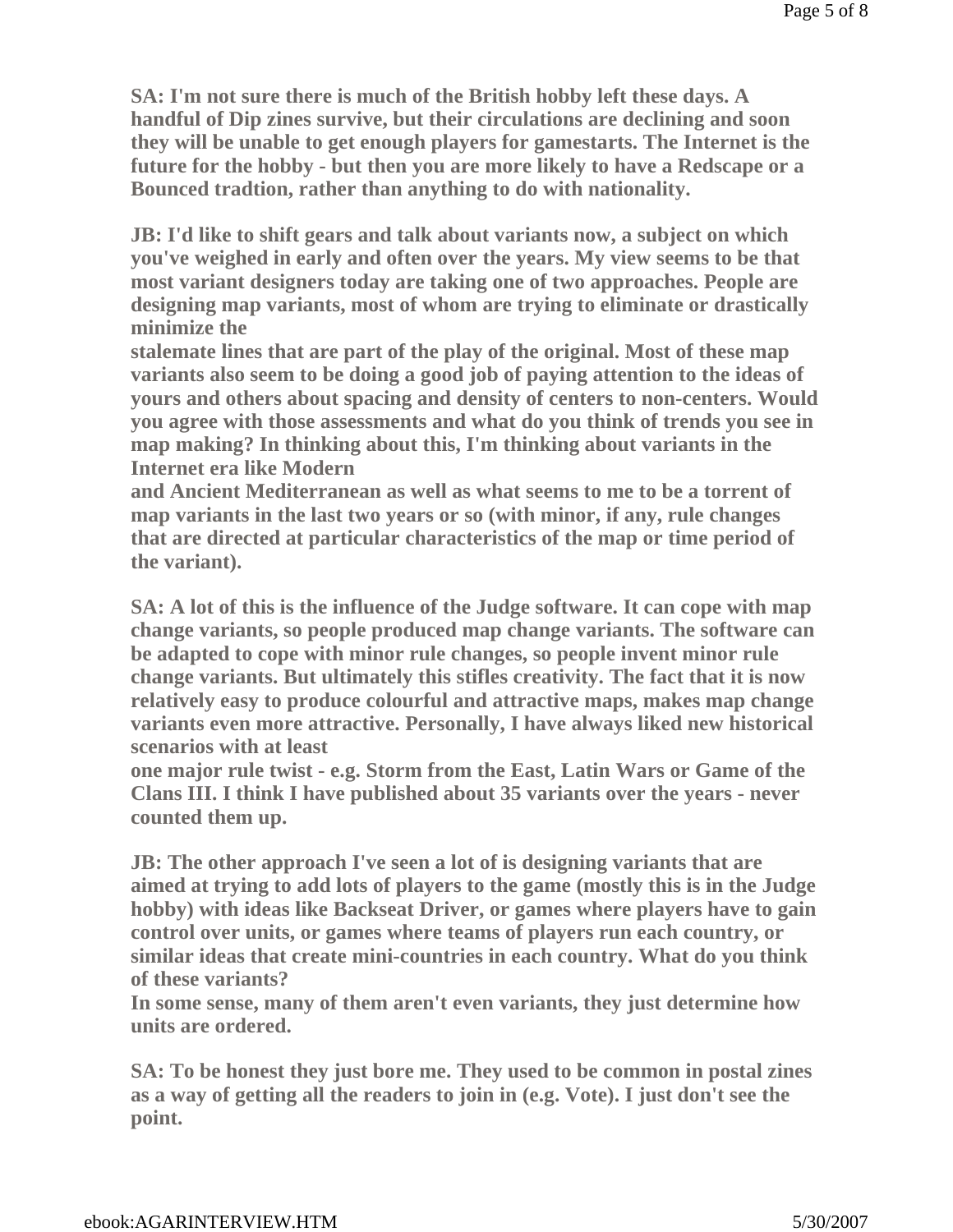**JB: One type of variant that seems to have run its course is the fantasy variant (you wrote about the issue very well in DW:** 

**http://ourworld.compuserve.com/homepages/DiplomacyWorld/fantasy.htm). Do you believe that your article, the natural weight of the problem, and what I think to be the central issue (that Diplomacy is what it is because you can ally with anyone and change any time, which seems at odds with the design attempt) has pretty much killed the idea for the foreseeable future?**

**SA: Any variant based on history has its work cut out. Add in a narrative as well (and a scenario which is unlikely to include several competing major powers) then it gets very difficult indeed. Most fantasy and SF literature is fairly binary - i.e. good vs. evil - which doesn't work well for a negotiation game. SF games suffer further because of the abstract maps. On top of all that, most people won't play unless they know the books. I'm surprised that we haven't seen a resurgence of interest in Tolkien variants though - I am sure there are possibilities remaining in that particular scenario.**

**JB: As someone who sees more of the variant creation effort in its totality, is there another class of variants that you see coming out more recently that you'd like to comment on? Or do you have anything more to say about the idea of variants in general?**

**SA: The finished articles by today's variant designers are often better than those which have gone before - mainly because the Internet allows proper playtesting and revision (though this sometimes means that designers don't move on they just keep tinkering with their baby forever). By contrast many postal variants were never tested at all. But I do admire some of the current batch of designers (such as Michael Golbe) for the quality and quantity of what they produce.**

**JB: I'd also like to ask you about the FTF hobby and the growing worldwide appeal of the game, with people traveling quite considerable distances to get together. ManorCon in Birmingham has World DipCon again this year, if memory serves ten years after the last time it was hosted there. Will you be there**

**and what are you thoughts on the ManorCon World DipCon?**

**SA: Probably, but it all depends on family commitments etc. Maybe I'll make**

**it my last DipCon - the buzz just isn't there anymore for me. The last two cons I attended I left before the end. For some reason I find them depressing.**

**JB: Really, you and Cal White have many personality similarities. My attitude has precisely been going the other way. I've been feeling the itch to**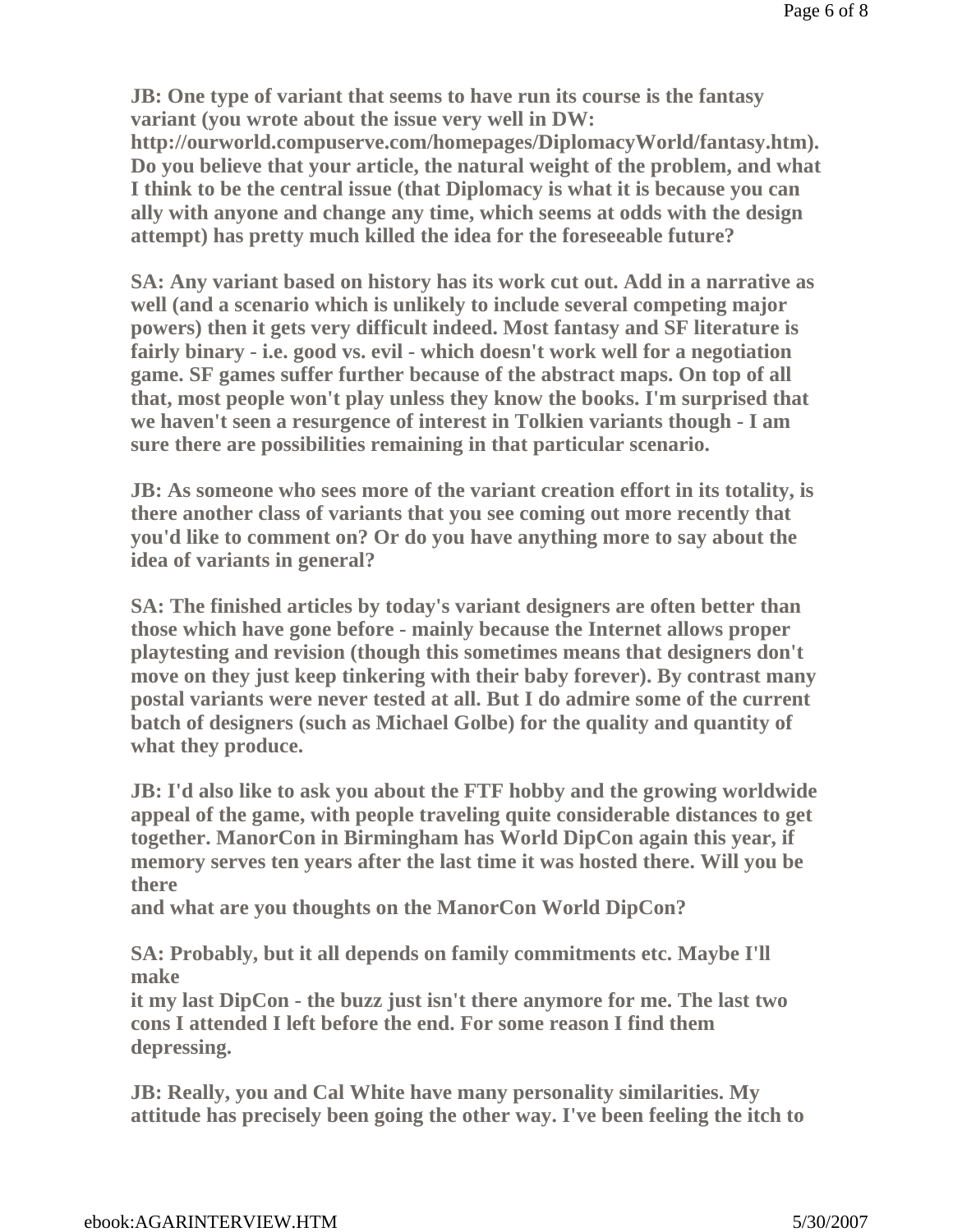**go to more, especially as I meet more dippers from all over the world. Were you present at World DipCon IV (Birmingham)? If so, I don't recall meeting you there, though I may have. If you were there, you will recall that there were extremely strong**

**nationalistic feelings running as an undercurrent and at times in the open. I'm very pleased that these sorts of issues have never again been as bad as they were at that World DipCon, but what do you think about nationalism/country loyalty and World DipCon?**

**SA: Well, there was a problem one year at Manorcon with the way a few French**

**players threw games for other French players to give them solos. That was fairly despicable. Personally I despise nationalism in 99% of its manifestations.**

**JB: Yes, that 1994 ManorCon/World DipCon was the very year for that. Thankfully, this has not been happening in recent years. I through games to French and Norwegian players in the last World DipCon (NOT intentionally!) so they could beat out all the Americans.** 

**The other big trend in Tournament play has been the growth of Internet tournaments. I believe you played (are playing?) in the current WorldMasters tournament. What do you think of these tournaments in general and WorldMasters in particular? They do seem to be going a long way toward linking disparate playing communities together.**

**SA: I played one year - got through to the last 49 and then retired. It was too intense for me.** 

**JB: Yes, I find the same thing. There are a lot of players putting in an incredible amount of time into these tournaments. I don't have that kind of time either.**

**That's why I've retired to the WorldMasters Tournament Management Committee.**

**SA: The postal world had lots of communities based around zines - but then there was the concept of editors "trading" which ensured that the various communities got to know about each other. Internet communities don't have that sort of interaction and are sufficiently samey that there is not a lot of point in being active in more than one. And the growth of web-based communities has led to a decline in rec.games.diplomacy being the bulletin board for the whole hobby. That's a shame.**

**JB: Thanks very much, I hope the revival of Diplomacy World again helps to deal with some of these separations and fills the roles that the lack of editor trading induces. Plus, I do what I can to keep rec.games.diplomacy as**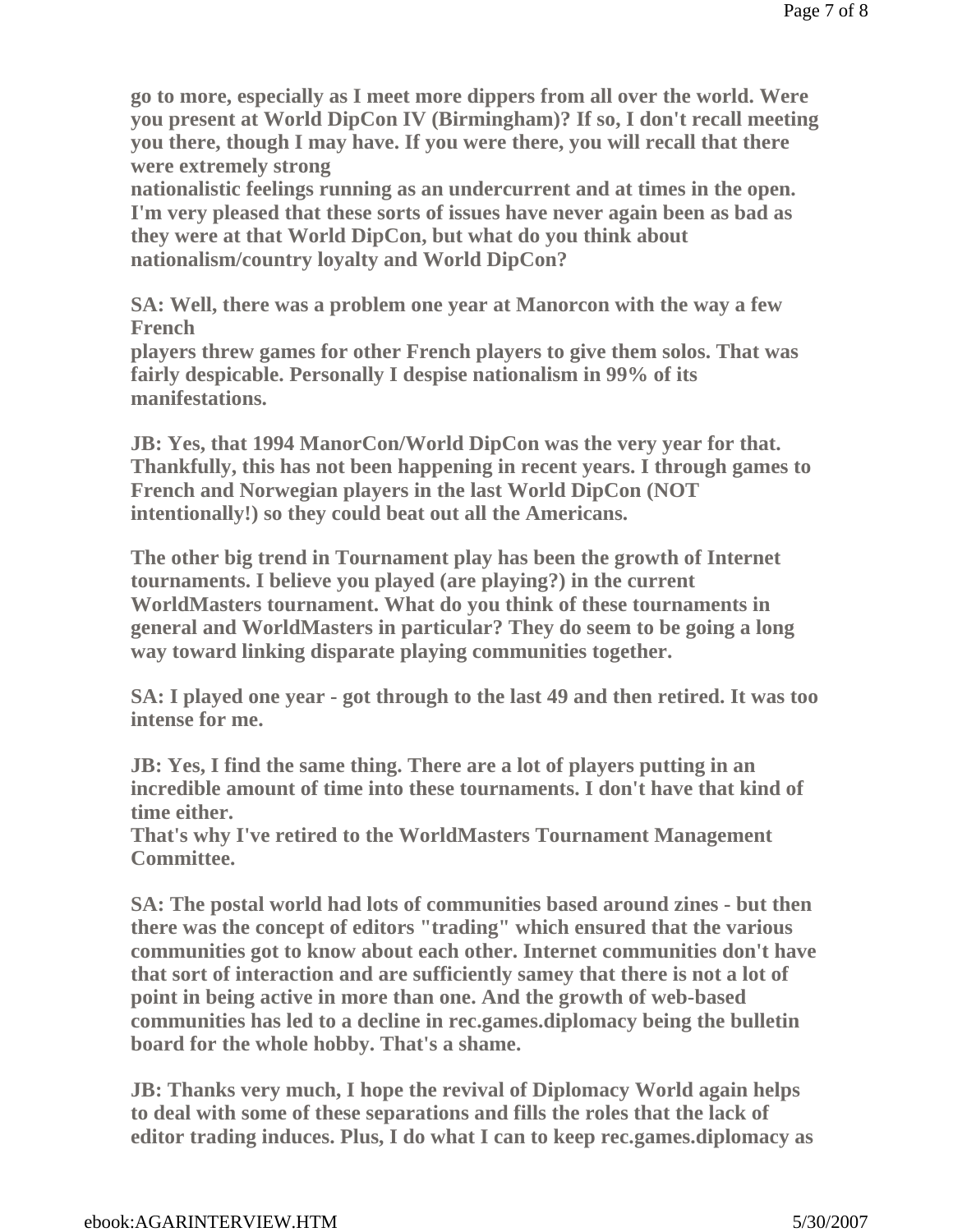**a bulletin board for the whole hobby, but I guess I am a bit of a wolf in the wilderness on that.** 

**Anyway, a great start and a great challenge to continuing these high quality interviews. Anyone else want a turn? Contact me through the redits page.**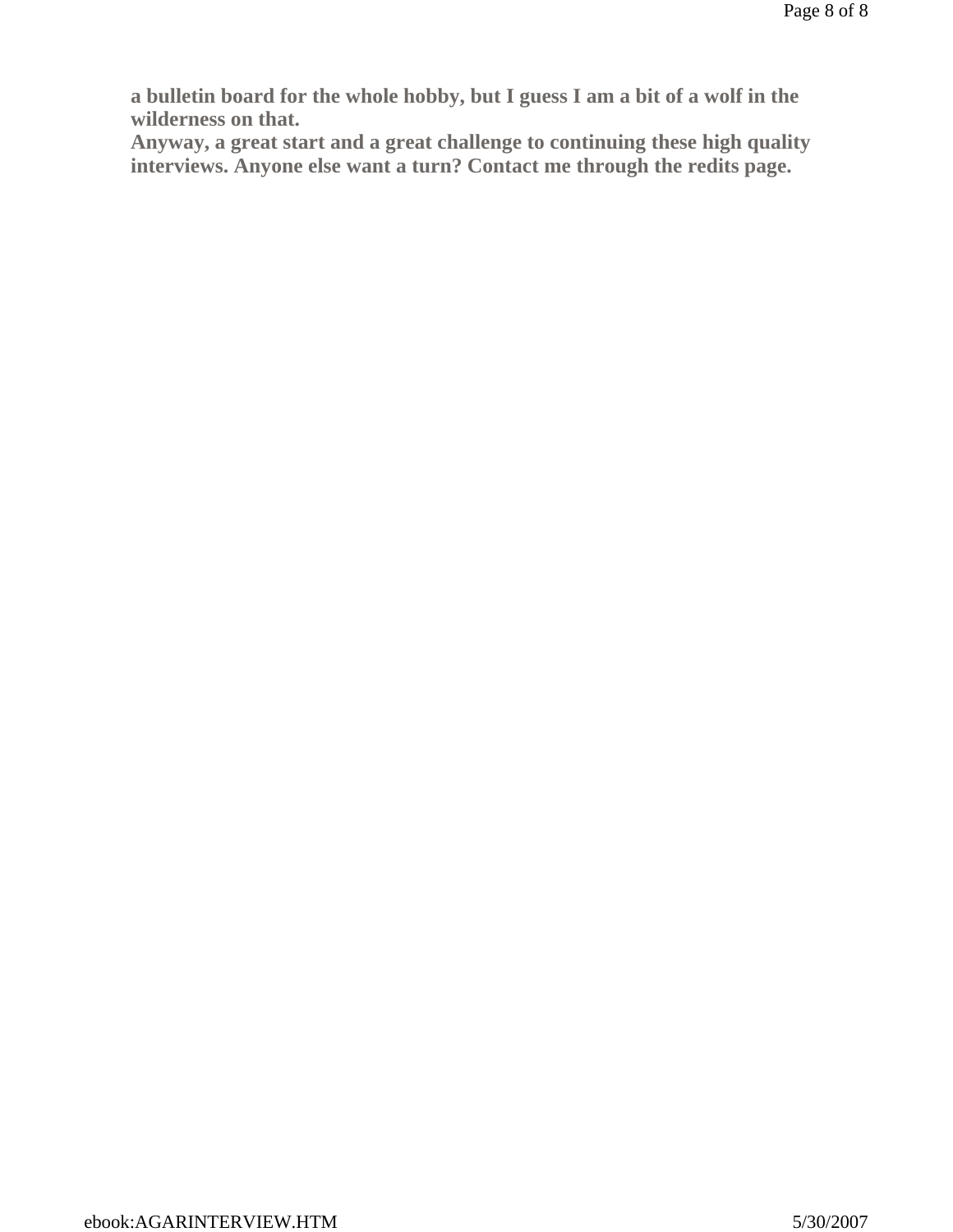**"Age of Imperialism", a wargane by Eagle Games.**

**Reviewed by Fred C. Davis, an Old Timer in the l)iplomacy Hobby.** 

**To begin with, the full legal name of this game is supposed to be "War: Age of Imperial ism," but I'm sure that it will mostly Just be called "Imperialism" by most peopie. It is a game for from 3 to 6 players, although a special rule permits a twoplayer game. From the illustration on the box, I thought it might be classified as a Diplomacy variant, but upon review it seems to be more of a combination of Diplomacy and "Risk." Like "Risk," the players move one at a time, although if one sought to offer a postal/electronic mail version, a sino-move version could be arranged.** 

**There will be comparisons to Diplomacy in this Review, since the readers will be familiar with that game. As the former Custodian of the North American Variant Bank, I have studied the rules and maps for over 400 variants of the original Diplomacy, so I may make mention of same of these designs also. I will not get too deeply into the Rules of "Imperialiism", but there is an extensive and well written rnlebook.** 

**Sone first impressions of the game and the board. The board is enormous. It is divided into three parts, like many Avalon Hill games, but I didn't see any clips to hold them together. (You could use clips from other games). The map is too big to fit on many dining room tables. I spread it out on the floor to study it. It is a map of the Eastern Hemisphere. Europe is only a small section, although there is an implication that most of the Imperialists are Europeans. There are vast areas of Africa and Asia that need to be "explored." Many contain Native armies, which, while they cann't move, can put up quite a fight due to their numbers.** 

**I have three driticisins of the map.** 

**1. The names of many of the land provinces are not always clearly legible.** 

**2. The boundaries of the sea spaces are not always adequately marked.** 

**3. Many of the sea spaces are not named. This would not cause difficulty in a FTF game, but every space needs to be named for any Postal play.** 

**The first thing I plan to do with my board is to clearly delineate the sea space boundaries with a marking pen Then, I will name every space. There are no Conference maps with the set. If there were, I'd list my names for these sea spaces on one. (Many are obvious, like Eastern Med and Western Mod, but for a few there might be a difference of opinion on the naimes. (Perhaps I can list my suggestion, in an addenda to this Review.) Someone with a talent for drawing will have to make up a Conference map, and hopefully distribute copies to those of us who are interested. I can only suggest using about three sheets of legal (8 x 14) pages to do so.** 

**The land space boundaries are not always correct. For example, the map shows**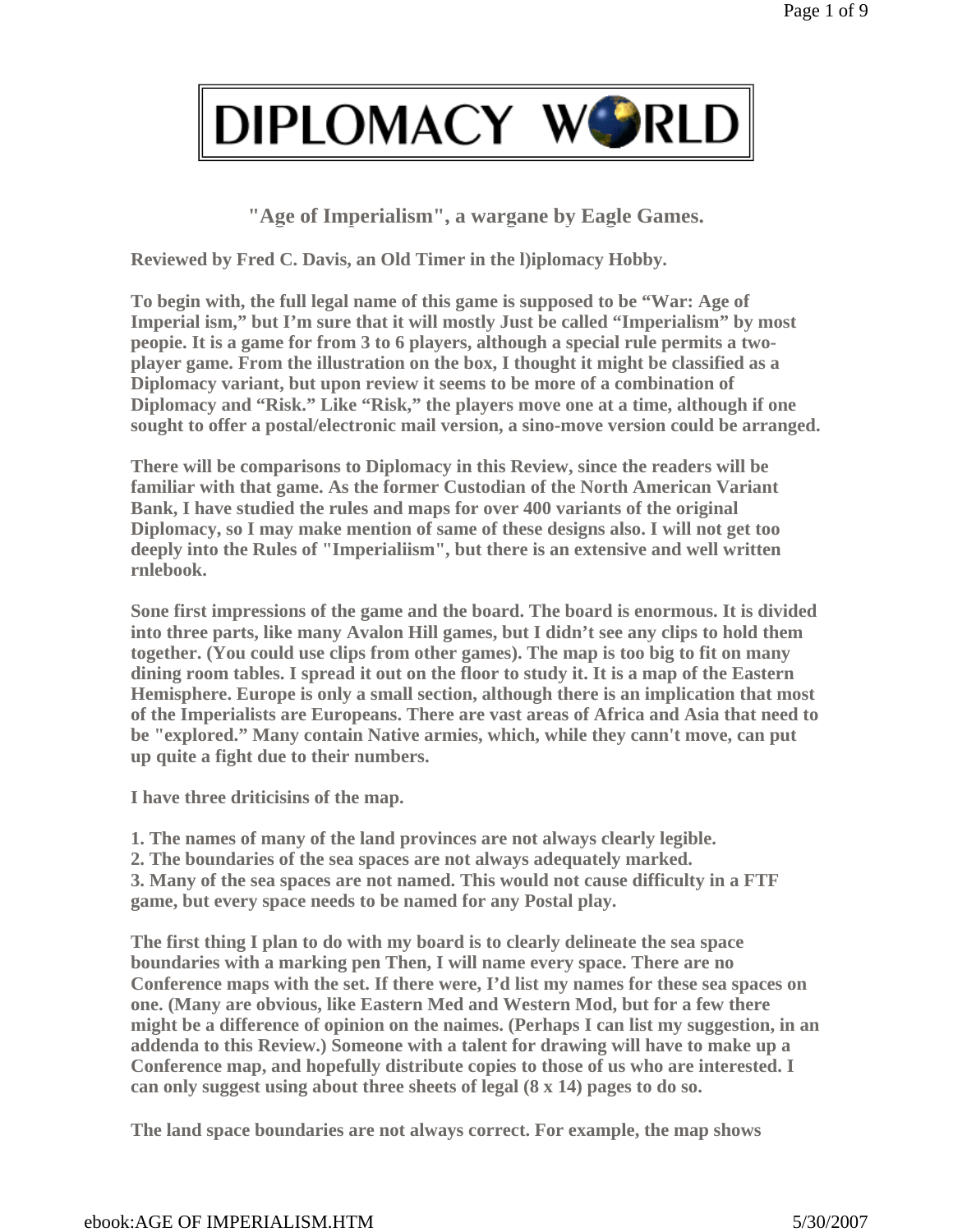**"Germany" as including the Low Countries, while "Prussia" is a separate space. The game reflects the era between 1850 and 1900, so it's all right to show Prussia as a separate space at the start of the game, since Germany did not become a united country until 1871. There is no Switzerland no Portugal, and "Great Britain" is a single space which includes Ireland. The land spaces on the rest of the board consist of a combination of ancient and modern names. For example, in addition to the space "India," there are also spaces called "Bengal" and "Kashmir." Anyone who is a map purist will just have to swallow hard and ignore real history. Therulebook states that the game was extensively playbested before going on sale, so I'm giving them the benefit of the doubt that they found that the spaces used are the most suitable for good flow of play.** 

**No actual dates are shown for the start of play, but since the Rulebook states that the "Age of Inçeria1ium" was 1850 to 1900, the first move could be cafled "1851." (In reality, the Imperialist era really lasted from about 1815 to 1914, but this is just a game). It is interesting to note that after every two moving rounds, there is a "Building" round. This is similar to the Spring—Fall—Winter moves in Dip. Instead of being called Winter, the build period is called the 'Production Round." This is similar to the various "Economic Diplomacy" variants, in that the players can produce more Armies, Ships, Cities, Forts, Railroads, etc. in the Production Round. Each piece casts a specific price, starting with Infantry at 10 Production Points (PP's), up to Ships @ 25 PP's and Leaders @40 PP's. A leader unit adds extra strength to an attack or defense, similar to the "Leader Module" which I created for Diplomacy.** 

**Each land space is called a Region, and each Region can contribute Production Points to a player's total in each Production Round, depending upon how many non-moving units are built in that Region. Players have to add up their Production Points, and then decide how to spend them. Since PP'. cannot be carried over from one turn to another, the players must try to spend all of them each round. As the Rulebook says, "Use them or lose them.** 

**It can be quite a task counting up your PP's, and deciding how to spend them. This is why the Rulebook suggests a short game may want to cover just five complete turns. A medium-length game would consist of ten turns. A long game would consist of at least 15 turns, but could go on longer. (For a Postal game, then would be no need to limit the number of turns, but it would be necessary to always have separate Production Rounds).** 

**It would probably be best to use a separate year for each round. The first move would be 1851, the second 1852; then the first Production Round 1853, and so on. A 15—turn game would last to 1895.** 

**There are no specific countries at the start of the game. There are just six sets of colored pieces, such ss Red, Blue, Yellow, etc. The players could, of course, name their countries or empires, like people do in the various Railroad games. There are six Global Regions, each identified by a light different color. These are: Europe, Islam, Central Asia, East Asia, Australia and the Sub-Saharan Africa. (Korth Africa is part of Islam). The game winner is the player with ownership of the greatest number of Regions (every land space is a "Supply Centerl). However, a player who owns an entire Global Region may add another five to his regional total. There is no automatic Victory Criterion.**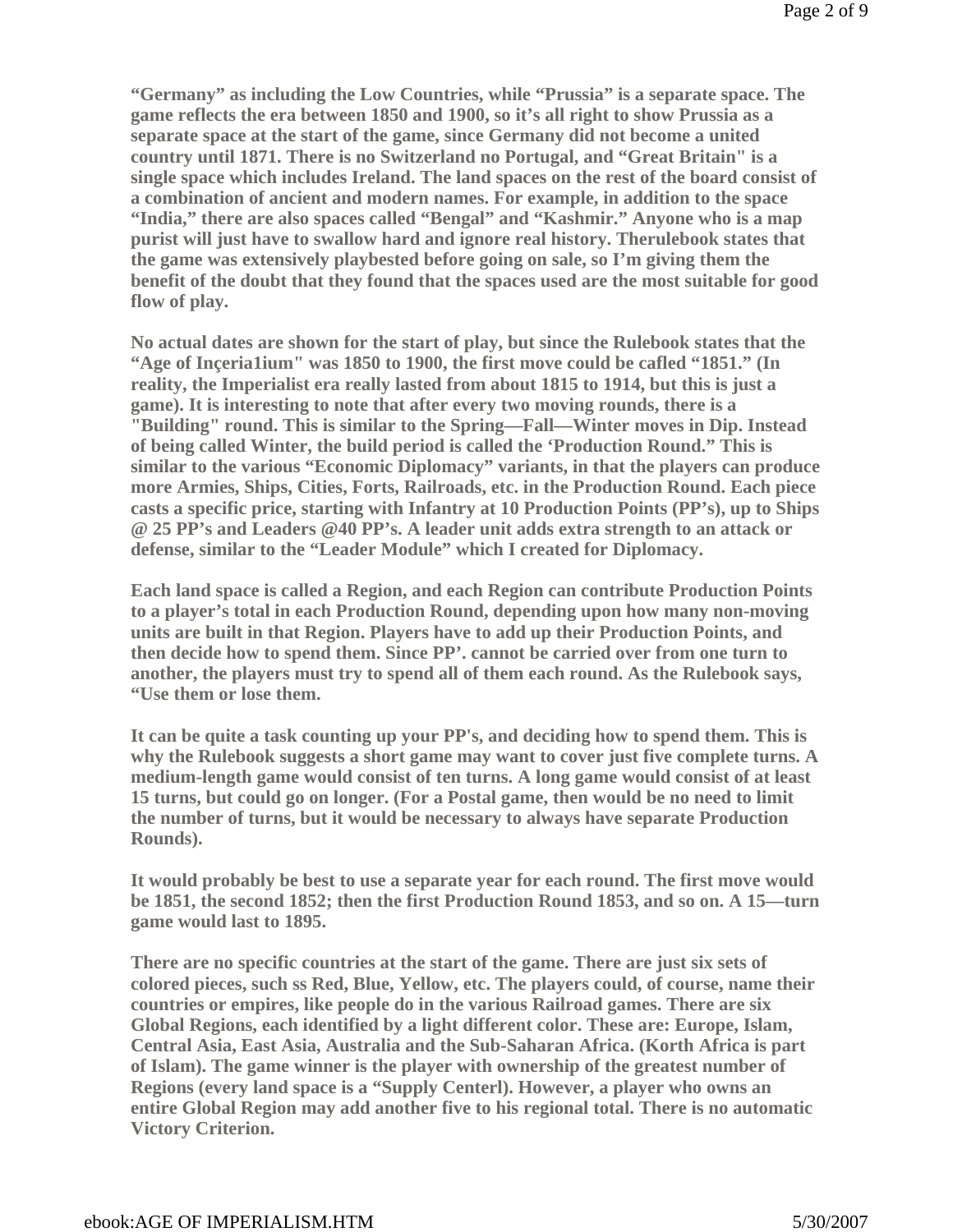**It seems to me that players might want to arrange for each player to start in a different Global Region, to avoid a clogging of the board. Again, there aught to be a more definite boundary between these Global Regions, which I shall do with a marking pen. It is not clear whether Persia is part of Islam or Central Asia, although it seems to belong to Islam. Also, is New Guinea a part of East Asia or Australia? I'm going to say it's part of Australia, because otherwise that Global Region is too small, compared to the others. And, Java is not named, adding to the confusion. I wish they'd made the colors stronger and more definitive. I will list the Regions (land spaces) within each Global Region at the end, to clarify the strengths of each such Region. I'm including Borneo & Sumatra in Australia, too.** 

**For starting positions in a 6-player game, each player starts with 4 Regions (spaces). In a 5-player game they would start with 5 Regions, and so on. Players claim their starting Regions by placing a free Infantry piece en them. Just one piece is placed each time, as the play goes around the table in a clockwise manner. In a Postal game, it would be simpler for each gayer to place all of his pieces at once.** 

**For this to be effective in a Postal game, I believe it would be wise to have each player start with all of his units in the same Global Region. Even in a FTP game, the old Diplomacy method of chosing a Global Region out of a box or hat would seem to be better. All of these placements occur before the first move. Then, each player is allotted 120 Production Points to build his initial units. They must be placed in the initially claimed Regions. Any number of pieces can be placed in each owned Region.** 

**All of the unoccupied Regions then have two Markers placed in them, one indicating the value of the Region( if any), and the other the strength of any Native Armies in that area. I dislike the idea of placing any Native Armies in unoccupied spaces in Europe. With the exception of the "Caucasus" space, these are not areas to which the Imperialists wanted to move. One solution would be to allow two players to start from Europe, and leave Austrelia vacant at the beginning. Then, eight of the 13 or 14 spaces would have European units from the beginning. Great Britain and Russia would have to be the starting areas, to avoid the two player, from getting in each other's way. After all units are placed, the first movement round begins (here, in 1851).** 

**Note that in each Proeduction Round, a player who owns an entire Global Region will add an'addtional 30 Production Points to his totals. This is a very good reason why a player should concentrate on owning all the Regions (spaces) in a Global Region. However, if the suggested rule to allow two players to start from the European Global Region is adopted, this additional 30 PP rule should be allowed for any player who owns at least 8 European Regions. The idea of having 14 Regions in Europe is to make it easier for a player to gain control of a Global Region, with ownership of just 8 of these Regions. One could also add Iceland, giving 15 Regions in Europe, making it still easier. And, if just one more Region were Bdded (Finland or Byelorus are suggested), each of the two** 

**players starting in Europe could theoretically control an 8-space Region. They could even be called "Eastern Europe" and "Western Europe.."** 

#### **Fighting Battles: Dice Throws**

**More than one moving piece may occupy the same Region (space). Whenever units of**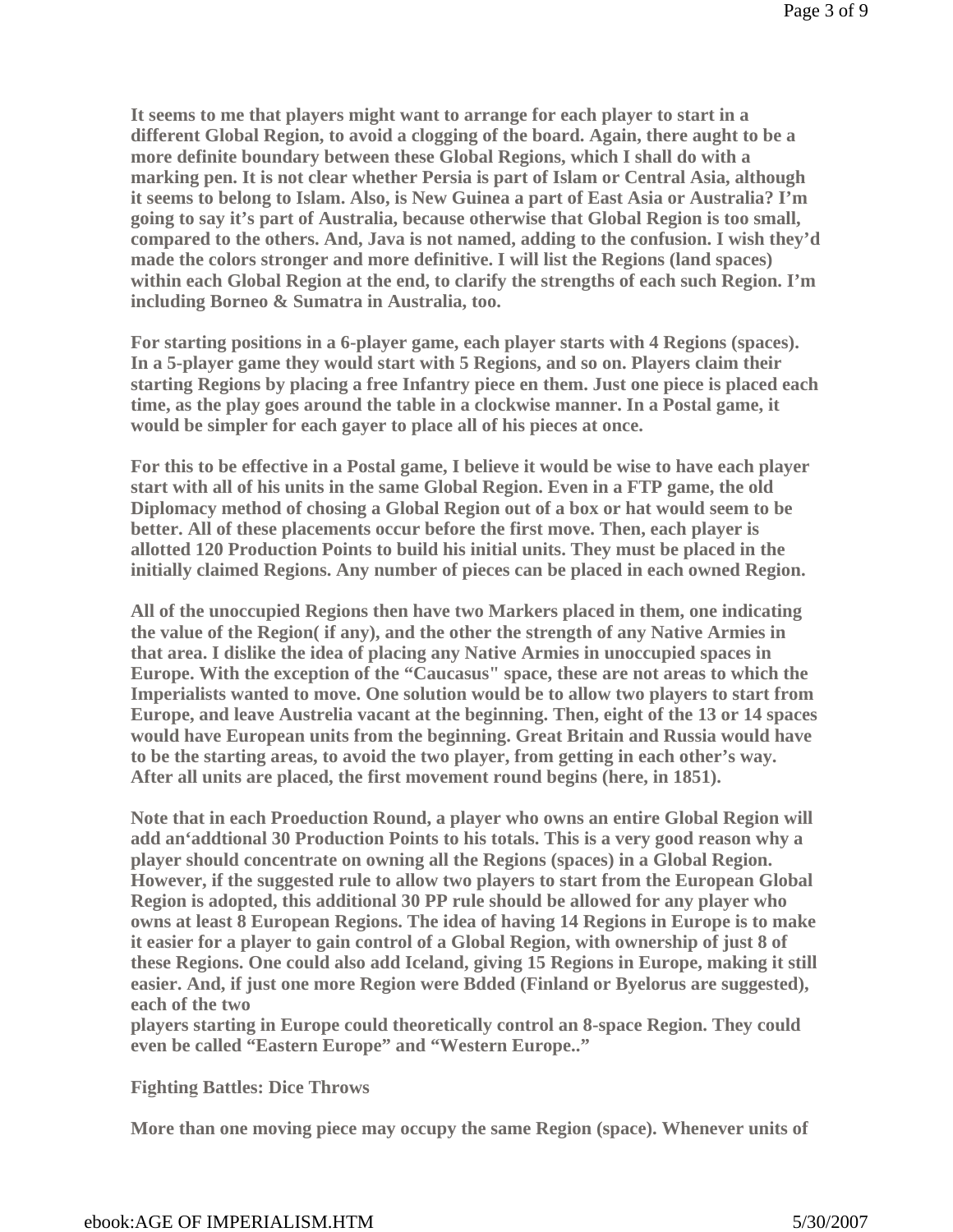**two different countries are in the same space at the end of a turn, there will be a battle to determine which Army will own the space. But, when two ships belonging to different countries occupy the same space, they need not fight unless at least one player wishes to do battle.** 

**Once battle has begun, it must be fought out until one side or the other is totally destroyed. A unit cannot retreat from the battle. You "fight to the death!"** 

**The Big Question is: How to fight battles in PBM or PBEM games where dice are used to determine outcomes. There are two solutions. The easiest way is to have the GM, who is presumed to be above reproach, throw the dice while adjudicating the moves. Since there can be no Retreats, the GM continues the dice throws until one or the other side is eliminated. A second method involves the use of Stock Market tables. This has been used in the past in certain games. Particular stocks are selected, and certain pre-arranged reports are used to simulate the dice results. The technical details can be found in some of the Avalon Hill and other game rules. There may be a problem in that, effective with January 2004 reports, not all stock market events are being reported in the newspapers. This would need to be worked out by the players before the start of a game. In FTP games, of course, the usual dice throwing methods are used.** 

**Ship Movements. Ships may carry (Convoy) Armies from one Region to another, but do not attack or defend land spaces. Each Ship (Fleet) may carry up to 5 Armies. Ships may move up to 3 sea spaces each turn, but they will lose one movement point for every Region into which they land an Army. A Ship doesn't lose any movement points for boarding an Army, as that movement is charged to the Army.** 

**Ships can fight each other at sea. This is optional. A player having more than one Ship in a sea space can select to lose ships not carrying Armies in a battle. If a Ship carrying Armies is destroyed, any Armies on board are also lost. The Rulebook has excellent illustrations of how both land and sea battles are fought.** 

**An additional factor in this game is the use of Explorer units to see what is in the unowned areas. The Explorer attempts to persuade the unclaimed Region to join his empire. Dice are rolled to see whether the Explorer is successful. If he rolls a higher number, the Region joins the empire. If his throw is lower, the Explorer is annihilated. This provides a way other than brute military force for an empire to expand. This is a nice twist, considering that huge parts of the world were still unknown in the 1850s and 60s.** 

**Additional Comments on establishing two Regions i.n Europe. (for 6-player game.)**

**This is strong]y recommended to avoid the situation of having "Native" Armies in this area. It is recommended that certain specific Regions be selected as starting Regions. These would be Gt. Britain, France and Germany for Western Europe; and Russia, Prussia and Austria for Eastern Europe. The fourth starting space would be left to the choice of the players. One could either specify precisely which spaces were part of Eastern and Western Europe, or leave some up to the ebb and flow of the game. To have the needed 16 spaces, Iceland, Ireland and either Finland or Byelorus are added to the original. 13. In the precise division, Iceland, Ireland, Italy and Spain would be**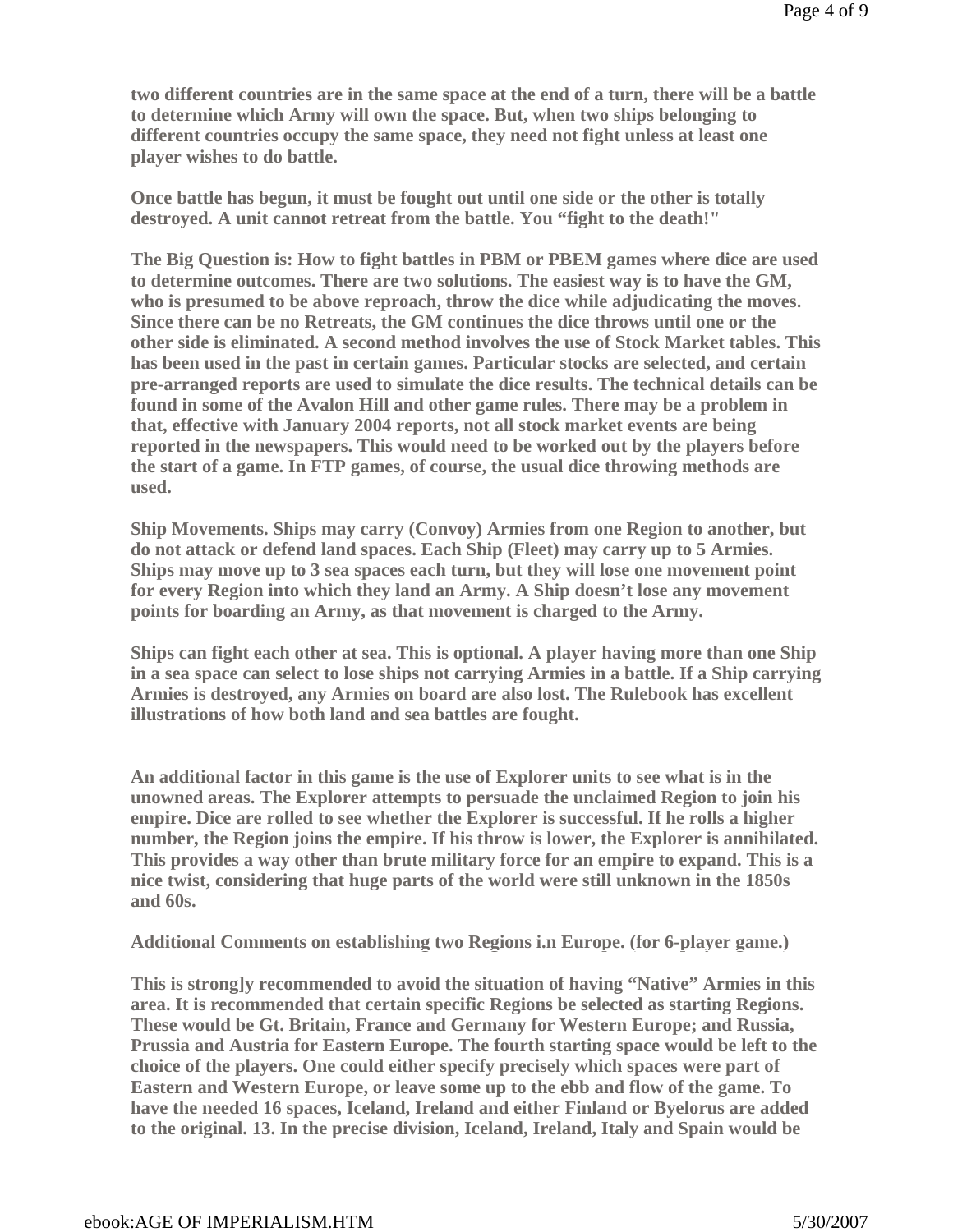**included in the West and Balkans, Caucasus, Lithuania and Ukraine in the East. Finland and Scandinavia would be "swing" spaces, able to be molded in either Global Region.** 

**A counle of other comments: 1. All of the spaces are large enough to contain several units. There are no tiny "Italian" spaces. I believe China may be the largest single space, with only Manchuria and Mongolia shown as separate spaces. BTW , Tibet is shown as a separate Central Asian space.** 

**2. There are no trays in the box, so once you break lose the plastic pieces from their holders, you have no place to put them back. Perhaps you have extra game trays left over from other games. Does Hasbro still sell separate game trays?** 

**3. The plastic pieces are nicely done. They are about one inch (2.5 cm.) high. The Infantry could be used in FTP Diplomacy instead of the awful anti-aircraft guns used in the current Dip sets. When I first saw this game, I thought the pieces were larger, and might be made of wood, which would have been perfect for Diplomacy, but even as is, thety could be useful.** 

**Address for Eagle Games: 13731 Capista, Plainfield, IL 60544. Phone: (815) 577- 8920. E-mail: www.eaglegemes.net. (Street address is not shown in the Rulebook)** 

**P.S. There is a report that a new edition of "Imperialism" will be out soon, which will include the Americas.** 

**Map Clarifications by Game's Author: (Pg. 38 of Rulebook)** 

**Land movement from Spain to Morocco is not allowed.** 

**Sea movement from Eastern Med. to Black Sea is allowed if permission is granted by the** 

**owner of the Ottoman (Turkey) Region.** 

**Sea movement from Eastern Mad to Red Sea is not allowed. Suez Canal not canpleted until 1 869.** 

**Multi—island Regions (Japan, Philippines) are considered to be single spaces. If Ireland is made a space, Armies may move directly between it and Great Britain. I am ruling that Armies may move directly between Java and Sumatra, following the spirit of the above clarification. The Rulebook does not say whether Armies may move directly between Germany and Scandinavia. I am ruling that they may do so, similar to the way Armies may move between Denmark and Sweden in Diplomacy.** 

**Addenda: Regions (Spaces) belonging to each Global Region:**

**Europe (13 saces)/(l4)**

**Great Brit ian (I) France Germany Italy Spain**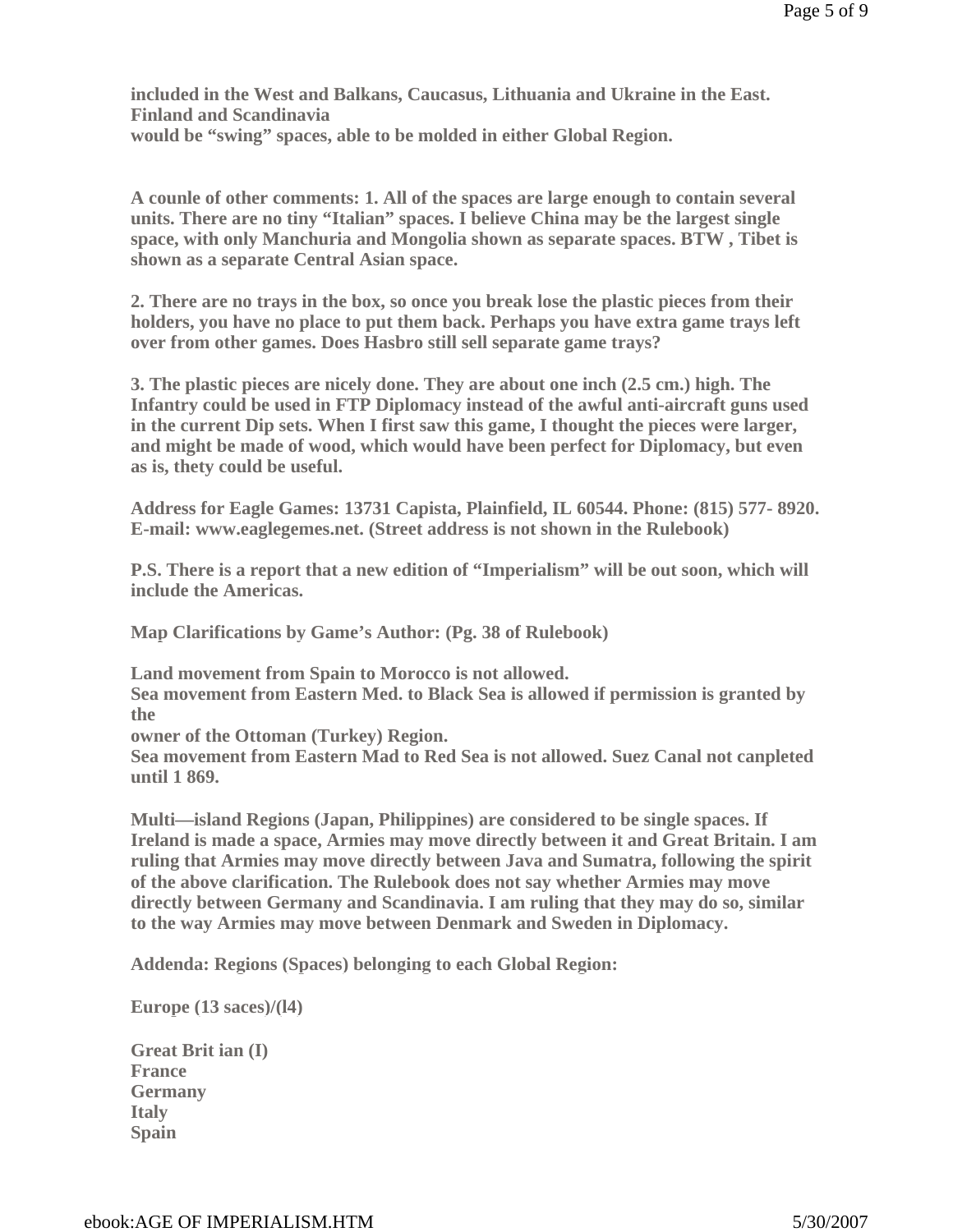**Prussia Austria—Hungary Lithuania Russia Balkans Ukraine Scandinayia Caucasus~ (N) Africa (13) Mauretania Nigeria West Africa Equitorial Africa Kongo. Angola Natal Abyssinia Kenya Sudan Mozambique Tanganikya Madagascar (I) Central Asia (9) Siberia Trans—Ura]. Afghanistan Kazakhstan Turkestan India Kashmir Tibet Bengal**  Islam (9) Algeria Morocco Tripoli Egypt Ottoman (Turkey) Arabia Mesopotamia Palestine Persia

East Asia (11)China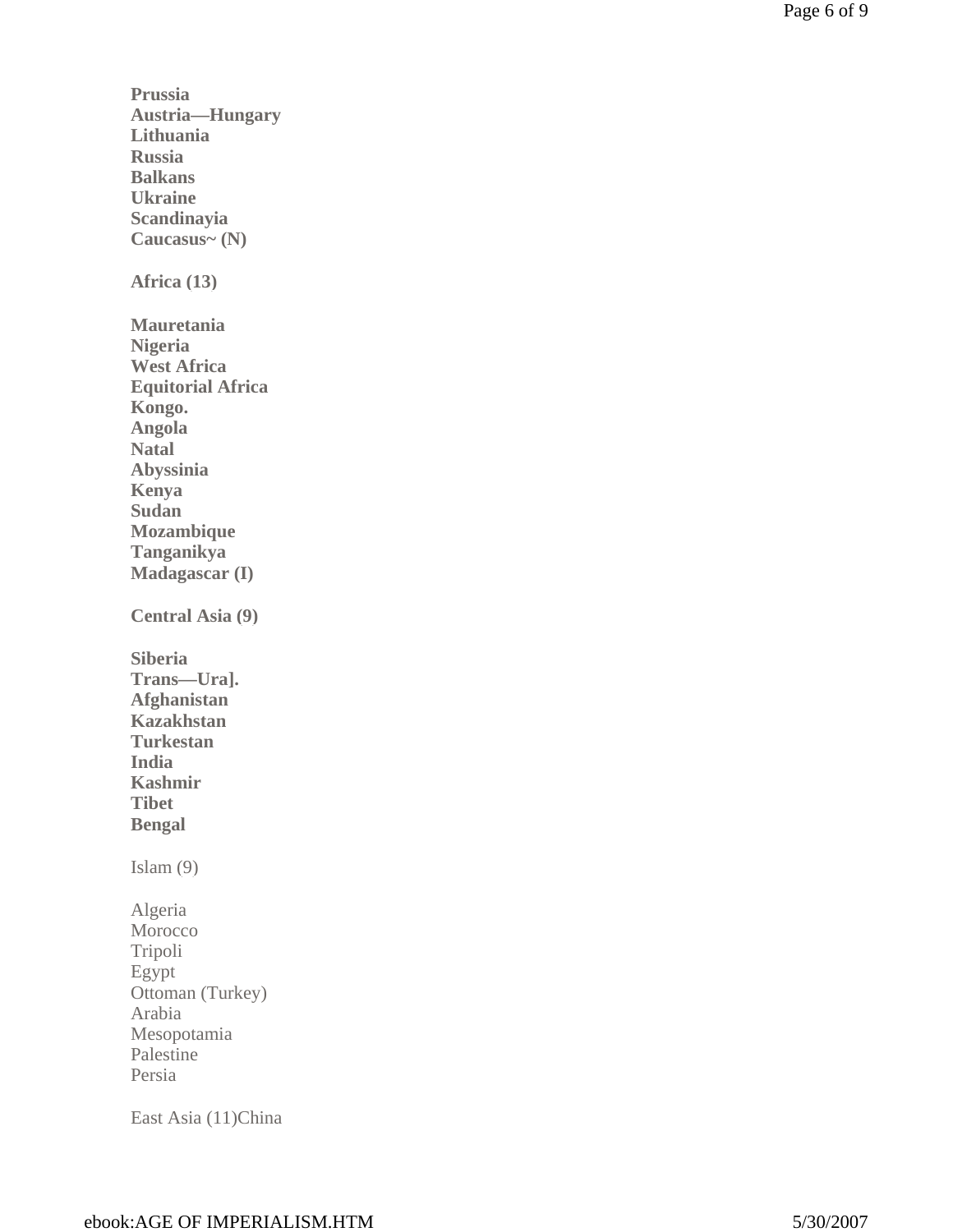Mongolia Manchuria Annam Japan (I) Korea Kamchatka (R) Yakut (R) Buryat (R) Siam Philippine. (I)

#### **Australia (8)/(9)**

New South Wales Northern Territory **Oueensland** South Australia Western Australia New Guinea (I). Borneo (I) Sumatra (I) Java (I)

Added land space/ (Ireland, Java)  $(I)$  = Island  $(R)$  = Russian areas (N) Part of Europe where Natives still strong. Native Army makes sense here.

P.P.S. There are three sets of rules, called "Basic Rules," "Standard Rules," and "Advanced Rules" The Basic Rules are repeated in the Standard Rules section, which merely adds more "tinsel" to the game. This is done so players do not have to go back to read the Basic Rules while they're playing the Standard game. The Advanced Rules seem to add a lot more technical details. I would advise players to use only the Basic or Standard rules, and disregard the complexities added by the Advance Rules, which make the game far different from what we are used to.

Names Established for Sea Spaces:

Board I (Western Board) From West to East, from North to South (101/2)

North Atlantic Ocean North Sea Baltic Sea

Bay of Bis cay (Mid-level)

Mid-Atlantic Ocean Western Med. (Part of) Eastern Med.

Gulf of Guinea

South Atlantic (Printed on map)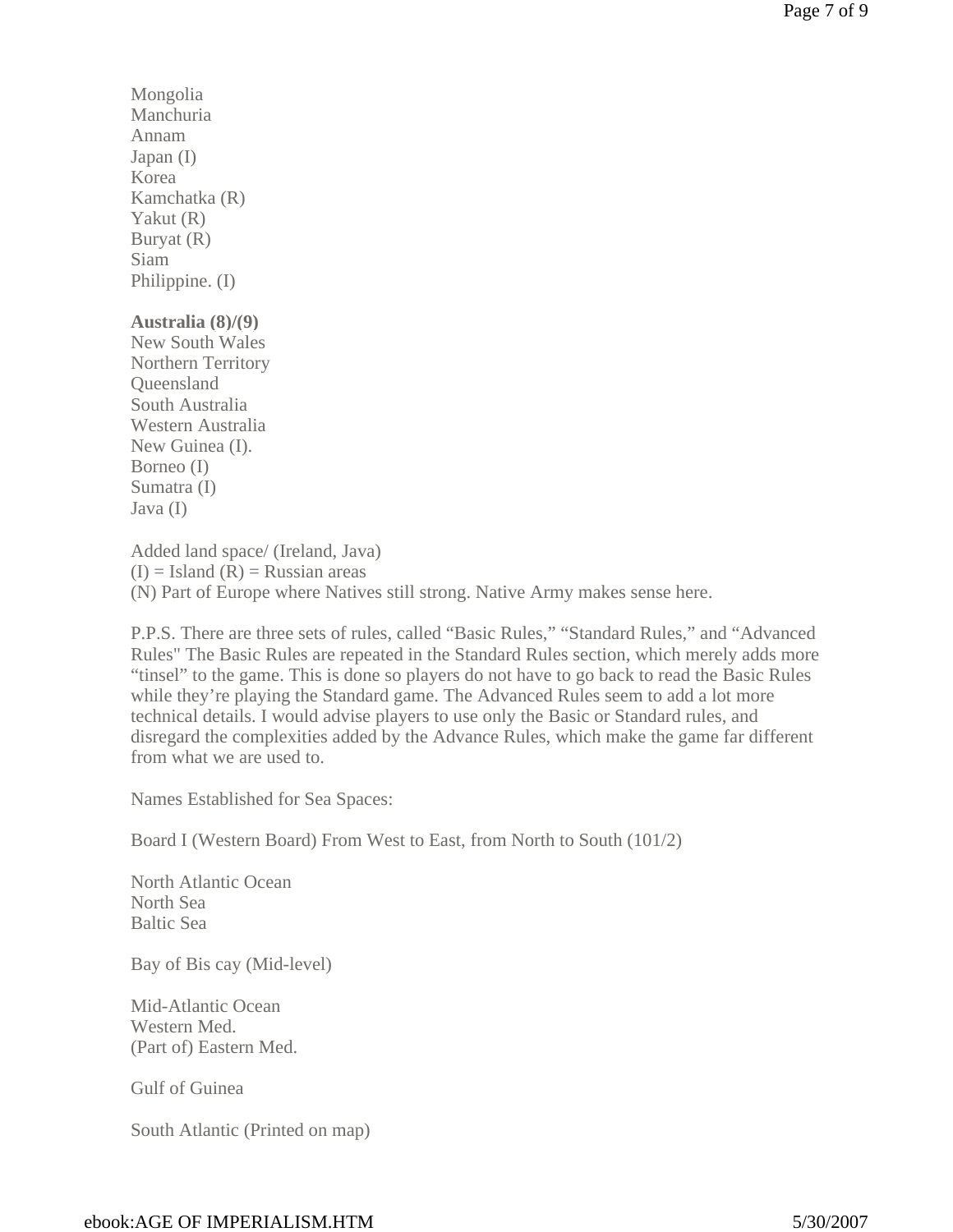South African Coast Cape of Good Hope

(S.W. corner of South Atlantic space not used)

(The printed "North Atlantic" words on board not used)

Board II (Center Board)(101/2)

(No sea spaces at top of board)

Black Sea Eastern Med. (Part) Red Sea Persian Gulf (Caspian Sea Impassable — not named)

Arabian Sea Bay of Bengal East African Coast West IIndian Ocean East Indian Ocean (Word "Indian Ocean"printed on board)

Board III (Eastern Board) (14)

Bering Sea (at top of board) North Pacific (printed on board) Sea of Japan

South China Sea Mid Pacific South Pacific (printed on board) Tumor Sea Corel Sea Tasman Sea

(Roaring 40's runs over into Board III, touching Western & South Australia) (East Indian Ocean runs into Board III, touching Sumatra)

No sea spaces have been added, nor have any of them had their shape changed. Only alteration has been decision not to use the lower left—hand corner space on Board I, which doesn't seem to have any practical use.

Some of these names have been added directly to the board with a pen. Others were written on white labels & then stuck on the board. If those which were written directly on the board start to smear, they will either have to be covered with tape or replaced with white labels.

South Indian Ocean Roaring 40's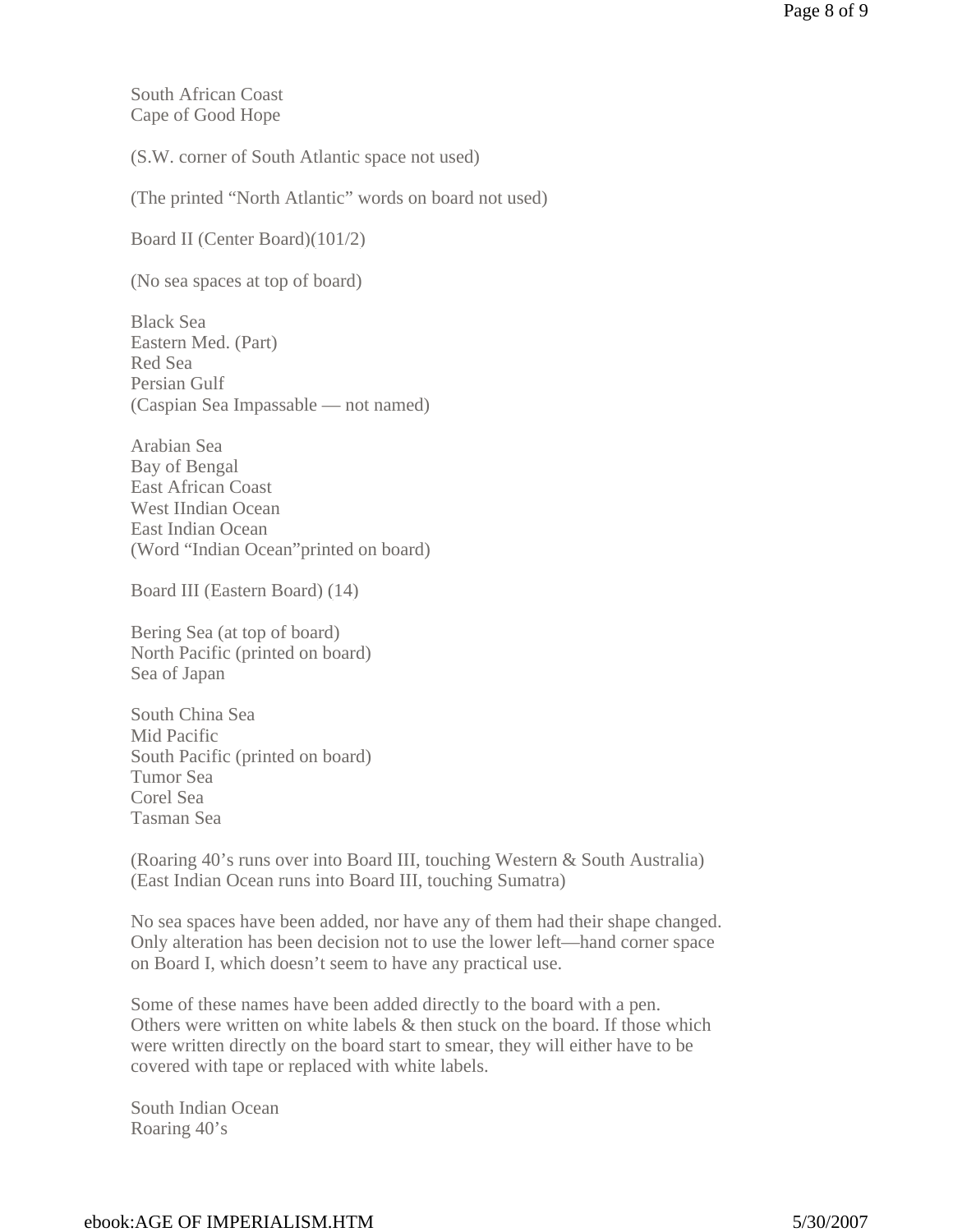(Part of Cape of Good Hope sea space touches S. Indian Ocean)

Note: If there were Conference Maps included with this game, I would have included one showing the locations of these names with each copy of this Review. Hope you can visualize this.

Circled nuiibers indicate no. of sea spaces on each part of the Board.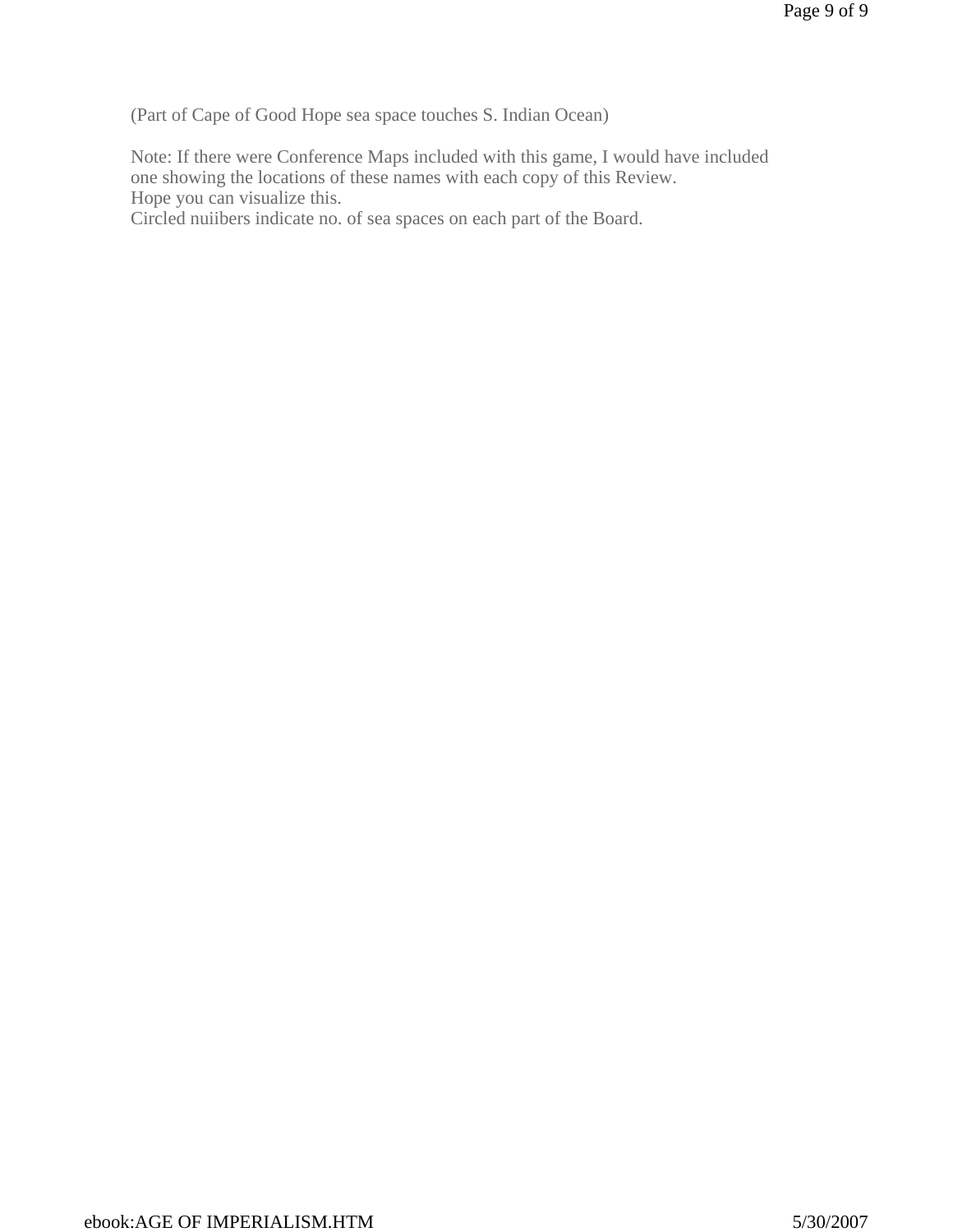## **The 2004 North American Diplomacy Championships April 23-25th, 2004 - Portland, Oregon**

**If there's only one tournament to attend, it's DipCon! This year, DipCon 37 will be hosted in Portland, Oregon by the PiggyBack Society for Northwest Diplomacy. DipCon is the longest-running Diplomacy tournament in the world. To better understand the rich history of the event, read Edi Birsan's article, "The DipCon Story".** 

**Please email the PiggyBackers with any suggestions or comments. This is an event for the entire community, and we welcome your input.** 

#### **Tournament Date:**

**This year the tournament will be held April 23rd - 25th, 2004. Sign-up starts @ 5:30PM PT and opening ceremonies @ 6:15PM PT on Friday the 23rd. If at all possible, try to show up early to check in for each round, or warn us ahead of time that you'll be showing up at the last minute. There will be four rounds:** 

**Friday 23rd: Spring 1901 starts @ 7:00PM Saturday 24th: starting at 10:00AM Saturday 24th: starting at 7:00PM Sunday 25th: starting at 9:00AM Awards Ceremony upon completion of Final Round At 6PM PT, on Saturday the 24th, the DipCon Committee will convene in order to award DipCon '05. Those TD's that would like to host DipCon should bring their bids. We highly encourage all attendees to participate, and help in the selection process so that we can be sure DipCon is going to a place that the majority of players want to go.** 

#### **Registration & Fees:**

**Pre-registration is USD \$30.00 until March 1st and \$35.00 thereafter. Proceeds will help us purchase trophies, food and organize group dinners/events. Thank you for your continued support of the DipCon institution.** 

#### **Tournament Rules:**

**The scoring system was conceived by the Northwest's very own Jake Mannix. Please review the 2004 DipCon rules (in MSWord format) to better understand tournament format. There will be central time and play continues until completion on all Friday and Saturday rounds (re: Hood style). Sunday's rounds will be time limited.** 

#### **Convention Site & Directions:**

**DipCon 2004 will be at the Portland Lloyd Center DoubleTree Hotel. When calling, give reservations the code "PBS" or say you're booking with the "PiggyBack Society". The hotel phone number is 503-281-6111.** 

**You can reserve a room at the USD \$99.00 rate until April 7th. If you can get a**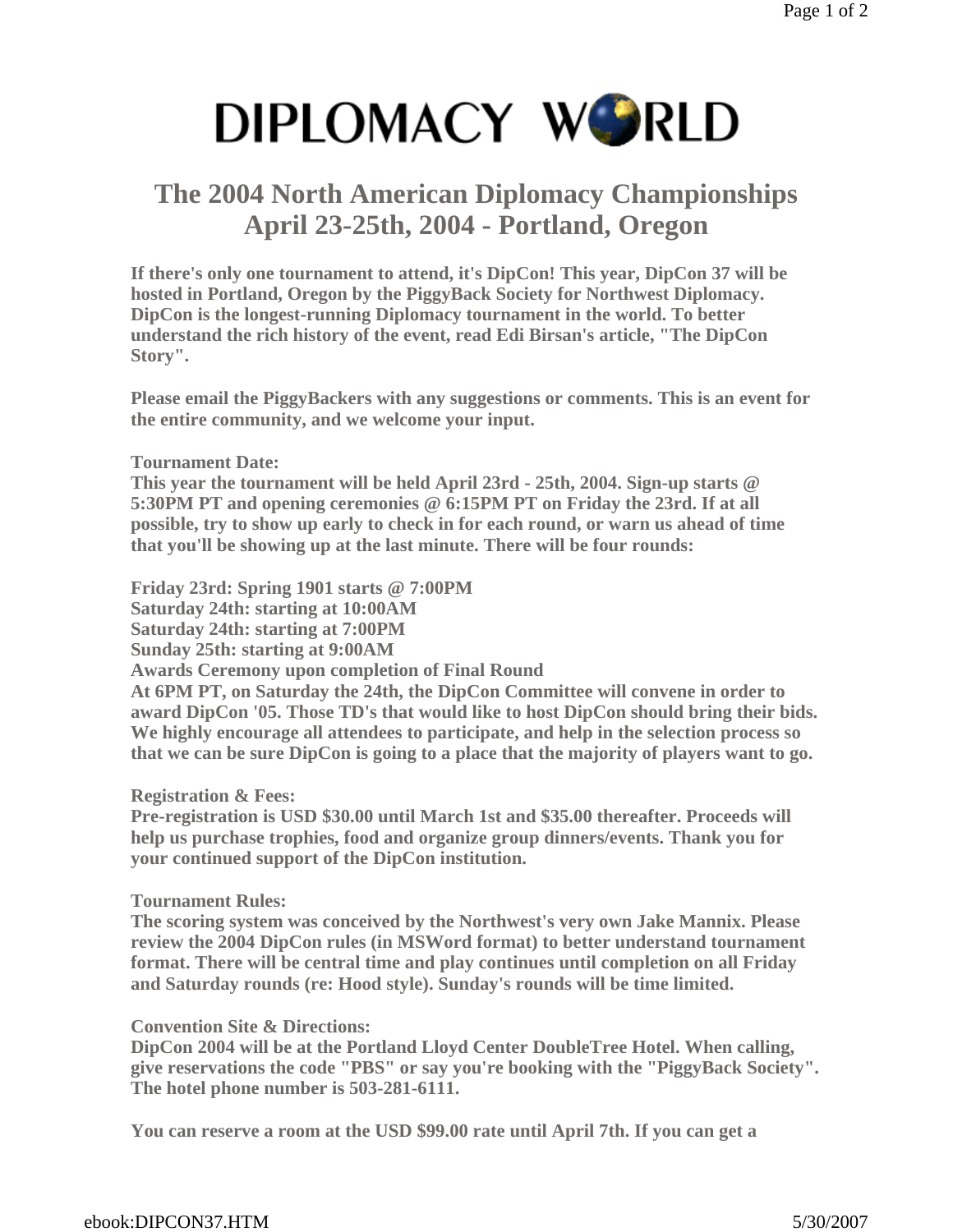**cheaper price, through Orbitz for example, please be sure to let us know so that we can contact the hotel and link your room stay with our event. The DoubleTree Hotel is located at 1000 NE Multnomah, Portland, OR 97232. That's only 9 miles from the Portland International Airport.** 

**From the PORTLAND INTERNATIONAL: Distance from hotel: 9 mi. Drive time: 20 min. Directions: 205 South to I-84 West, use Lloyd Center exit. (map it) Taxi: typical minimum charge is USD \$20.00 If you need a ride from the Portland area, please contact PiggyBackers. Car pools can be arranged accordingly.** 

**Finally, please take some time to forward this and future announcements to anyone we are not reaching, your support only makes DipCon that much better.** 

**We'll see you in April!** 

**The PiggyBack Society for Pacific Northwest Diplomacy © 2000-2004. Diplomacy is a Registered Trademark of Hasbro.** 

**Site designed by edward@handprintdesign.com.**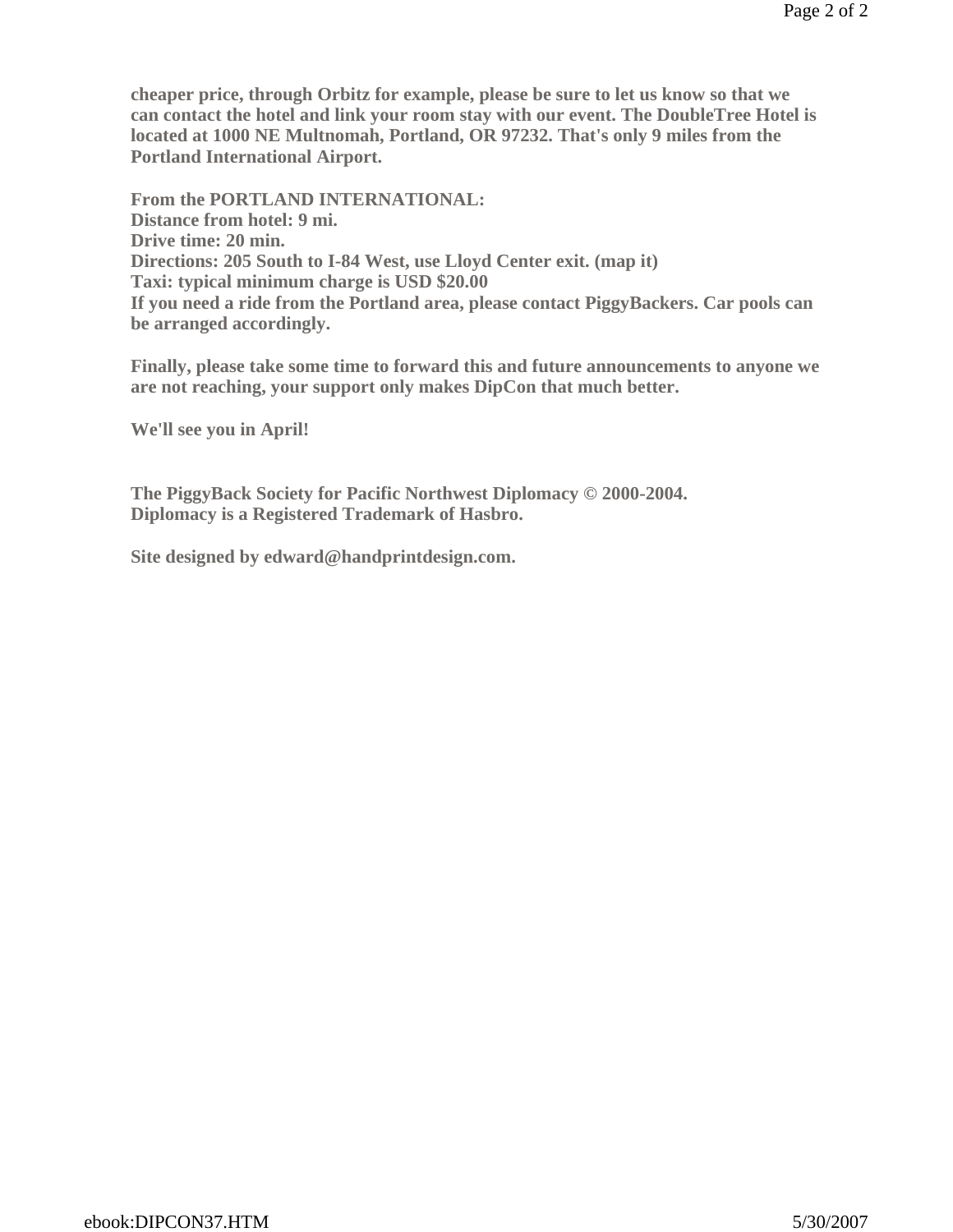**DRAFT --- DipCon XXXVII Diplomacy Tournament Rules --- DRAFT**

**These rules will be used at the DipCon Tournament in Portland April 23-25 2004**

**Welcome to DipCon 37, the fifth annual tournament sponsored by the PiggyBack Society for Pacific Northwest Diplomacy. We are honored that you have chosen to attend DipCon and have made every effort to ensure that your experience here is an enjoyable one. If we have fallen short of your expectations in any way, please do not hesitate to bring your concern to the attention of one of the several PiggyBack board members in the room.**

**This document contains the tournament rules and other details for DipCon 37. The Tournament Directors for this event are Matt Shields and Kevin Kacmarynski. Please direct any questions about the event to Matt Shields at MChirchill@comcast.net**

**Schedule** 

**Thursday, April 22, 2003**

**Day and Evening: Activities for early arrivals -- TO BE ANNOUNCED**

**Friday, April 23, 2003 0 Day: Activities for early arrivals -- TO BE ANNOUNCED**

**5:30 PM Check In 6:15 Opening Ceremonies**

**ROUND ONE (Times for games are approximate.)**

**6:45 PM Board Call 7:00 1901-1905 9:40 BREAK 10:00 1906+**

**Saturday, April 24 2003**

**ROUND TWO (Times for games are approximate.)**

**09:15 AM Check In 09:45 Board Call 10:00 1901-1905 12:40 BREAK 1:00 1906+**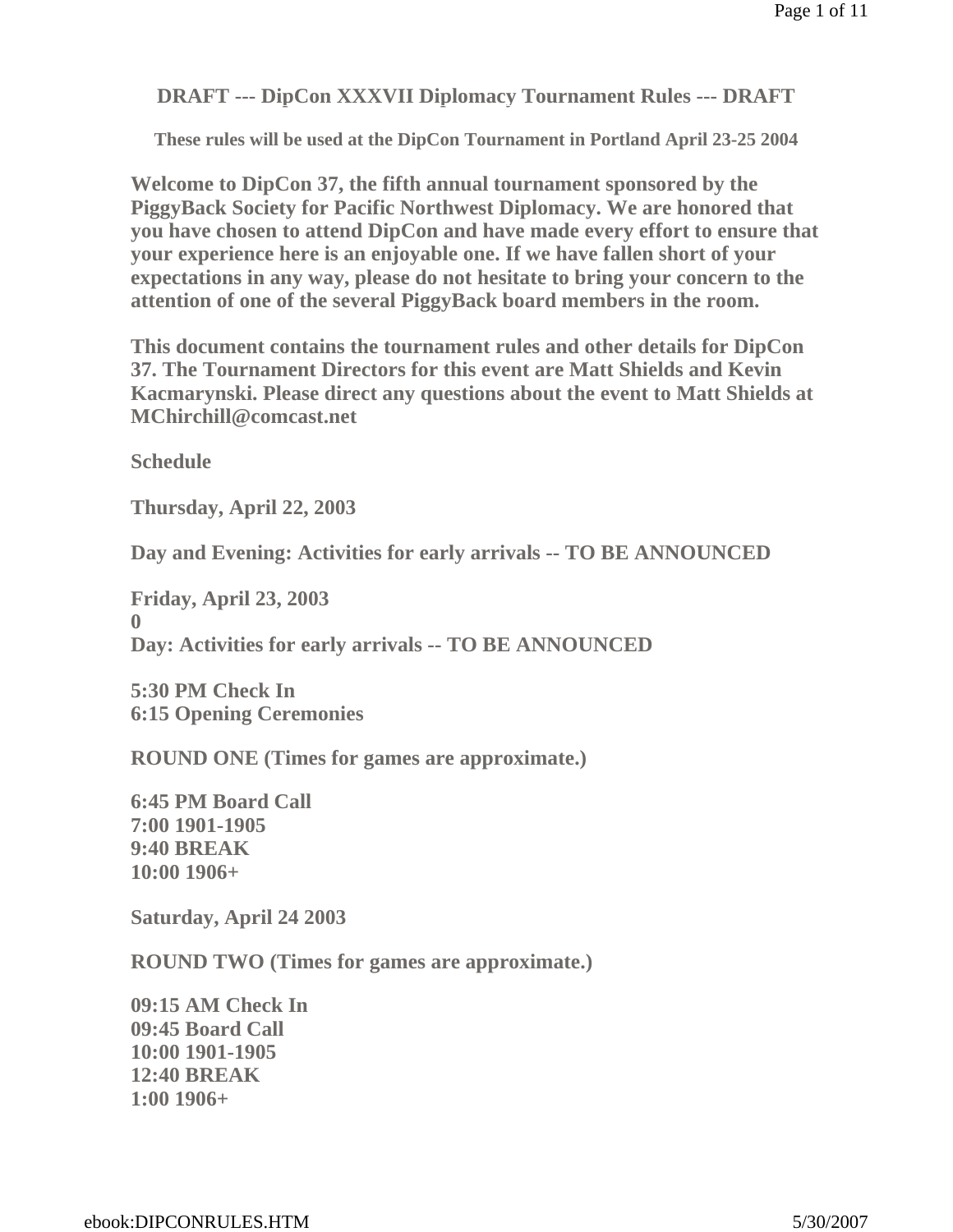**5:45 DipCon Society Meeting - Site selection for DipCon 39, and other hobby politics.** 

**Time permitting, the Annual Meeting of the PiggyBack Society will be held immediately upon conclusion of the DipCon Society Meeting. Otherwise, it will be held immediately after the Awards Ceremony on Sunday.**

**ROUND THREE (Times for games are approximate.)**

**6:15 Check In 6:45 Board Call 7:00 1901-1905 9:40 BREAK 10:00 1906+**

**Sunday, April 25, 2003**

**ROUND FOUR (Times for games are approximate.)**

**8:15 AM Check In 8:45 Board Call 9:00 1901-1905 11:40 BREAK 12:00 1906-1910 2:10 Call Period (1911-19??)**

**3:30 Awards & Closing Ceremony** 

**Board Call & Power Assignments**

**Players will be assigned to tables and powers by the Tournament Director during the 15-minute Board Call period prior to the start of each round. To be eligible to play during a round, players must have checked in with the Tournament Director or designated assistant BEFORE the Board Call period begins.**

**In order to expedite Board Call and ensure a prompt start to rounds, players are asked for their attention and quiet courtesy until ALL boards have been called.**

**First round placement will be random within the guidelines of point (5) below.**

**Where possible and at the Tournament Director's discretion, players with off-board associations such as team members, family members or other excessively positive or negative relationships will not be placed on the same board. Every effort will be made to ensure that each player faces as many new opponents as possible in each round.**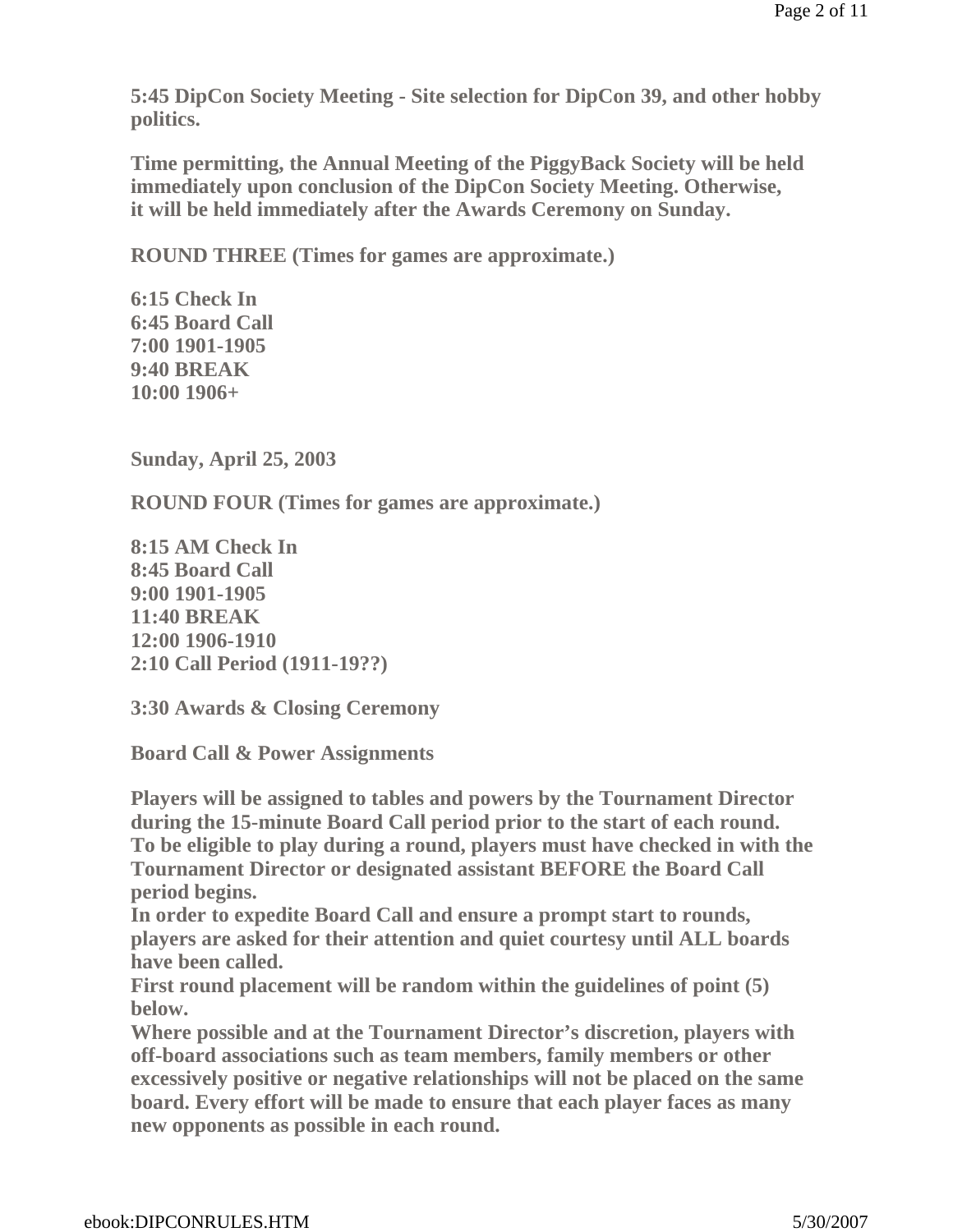**To the extent possible based the constraints of point (5) above, players will be assigned different powers in each round, with efforts made to assign players to different board 'theaters' in each round, as designated below: WEST: England/France**

**CENTER: Germany/Austria/Italy**

**EAST: Russia/Turkey**

**In the event that it is not possible to seat a full board, pre-determined local Piggies will stand down to ensure that players who have traveled will be seated. At their discretion, either or both of the tournament directors may play in a round in order to fill out a board.** 

**Central Clock**

**1. All boards play against a Central Clock and follow simultaneous timelines. No exceptions.**

**2. Please note that there is one scheduled break during each round. All other breaks taken by players are on the clock.**

**3. The both negioation and order-writing are timed on this central clock. There is no separate time for order-writing. Players are instructed to submit their orders before the clock expires. The time remaining before orders must be submitted for a particular movement phase will be visible in the tournament play area at all times on at least one computer screen.**

**4. The time allowed for negotiations AND order-writing before orders for a particular movement phase MUST be submitted is shown in the following table:**

**1901 1902/05 1906+ 20 minutes 15 minutes 13 minutes** 

**Once the Tournament Director calls a start to the games, THE CLOCK IS ALWAYS RUNNING! As soon as the time period for spring 1901 expires, the time for the fall 1901 period begins. THIS MEANS that the time you spend adjudicating a movement phase, and submitting and adjudicating any retreats and/or adjustments, uses time available to you before the orders for the next movement phase MUST be submitted.**

**Victory Conditions**

**A game will end in a Solo Victory:**

**a. At the beginning of any adjustment phase where a single power controls 18 or more supply centers, or**

**b. If all players who own at least one supply center vote unanimously to concede the game to a publicly specified single power. A game may not be conceded to a single power who has less than 15 centers, and a game may not be conceded to any power who is not the largest power on the board.**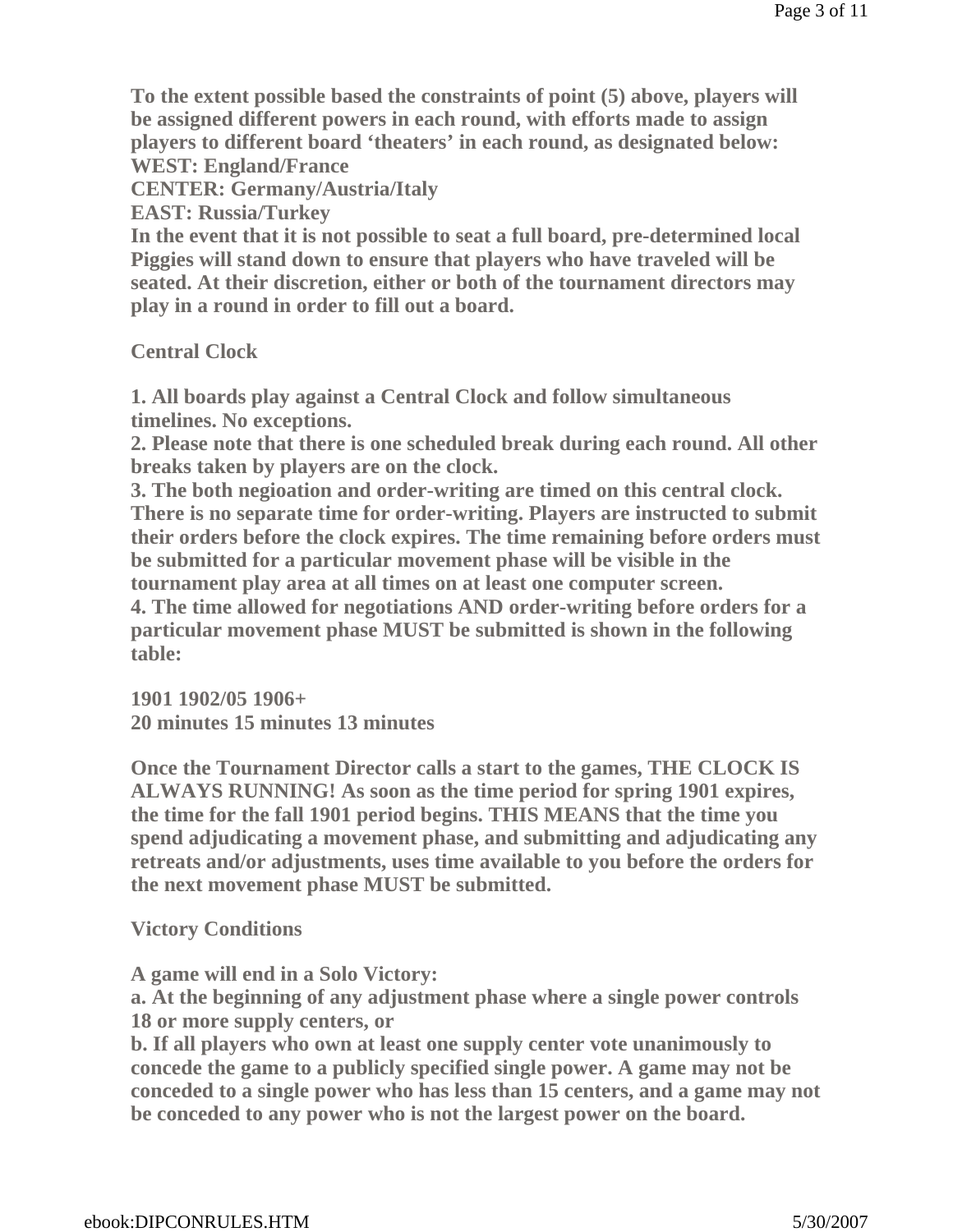**c. In the case of an 18-center solo, the Tournament Director must be notified that the game has concluded BEFORE players clean up the board. The TD shall review the board position and verify that the game has ended. A game will end in a multiple-player Draw:**

**a. If all players who own at least one supply center vote unanimously to concede the game to a publicly specified coalition of two (2) or more powers, or**

**b. If the Tournament Director calls an end to games as specified in point (3) below. In this event, all players who own at least one supply center participate in the draw.** 

**c. In the case of a voted draw under IV (2) (a) above, games are non-DIAS, meaning that draws do not need to include all players, though the vote for any particular draw proposal must be unanimous.** 

**During the fourth round, all games will end at the beginning of an adjustment phase during the designated Call Period of each round, which begins with the spring 1911 movement phase.**

**The Tournament Director shall determine the specific adjustment phase for calling games PRIOR to the commencement of the fourth round and record it in a sealed envelop for player inspection after the call is made.**

**If the Tournament Director calls an end to the games, ALL games will immediately cease, the option for concession votes will no longer be available, and victory shall be determined by point (2b) above.**

**Concession votes shall be supervised by the Tournament Director or designated assistant who may be summoned to the table by any player still in ownership of at least one supply center. For a concession to pass, ALL players still in ownership of at least one supply center must vote in favor of the concession. Players who have abandoned their position are NOT considered to be in ownership of ANY supply centers.**

**Votes shall be conducted in secret and in a manner determined by the Tournament Director or designated assistant.**

**Votes may be called during any spring or fall phase, but only ONE vote may be called by each player during each phase, and NO votes shall be entertained prior to 1906.**

**Once a player calls for a vote, that same player may not call for another vote until all players who still own at least one supply center have exercised their option to call for a vote.**

**THE CLOCK DOES NOT STOP FOR VOTES. All voting is considered part of the game and uses time as if play is continuing.**

**Scoring System Summary - See Appendix A for details**

**DipCon 37 will have a "Top Board". The player who has the highest score on that board will be declared the DipCon 37 Champion. The remainder of the standings will be based solely on a player's final point total. The Top Board will be played during the Sunday morning round, as part of**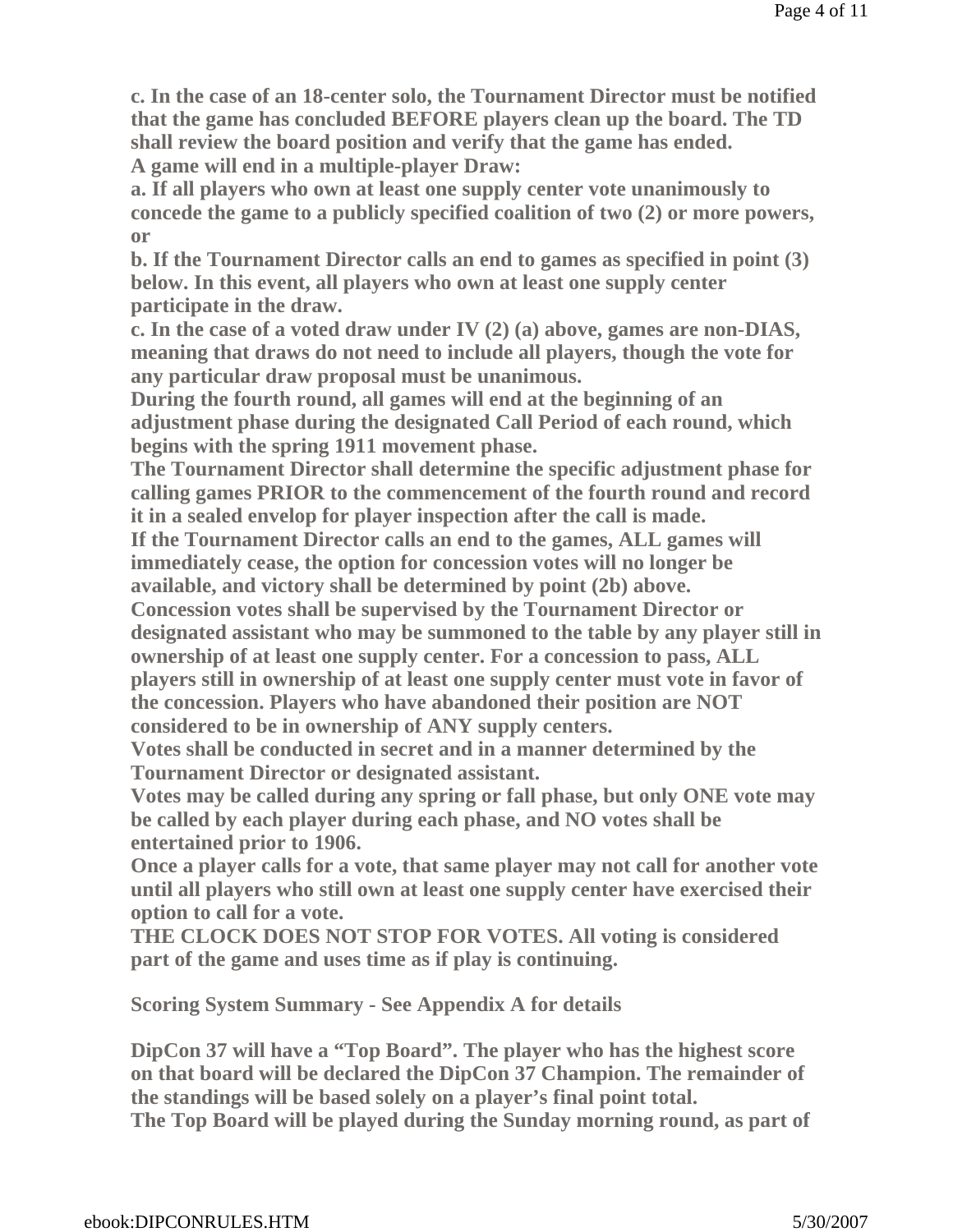**round 4. The 7 players who have the highest point total after the conclusion of round 3 will be invited to play on the Top Board. If any of those players decline to play on the top board, or fail to show up Sunday morning, their spots will be offered to the next highest ranked players in order (8th, 9th, 10th, etc.) However, a player must participate in at least 2 of the first 3 rounds on Friday and Saturday in order to be eligible to play on the top board. No Exceptions!**

**A complete explanation of the (somewhat complicated) scoring system is included in Appendix "A". This Appendix is considered to be part of the rules to this tournament. If you are not interested in the details, then there are essentially two things to understand in order to maximize your performance.** 

**Rather than simply scoring points for achieving specific results during the tournament, you are actually wining part of a "pot", like in poker. Every player begins the tournament with 100 points. Before each game you "ante" 10% of your current point total in to the pot. Functionally this means that you get more points for beating players who have been more successful in other rounds, and you get fewer points for beating players who have been less successful.** 

**If the game ends in a solo victory, that winner takes the whole pot.** 

**If the game ends in any kind of draw, the pot is divided up according to the formula in Appendix "A". The short explanation of this system is that it rewards players for finishing a board in a significantly better position than their opponents. A player's goal should be to have as many supply centers as possible, and to be larger than as many opponents as possible. This is where the bulk of your points will come from. Being in the draw is better than being excluded from the draw, but this is not as big a deal. Thus, eliminating smaller powers from the draw will usually only improve your score slightly, and could hurt your score if someone else is the one getting the dots. (e.g. England may not benefit from Russia eliminating Turkey from the draw, but Russia will benefit from the extra dots.)**

**In the unlikely event of ties in the final standings, or ties in determining who plays on the Top Board, the tie will be broken based on the following conditions in the order listed, and in favor of:** 

**the player with the highest score obtained in any game in which the tied players opposed each other.**

**the player whose highest single-game score is greater.**

**the player whose second-highest single-game score is greater.**

**the player for whom the tournament is furthest from home as determined by the mileage of a hotel to home address Yahoo driving map.**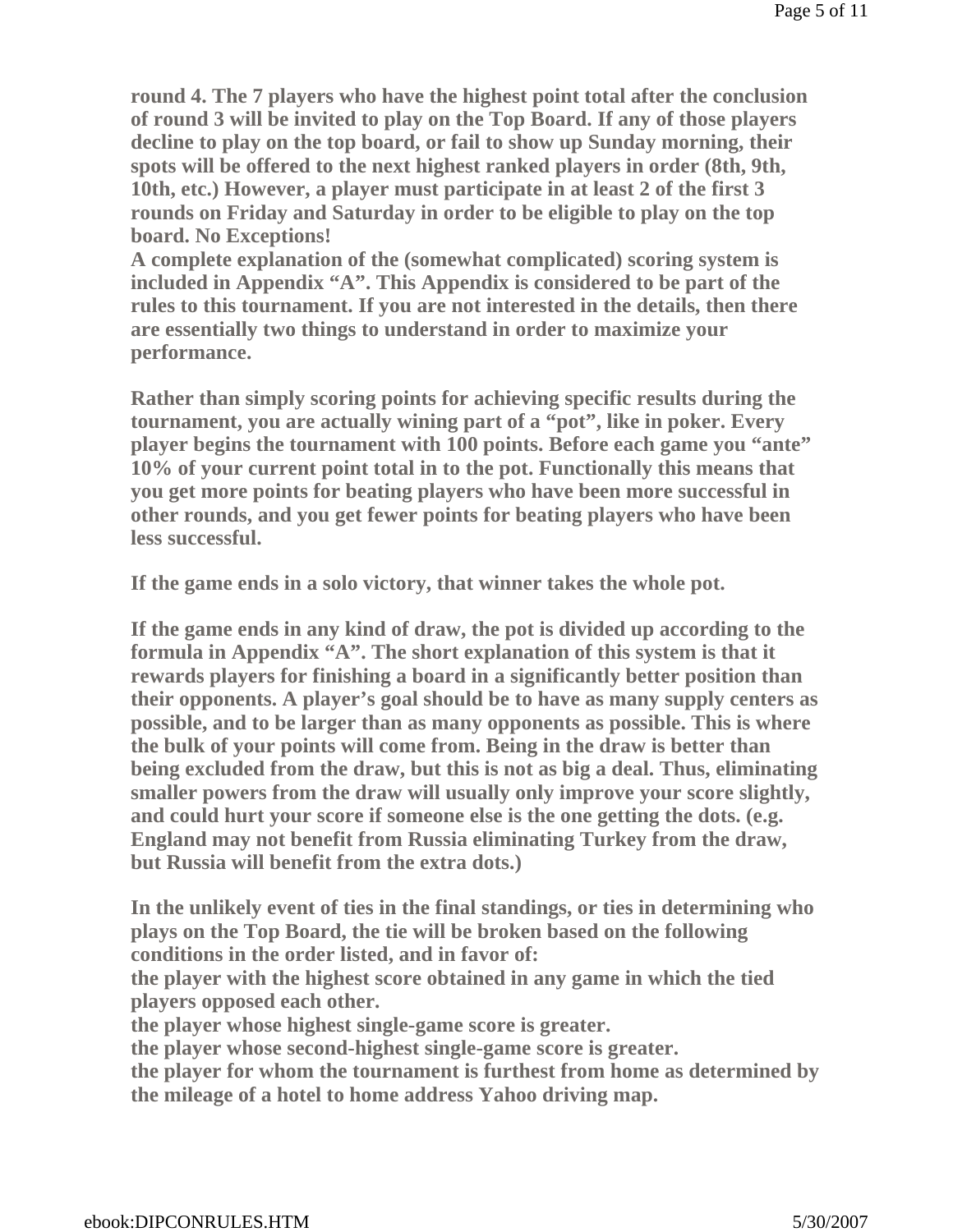**Awards**

**1. DipCon XXXVIII Tournament Champion**

**The DipCon champion will be the player who scores the most points on the Top Board**

**Second through Seventh Place**

**Determined by total point score - ties broken as specified in Section V4 3. Best Country for each power**

**Determined by HIGHEST NUMBER OF OWNED SUPPLY CENTERS at game end - ties broken in the following order:**

**§ Solo beats draw**

**§ Draw beats survival/elimination**

**§ The player with the larger Percentile Score during the games in question. If a tie still exists, the player for whom the tournament is furthest from home as determined by the mileage of a hotel to home address Yahoo driving map wins the award.**

**Team Champions**

**a. Any three players may declare their intention to enter the Team Competition by informing the Tournament Director or a designated assistant PRIOR to the Round 1 Call Period on Friday night. Teams may reveal themselves or keep their status secret, at team discretion. No player may serve on more than ONE team.**

**b. The award will go to the team with the highest total point score of all three players, with the following qualification:**

**§ If two or more team members play on the top board, then those players Round 3 Point Totals shall be used instead of their Round 4 Point Totals. Under no other circumstance shall team members ever play on the same board. Team members are instructed to immediately bring it to the** 

**Tournament Directors' attention if they are ever inadvertently put on the same board together.** 

**Ties will be broken in the following order:**

**§ In favor of the GREATEST number of TOTAL supply centers owned by all team members at the end of all rounds counted.**

**§ In favor of the LEAST number of TOTAL game years played by all team members in all rounds counted.**

**If a tie still exists, the team for whom the tournament is furthest from home as determined by the total mileage of a hotel to home address Yahoo driving map for each member wins the award.**

**Best Stab Award**

**Awarded for best stab as determined by the Tournament Director. Players are encouraged to nominate bastards … er, I mean … players for this award.**

**Order of the Solo**

**Awarded for any and all solo performances.**

**Other awards at the discretion of the tournament directors.**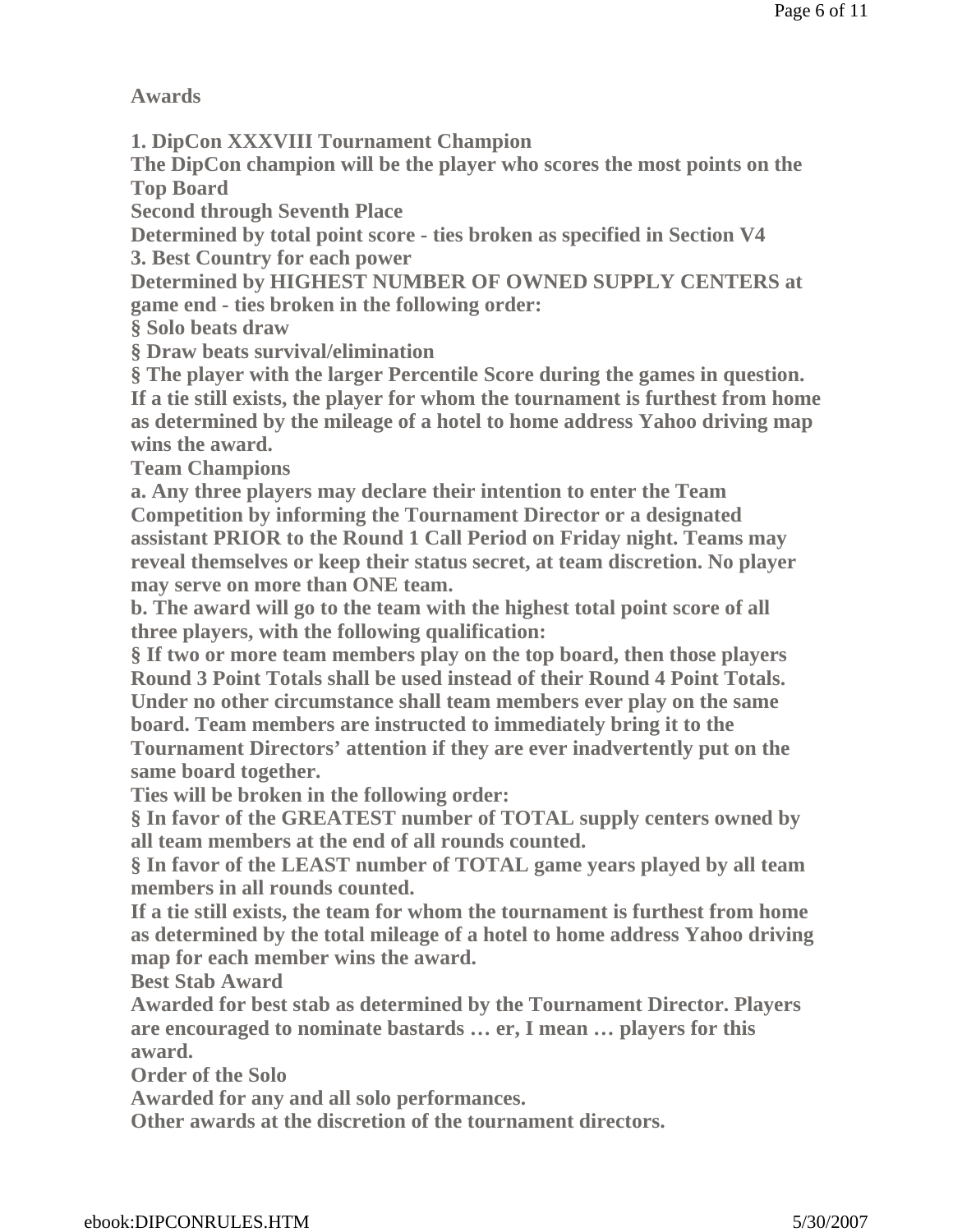**Player Responsibilities**

**Players are asked to enjoy themselves and behave appropriately. Where these two requests conflict, the behavior request shall take precedence. Players are responsible for getting their orders into the designated box or table area before the deadline expires. ABSOLUTELY NO WRITING IS PERMITTED AFTER THE CLOCK EXPIRES. Any violation of this clause results in that player's units holding with the ability to receive support to hold. As the tournament directors will be unable to watch all boards at the same time, it is the individual boards' responsibilities to police themselves. Although some boards may be more lenient with players who still have their orders in their hand when the clock expires, players are still responsible to submit orders before the deadline.**

**Players are responsible for the legibility of their orders. Ambiguous, unclear, or illegible orders may be voided.** 

**Players are responsible for adjudicating all moves. Players may freely determine in any manner of choosing which player at each turn will read orders. The designated reader must begin with his or her own orders. § If all players have submitted orders before the deadline expires, the players are free and encouraged to adjudicate their board (and any retreat and adjustments thereafter) and begin the next negotiation phase early; taking advantage of the time they have gained.**

**5. Players are responsible for proper recording of the progress of the game on the tournament-provided record sheet.**

**The game board/pieces are not to be cleared from the table until the scoring sheet has been reviewed and accepted by the Tournament Director or designated assistant. Once accepted, that game is OVER and the results will NOT be altered by protest.**

**6. Players are responsible for seeing their games through to the conclusion. Players may NOT proxy their units to other players or issue perpetual orders. If a player abandons a position during a game, that player's units hold with the ability to receive support to hold. Concession votes will be conducted without the input of that player.**

**7. Players are responsible for good sportsmanship and fair play. The Tournament Director will deal harshly with confirmed instances of cheating or intentional manipulation of game pieces (Flying Dutchmen, etc.) under the authority of Section X4.**

**8. Players are responsible for limiting game conversation to those players involved in their specific game, and players not involved in a game shall not insert themselves in any game conversation or action. Actionable violations are to be reported to the Tournament Director or designated assistant.**

**Retreats and Adjustments**

**Players are not to negotiate during retreat and adjustment phases.**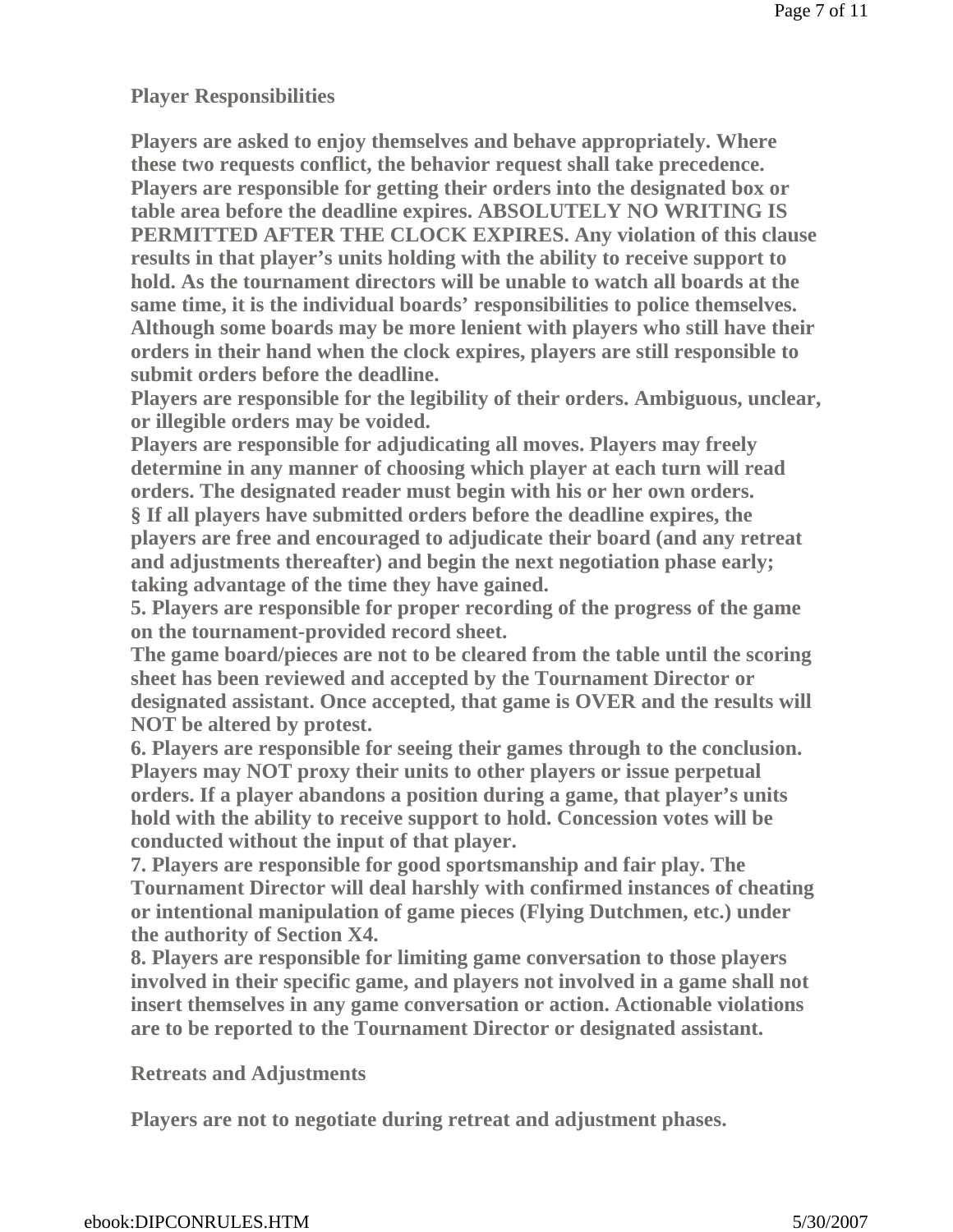**After movement adjudication, players should immediately submit and adjudicate any retreats and/or adjustment orders, as appropriate. Remember that the clock for negotiation of the next movement phase has already begun!**

**If more than ONE (1) player has retreats or adjustments, ALL such orders MUST be written and adjudicated in the same manner as movement orders. If only ONE (1) player has retreats or adjustments, that player may simply execute their orders on the board without writing them down.**

**Players are expected to submit retreat and adjustment orders as quickly as possible. If a player is thought by others on the board to be taking too long to submit retreat and adjustment orders, the Tournament Director or designated assistant may be called to the table to implement a 30 second count down to adjudication, or to otherwise deal with the problem as they deem appropriate.**

**Players may not volunteer retreat options or suggestions during retreat phase. However, a retreating player may ask to be told whether a particular province is a legal retreat options. (e.g. "Can I retreat in to Belgium?" "Was there a bounce in Norway?" etc.) If such a request is made, any other player may answer "yes" or "no". It is still the retreating player's responsibility to know the legal retreat options, regardless of whether this request was made, or the information given was accurate. If a player requires further assistance, THAT player may call the Tournament Director to the table, and the Tournament Director will answer any question regarding retreat possibilities. Once all questions at a table have been answered, the Tournament Director will implement a 30 second count down to adjudication.**

#### **Governing Rules**

**1. The 1976 (USA-Avalon Hill) edition of the rules of Diplomacy will govern play with exceptions only as noted in this document.**

**2. The Tournament Director will have a copy of these rules for players to review by request.**

**Convoys** 

**The ENTIRE convoy path of the army being convoyed MUST be specified. Unwanted (kidnapped) convoys are not permitted.**

**Alternate convoy paths are not permitted.**

**Orders** 

**It is not necessary to designate the unit type (Army or Fleet) except in build orders for coastal provinces.**

**It is not necessary to specify the nationality of a piece in any order to support or convoy that piece.**

**Standard abbreviations will be accepted. Unambiguous orders will be accepted. The Tournament Director or designated assistant will be the final authority in all cases of ambiguity. Please note that Liv and Nor are not**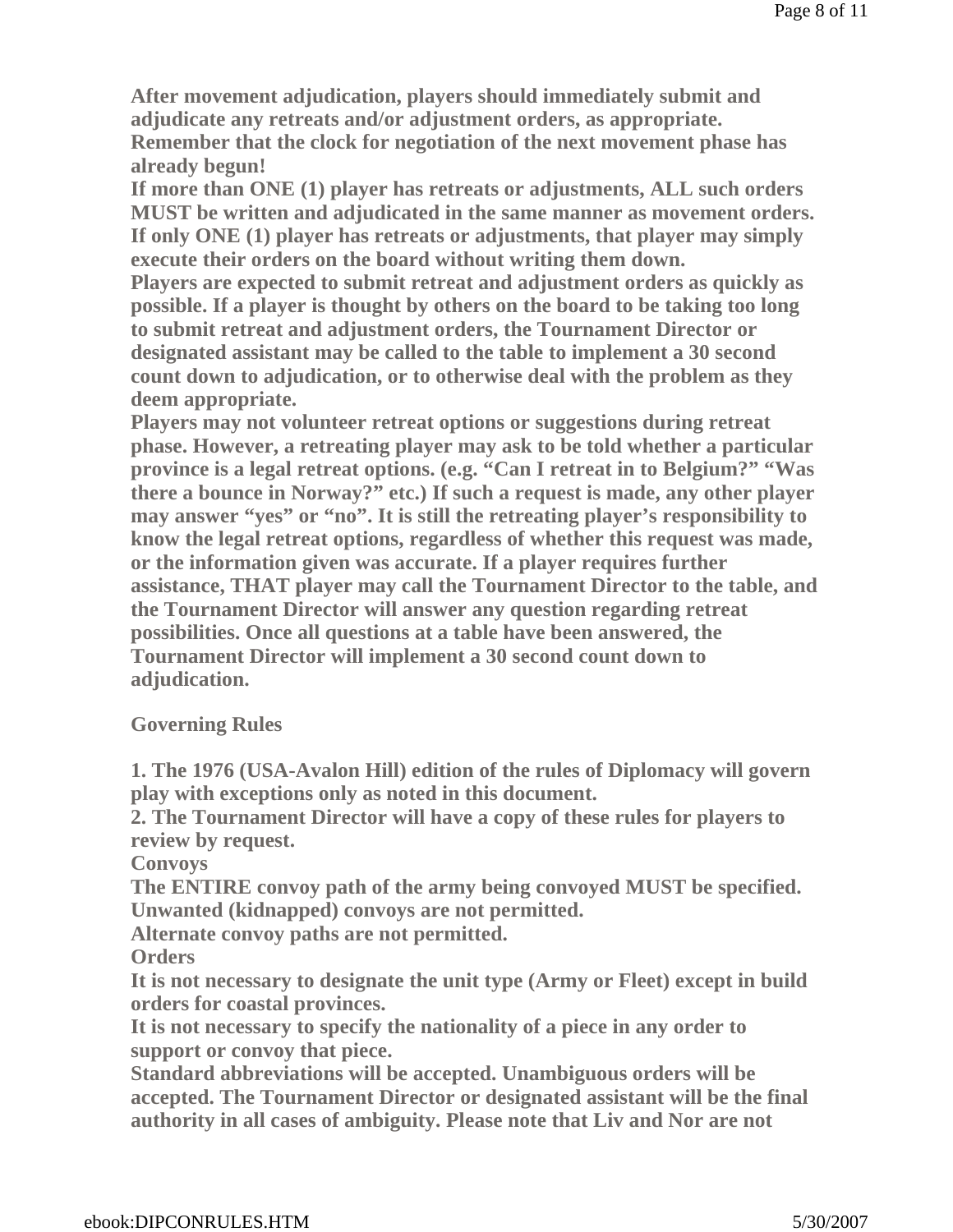**valid abbreviations for any province. Leeway will be given only if the order is unambiguous.**

**Dual Coast Provinces** 

**Failure to indicate a coast on a St. Petersburg fleet build order will result in a waived build.**

**Any fleet move or retreat order from Portugal to Spain, from the Mid-Atlantic Ocean to Spain, or from Constantinople to Bulgaria, MUST include a coast specification. In all other cases, failure to specify a coast will not invalidate the order.**

**Tournament Director Authority**

**1. The Tournament Directors may designate assistants with full or partial authority at will.**

**2. The Tournament Directors are the final authority in all cases not covered by this document.**

**3. While it is not expected that the situation will arise, the Tournament Directors have the authority to make decisions without being bound by this document.**

**4. The Tournament Directors have the authority to make any decision, up to and including invalidating results and asking players to leave without recourse or refund.**

**Appendix A**

**DipCon 38 Scoring System**

**Definitions:**

**"Ante" refers to that part of a player's point total which they contribute to the "pot" before each game.**

**"Draw Participant" refers to players who are declared to be "in the draw" when a draw vote passes.**

**"Point Total" refers to the number of points a player has at any point in time. A player "antes" points from their point total.** 

**"Pot" refers to the pool of points for which a single board is competing.**

**"Remainder" refers to that part of the pot not awarded based on survival or draw participation.**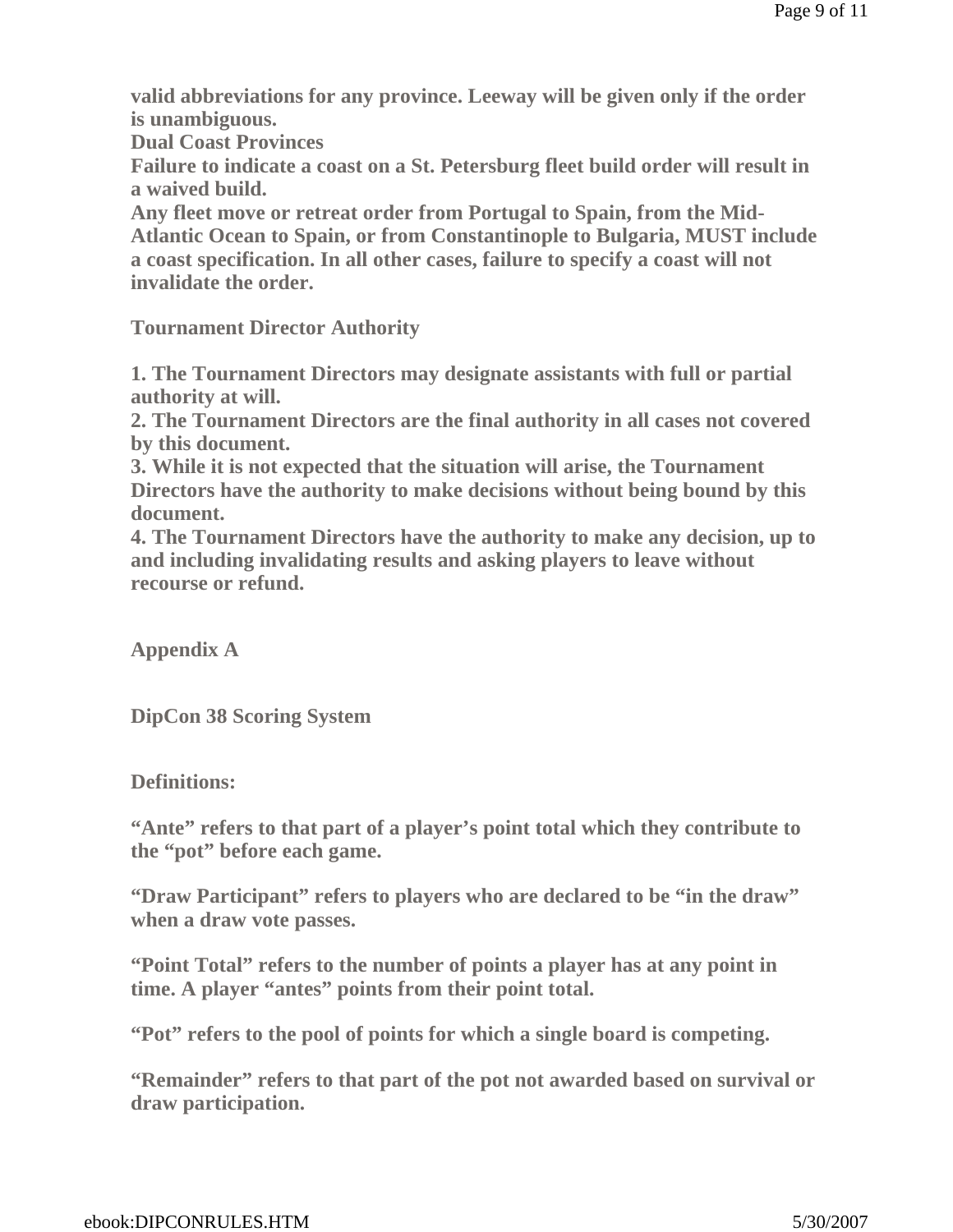**"Score" when used as a verb simply refers to receiving points from the "pot".** 

**"Scoring Points" refers to a player winning a certain number of points from the "pot". The term "point" generally refers to the points in the "pot", a share of which is added to a player's "Point total", as opposed to a player's raw score or his percentile score.**

**"Survivor" refers to a player who has one or more supply centers in a game that ends in a draw, but who is not a "Draw Participant".**

**Before a game begins, each of the 7 players in that game antes 10% of their current point total to the pot. Their point total is thus decreased by 10%.**

**If the game ends in a solo victory, the winner scores points equal to the size of the pot, and those points are added to their point total. In the next round the player will ante based on her new point total.**

**If the game ends in a multiple-player draw, each player in that draw scores points equal to 5% of the pot. Each player who is not in the draw, but who still has at least one supply center (survivors) scores points equal to 1% of the pot. The remainder of the pot (that is, that part of the pot left over after subtracting the number of points awarded for draw participation and for survival) is divided up in the following way. Note that this remainder may be anywhere between 65% and 90% of the total pot.** 

**A player's "Raw Score" is calculated according to the following formula:**

**Raw Score =**  $[S * (N_s + 1)] + [(1/5) * M * (N_m + 1)] + Y$ 

**Where:**

**S = Supply centers owned at the end of the game**

**N\_s = Number of players who own fewer supply centers than you at the end of the game**

**M = Largest number of supply centers owned at any point in the game N\_m = Number of players whose maximum supply center count was smaller than yours**

**Y = Number of years in which you ended the game with one or more supply centers**

**A player's Percentile Score is equal to her Raw Score divided by the total Raw Scores of all 7 players in the game. A player's share of the remainder of the pot is equal to his Percentile Score times the value of the pot. These points, along with points for draw participation and survival are added to the player's point total.**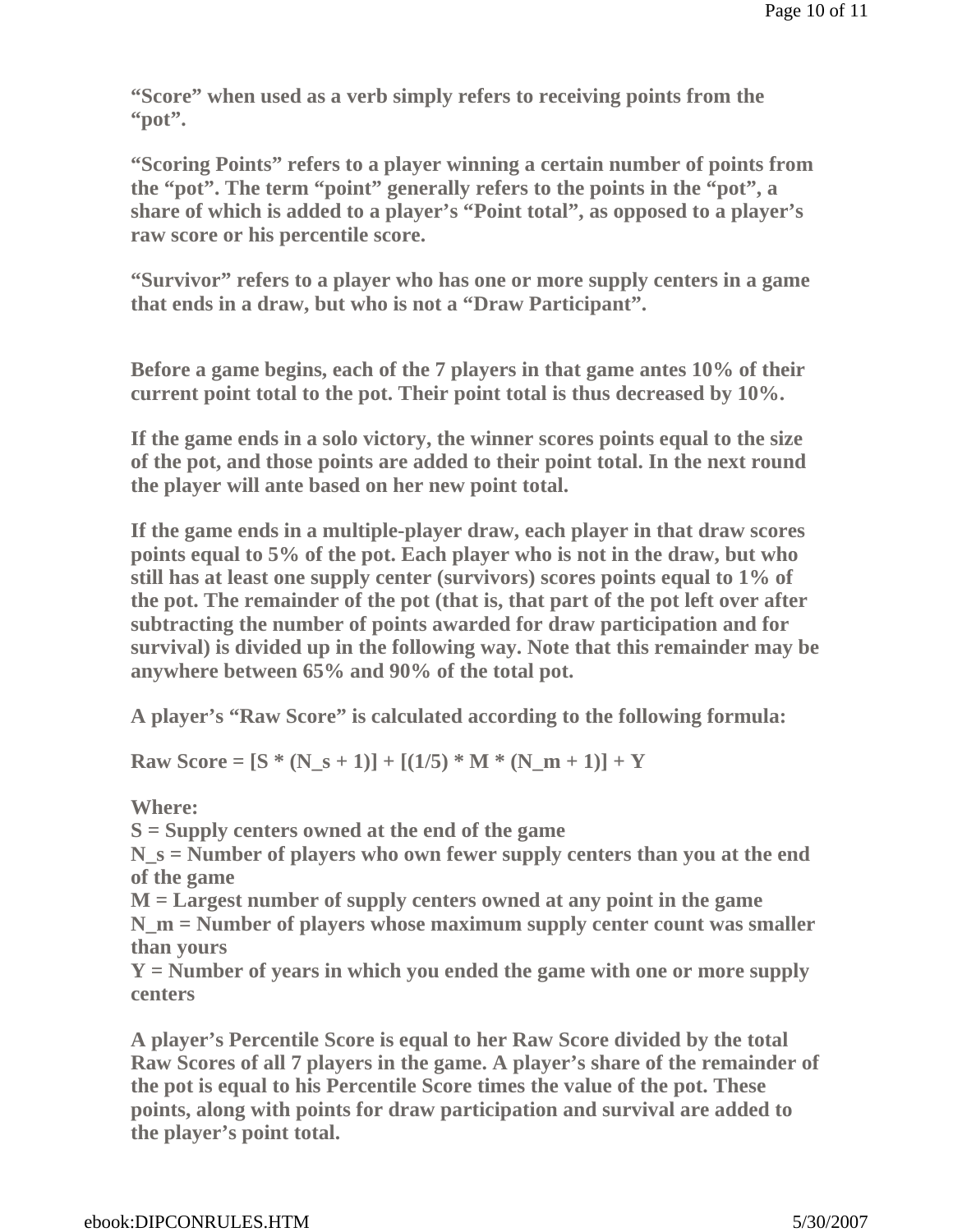**Upon the completion of round 3, the tournament directors will use the preceding system to recalculate the Point Total for all players as though the first 3 rounds occurred in each of the 6 possible orders. [1,2,3; 1,3,2; 2,1,3; 2,3,1; 3,1,2; and 3,2,1]. The official Point Total that all players will have going in to round four, and the Point Total from which Top Board assignments shall be made, shall be the average (arithmetic mean) of these 6 point totals.** 

**Round four will be played and scored based on this new Point Total. The Point Totals after round four shall be the official standings for the tournament, with the exception that the player who wins the largest share of the pot on the top board shall be the DipCon Champion.**

**Although players will be assigned to boards more or less randomly during the first 3 rounds, in order to give all players the best chance at improving their final standing, round 4 will be a seeded round. As mentioned previously, the Top 7 players will be placed on the Top Board. The remaining players will be put in groups of 7 based on their Point Total after round 3, within the confines of Rule II (5). Powers will still be assigned randomly within the confines of Rule II (6).**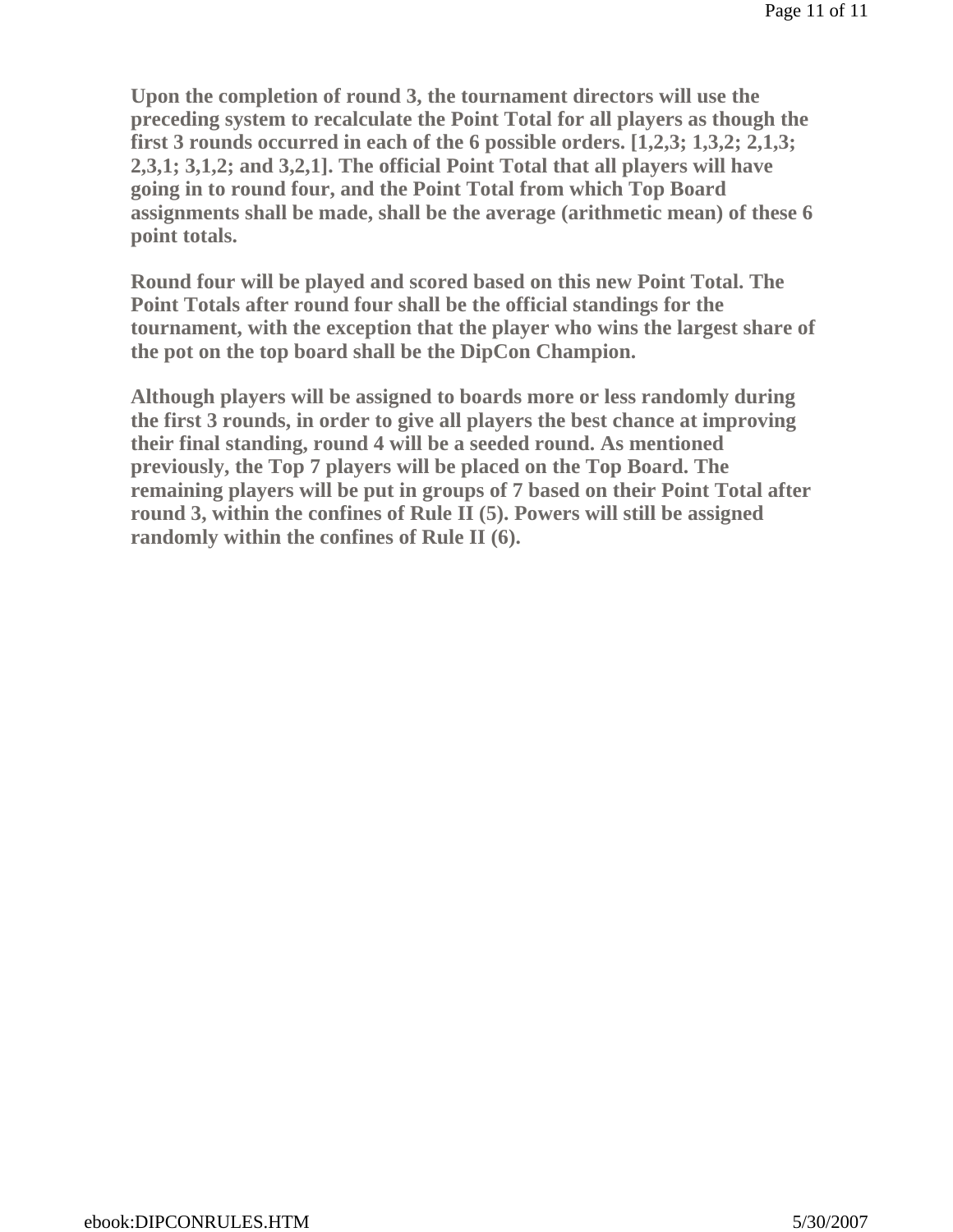## **WACkyCon Scoring Primer**

**This scoring system will be used at the Dipcon Tournament at Portland 23- 25 April, 2004. If lyou can figure it out, let me know.** 

**Very Short Form**

**Play to win.**

**If you can solo, great. If you can't solo, try as hard as you can to get as close as you can to soloing. "As close as you can" does not mean a 3-way draw is closer than a 5-way draw, necessarily. Your own Supply Center count is a better indicator of your chances of winning than the size of the draw, and thus counts more toward your score (but yes, being in the draw is better than just surviving is better than getting eliminated).** 

**Slightly Longer Description**

**These are the following things that determine your score:**

**1. Whether you are in the draw or not (but not the size of the draw, much).** 

**2. What your SC count is at the end of the game.** 

**3. Your rank - the number of people you're ahead of in the SC-counts and how far ahead of them you are - being at 14 SC's when your next best competitor is at 7 counts much better than if you're in a 14-10-10 3-way.** 

**4. If you ended the game doing worse than at some earlier point, your earlier max SC count does help your score (a little).** 

**5. If you survive to the end of the game, you're rewarded (a little) for that, and if you didn't, the longer you survived, the better your score.** 

**6. The strength of your opponents - if you solo (or just do well) on a board with people who have been doing well all tournament, you are more highly rewarded than if you solo (or just do well) against people who have been getting killed all tournament.** 

**Once you've read the longer description and the math, and you still have questions (other than "Where's the examples?", send me an email, and maybe I'll both answer it, and put the question and answer in the FAQ down at the bottom of the page).**

**Long Description**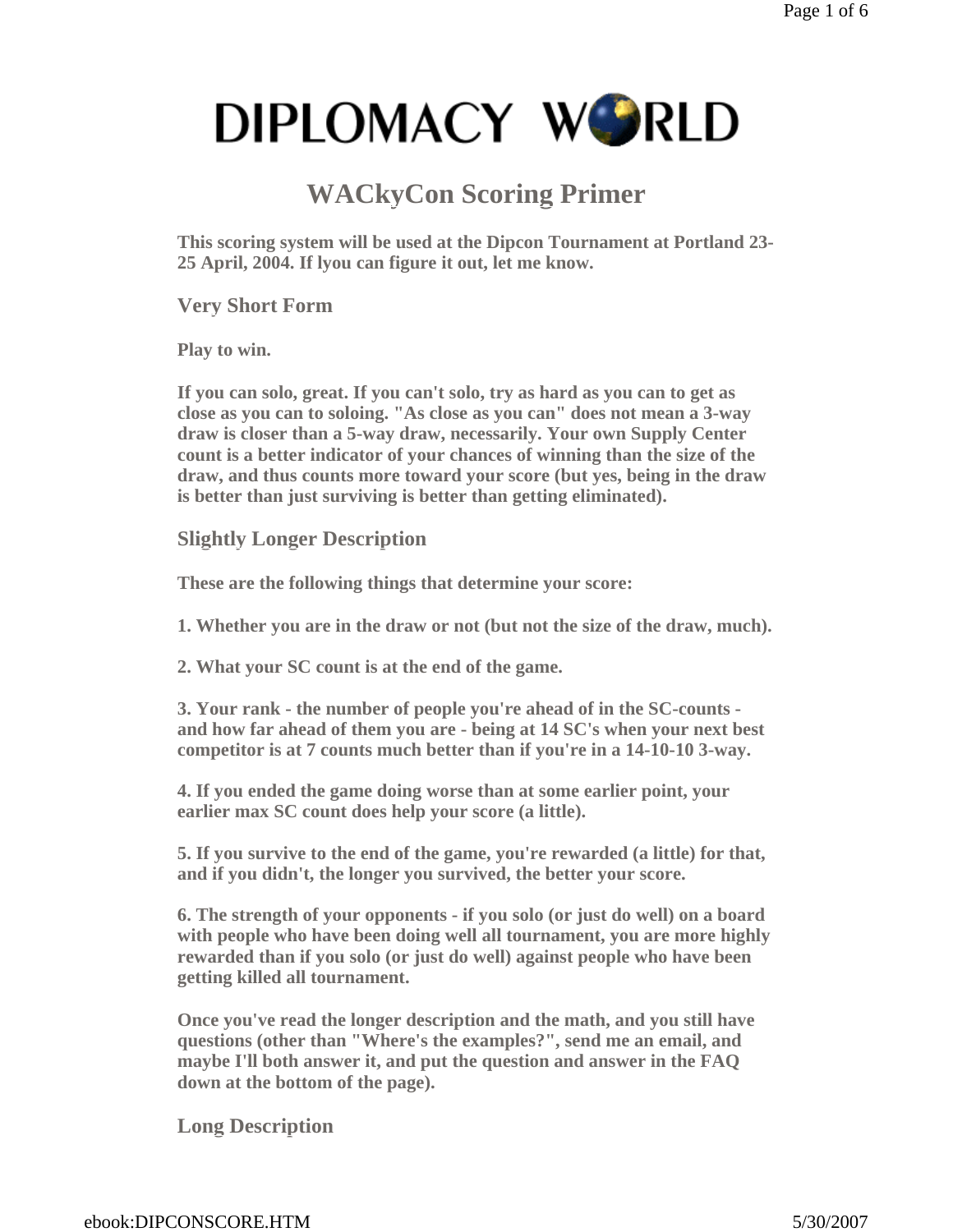**If you care at all about the actual math of the scoring system, skip down to the next section, then come back to this one if you still have any questions. If you're not interested in the specifics, basically the point of the system is to reward self-serving play - the way I phrased it late one night when I was looking at it was "Get More Biggerer!" (yes, I was tired, give me a break).**

**What this means in practice is the value of your SCs (to your score) is propotional to the number of people you are ahead of (note that if you're tied with someone, you're not ahead of them), so each center you pick up when you're in 1st place is worth quite a bit more than when you're in 5th.**

**If it looks like the game will end in a draw, you do want to be in that draw, as doing so gets you a flat 5% of pot back (and typically you will have contributed 10 to 20% of the pot in the first place - see below for what I mean by "pot") right off the bat, no matter how big you are. This won't be most of your points if you're doing well, but if you're in 5th place at 4 or 5 centers, it will be getting close to the amount you're getting from SCs.**

**Point 4) above is different than any scoring system I know - it rewards you for the best position you had all game: if you made it up to 17 centers, but were eventually eliminated (ouch!), then your score will reflect having made such a valiant effort - but not by a huge amount (1/5th the value of having actually ended the game at 17 SCs).**

**Point 6) is also different from any known dip tournament scoring system I've encountered - and deserves its own subsection. Ante Scoring**

**The main idea is similar to how Chess ratings (or NADF, for that matter) work: if you beat stronger players, you're doing better than if you beat weaker players. The way this works in this system is at the beginning of the tournament, everyone starts with a tournament score of 100 points. When you go into a game, each player contributes 10% of their current score to "the pot" - this is the total value of that particular game that everyone in the game is fighting over.**

**At the end of game, if someone solos, they take all of the points in the pot, and nobody else gets any. If there's a draw, then the points are divided up using the formula below (in the Math section).**

**In subsequent rounds, the same thing happens - each player contributes 10% of their current score to the pot of their game, and fights to try to take more than that back out to increase their score. If you are playing against strong players, who have done well in previous rounds, then they've contributed a large number of points to the pot, and you don't have to do as well to increase your score, while if you are at a board with players who have been losing all tournament, then you have to do better to get that same score.**

**As the tournament progresses, players scores will go up and down, and the**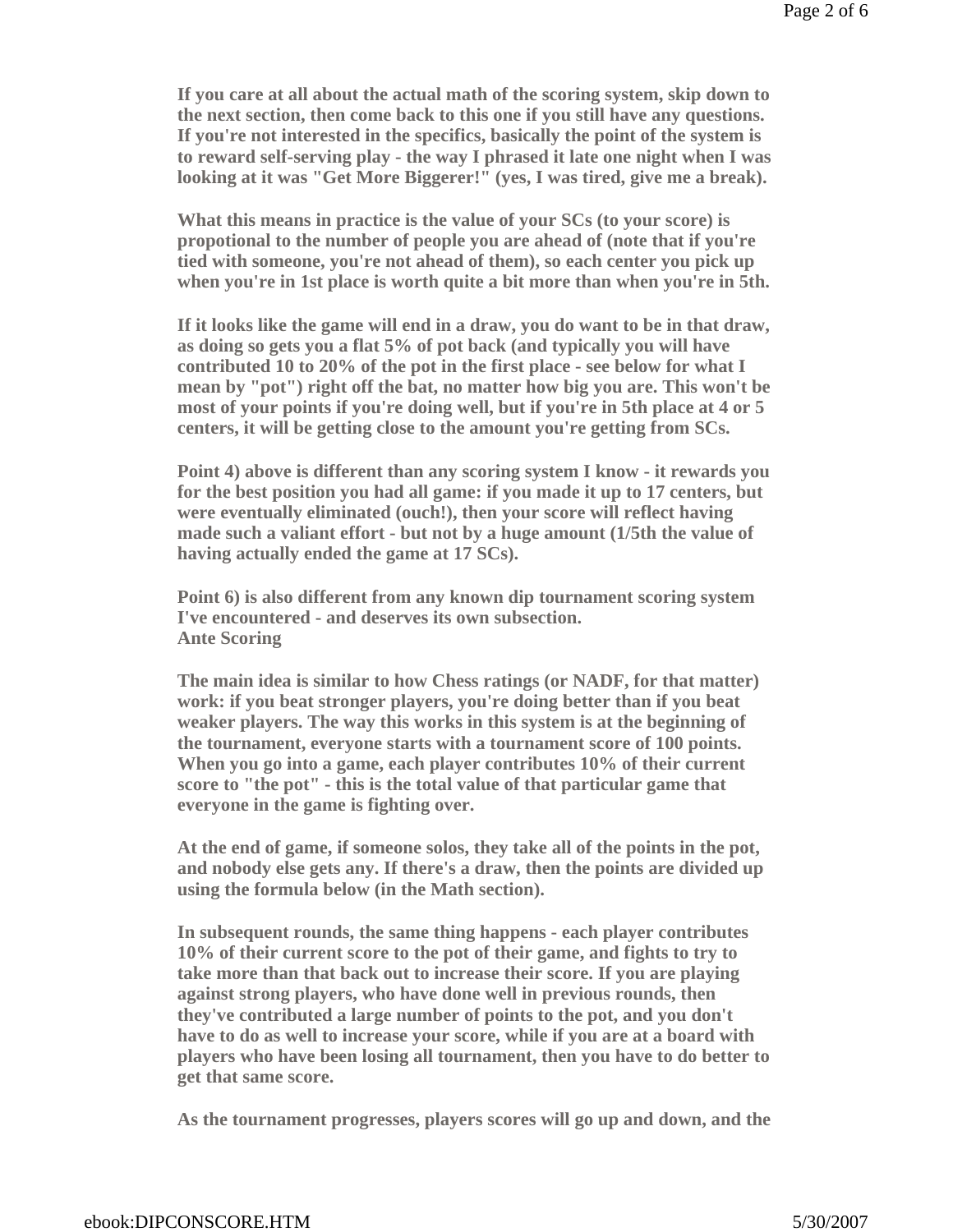**overall average score of everyone in the tournament stays the same, at 100 points (because the only points you can get are those that somoene else lost - it's a zero-sum game). What this also means is that it doesn't matter how many rounds you play - just because you weren't around for a game (you slept in, wanted to go sightseeing, or missed the Friday night round), it won't hurt your score (it just takes away an opportunity to raise [or lower] it). Of course, to make sure that someone doesn't solo in the first round and then sit out, there is a minimum required number of rounds to play in to qualify for ranking - at WACkyCon it will be 2.**

#### **Math**

**At the start of each game, everyone antes 10% of their current score to the pot. At the end of the game, if someone solos, they get it all, everyone else gets zero. If the game ends in a draw, then each player in the draw takes out 5% of the pot to start with (no matter how big the draw is), and people who survived to the end but voted themselves out of the draw take 1% of the pot each.**

**The rest of the pot is divided up among the players in the following way: the formula below tells you the "raw score" of a player, given their performance in the game. This raw score determines what portion of the remaining pot goes to them - if Player A had a raw score of 10, Player B had 20, and Player C had 30, and the pot had 50 points left in it (after the percentages from the above paragraph were taken out), then Player A would get 50 \* [10/(10+20+30)] = 12 of the 50, Player B would get twice that, and player C would get three times that. The raw score formula is, for someone who ended the game with S supply centers, and was, at the end of the game, ahead of N\_s other players in the supply center counts, who had a maximum supply center count over the whole game of M (S may often equal M), which when compared to everyone else's maximum supply center count was greater than N\_m of them, and who survived for Y years, gets a raw score of:**

**Raw Score =**  $[S * (N_s + 1)] + [(1/5) * M * (N_m + 1)] + Y$ 

**If you want to try scoring up some games on your own, don't try to do it by hand, what are you crazy? Use my ever-crashing and buggy program, available here.**

#### **Examples**

**The following game was a recent house game in Portland OR. For the purposes of this example, everyone anted 10 points each (for far more data, check out what happened at WACkyCon itself).**

**Game Exhibit A: R/F/T Draw in 1908 Power In Draw/lifetime Max SC count Game End SC count Score Austria No/5 4 0 1.21 England No/8 5 2 3.83**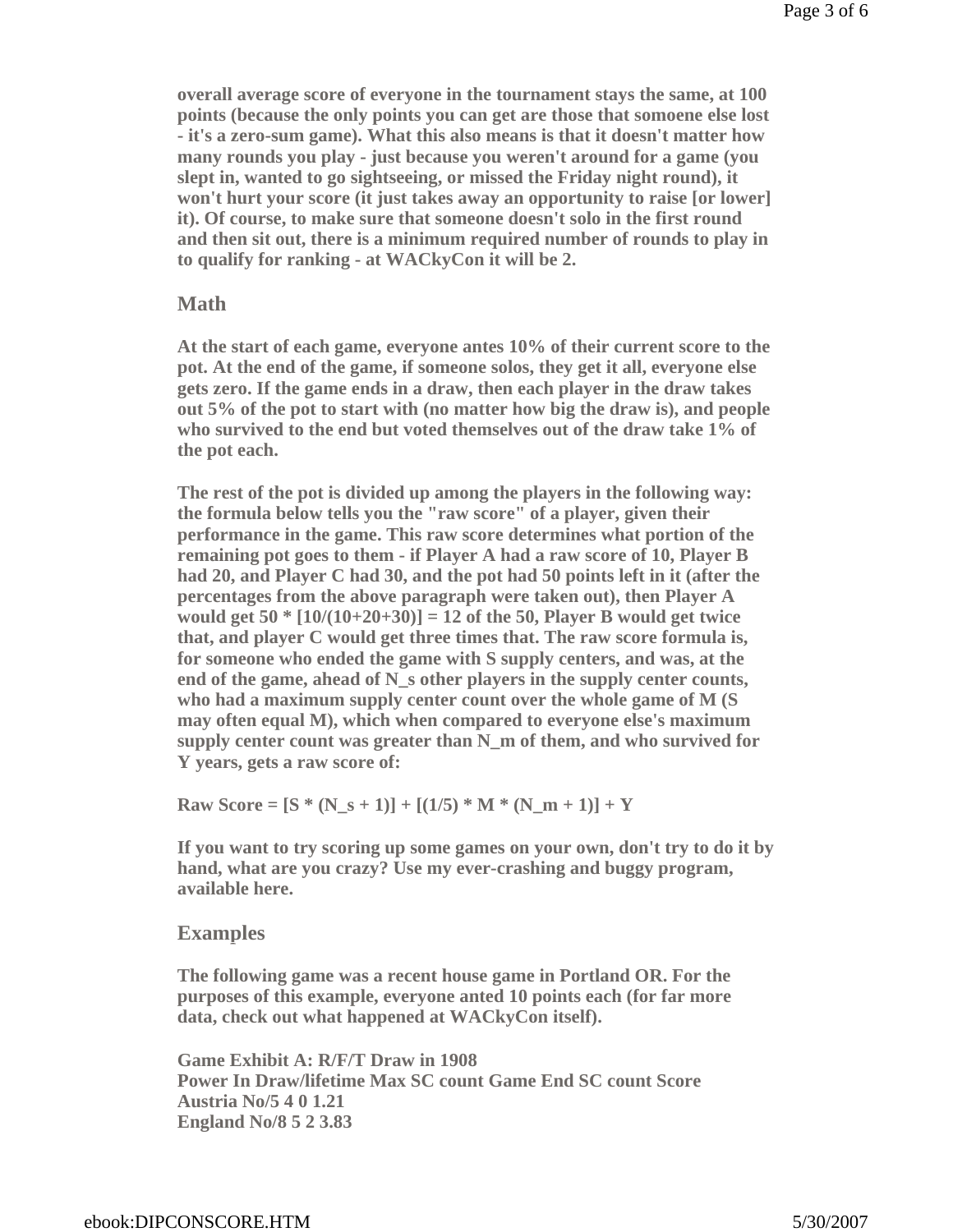**France Yes 8 8 17.1 Germany No/8 6 3 5.25 Italy No/8 4 4 5.87 Russia Yes 7 7 13.9 Turkey Yes 10 10 22.7**

**In this example, England, Germany, and Italy were willing to vote themselves out of the draw, as they were fairly weak. Should they have? I said that draw size doesn't matter (much), but how "much" is "much"? Lets look at the extreme case of the same game, but a 6-way DIAS style result:**

**Game Exhibit B: R/F/T/G/I/E Draw in 1908 Power In Draw/lifetime Max SC count Game End SC count Score Austria No/5 4 0 1.03 England Yes 5 2 6.17 France Yes 8 8 15.1 Germany Yes 6 3 7.38 Italy Yes 4 4 7.91 Russia Yes 7 7 12.4 Turkey Yes 10 10 19.8**

**So the smallest of the original draw members (Russia) loses a point and a half, France loses 2pts, and Turkey loses 3 points, while the opposite happens among the former survivors - the lowest scores go up the most.**

**Is this a lot of points? It's signifigant, as will be shown below in an application of this scoring to The Potomac Tea & Knife Society's "Tempest in a Teapot III". But who among the original drawing powers would have really pushed for more play even to the point of eliminating a few small powers? It's important to remember the situation - there's an R/T alliance rolling west, Austria is dead, and France is propping up Germany and Italy while England barely holds his own against Russia, who is focussed more on Germany.**

**What if just Italy demanded to be in the draw?**

**Game Exhibit C: R/F/T/I Draw in 1908 Power In Draw/lifetime Max SC count Game End SC count Score Austria No/5 4 0 1.15 England No/8 5 2 3.67 France Yes 8 8 16.5 Germany No/8 6 3 5.02 Italy Yes 4 4 8.42 Russia Yes 7 7 12.4 Turkey Yes 10 10 19.8**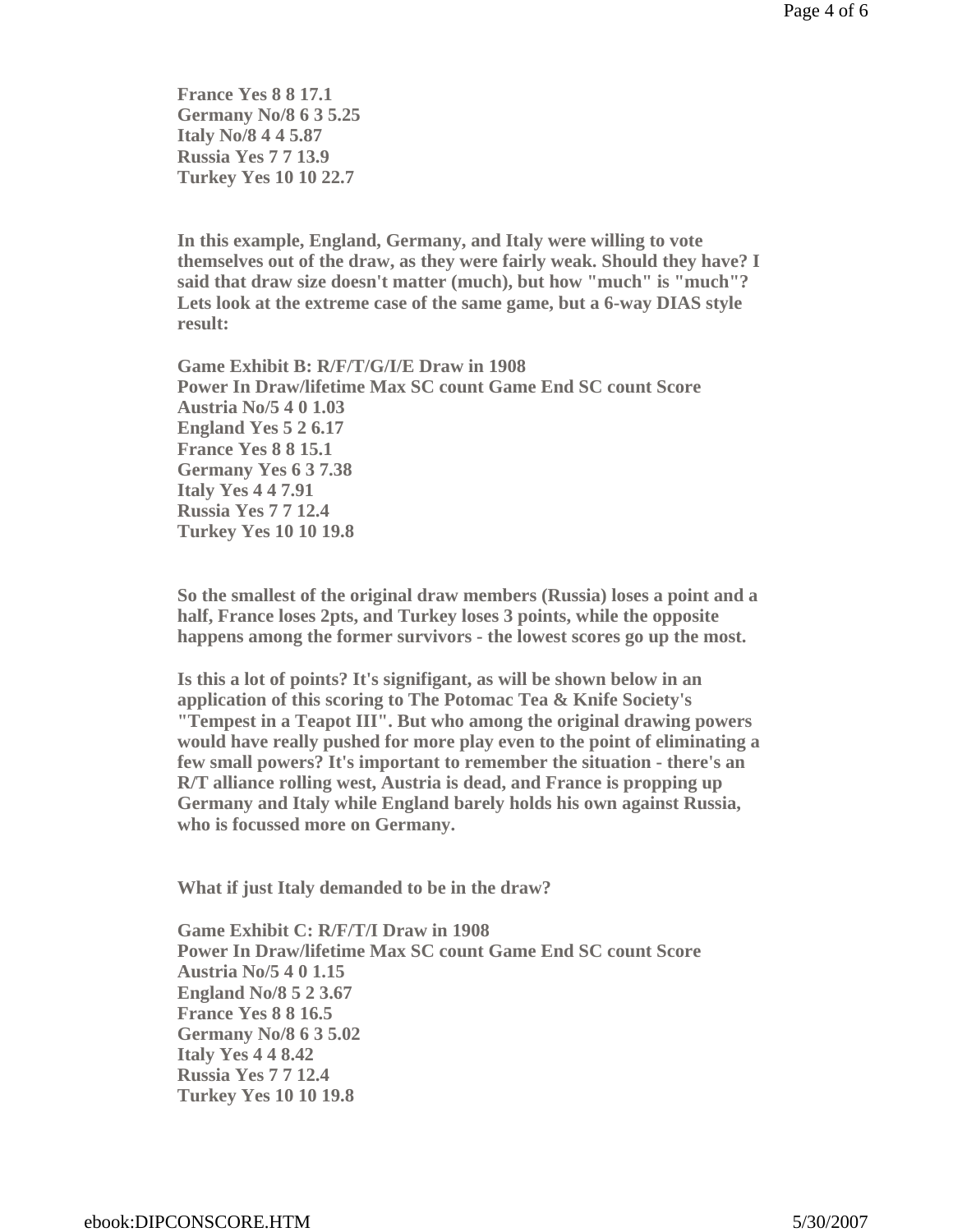**What if France and Turkey decide to cut Italy out, because he's being obstinate and wanting a place in the draw:**

**Game Exhibit D: R/F/T Draw in 1910 Power In Draw/lifetime Max SC count Game End SC count Score Austria No/5 4 0 1.10 England No/10 5 2 4.30 France Yes 10 10 19.0 Germany No/10 6 3 5.78 Italy No/9 4 4 1.85 Russia Yes 7 7 13.3 Turkey Yes 12 12 24.5**

**So compared to Exhibit A), France and Turkey go up about 2 points, Germany and England go down about a point, and Russia actually loses a half point as well. Of course, in the case at hand, if in the process of stabbing Italy, France is not able to hold those centers against Turkey (especially once Italy throws himself on his sword and helps Turkey through), and ends up only taking one of them, while Turkey takes the other three:**

**Game Exhibit E: R/F/T Draw in 1910 Power In Draw/lifetime Max SC count Game End SC count Score Austria No/5 4 0 1.09 England No/10 5 2 4.27 France Yes 10 10 17.8 Germany No/10 6 3 5.74 Italy No/9 4 4 1.84 Russia Yes 7 7 13.2 Turkey Yes 12 12 25.9**

**i.e. - if France only keeps one of the Italian centers while cutting him out of the draw, he ends up only netting 0.7 points, while Turkey gets 3.2 points. So lets recap the choices in France's situation (it's easy to see that Turkey would love to keep playing as long as Russia is stuck dealing with the stalemated north), assuming for the sake of simplicity that in the tournament, he's competing closely with both the turkish and italian players.**

**\* If he can convince EGI to vote themselves out of the draw, the scores are: o France: 17.1 o Turkey: 22.7 o Italy: 5.87 \* If he can't, and it's a 4-way with Italy as well: o France: 16.5 o Turkey: 21.7 o Italy: 8.42 \* If France and Turkey split Italy down the middle, and it holds that way?**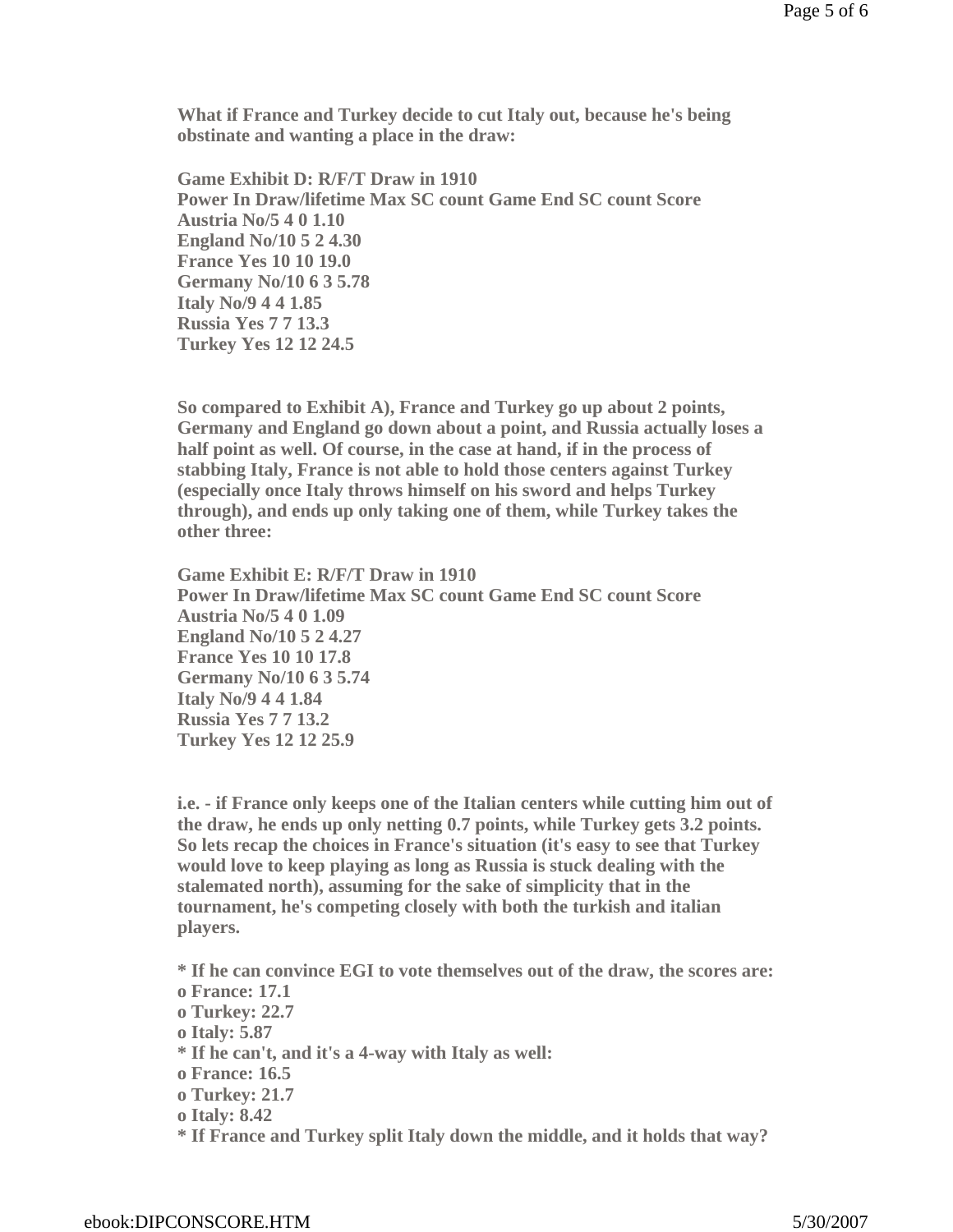- **o France: 19.0 o Turkey: 24.5 o Italy: 1.85 \* If he tries this, but Turkey gets 3 out of 4 of Italy's centers? o France: 17.8 o Turkey: 25.9**
- **o Italy: 1.84**

**What do you think the moral of the story is? I think, in this case, it says several things:** 

**o "Include small powers in the draw (if they demand it) unless you can be sure you will benefit the most from their elimination"** 

**o "If you're the biggest power on board, and you're not looking like you're going to lose any ground - don't take any draw: keep playing!" And you know what? I think those are good morals to learn about the game in general, regardless of whether it maximizes your WACky score. How close can things get?** 

**To see what France should do in the above example, you really should know how close these scores are going to get over the course of a tournament. To that purpose, I went through the laborious process of entering (by hand) all of the data from The Potomac Tea & Knife Society's Tempest in a Teapot III's games (which are available for viewing at their site) into this scoring system, and here is what it would have said:** 

**1. Person 1: 180.82 - (solo + strong 2-way + 3-way)** 

**2. Person 2: 151.41 - (solo late in tournament)** 

**3. Person 3: 132.71 - (solo in round 1, then eliminations)** 

**4. Person 4: 132.49 - (4-way + 2 strong 3-ways)** 

**5. Person 5: 120.76 - (4-way + 1 strong 3-way)** 

**6. Person 6: 113.87 - (3-way + strong 3-way + survival)** 

**7. Person 7: 113.56 -- disqualified for WACky Scoring - only 1 game.** 

**8. Person 8: 113.42 - (4-way + strong 3-way + elimination)** 

**9. Person 9: 112.31 -- disqualified for WACky Scoring - only 1 game.** 

**10. Person 10: 109.39 - (strong 3-way + survival)** 

**11. Person 11: 108.45 - (weak 4-way, two 3-ways)** 

**12. Person 12: 105.13 - (2-way, survival)** 

**I'd guess also that the reason some of these scores seem in the wrong order is that people had good results against players who had been doing poorly in the tournament, or who did well early, then poorly later on. Frequently Asked Questions o Question: When do I accept defeat and vote yes for a draw proposal in such a way as to maximize my tournament score? o Answer: When you've gotten as close as you can to soloing, and think that playing on isn't going to imporve your position. o more coming... (send them to jake at rset.net)**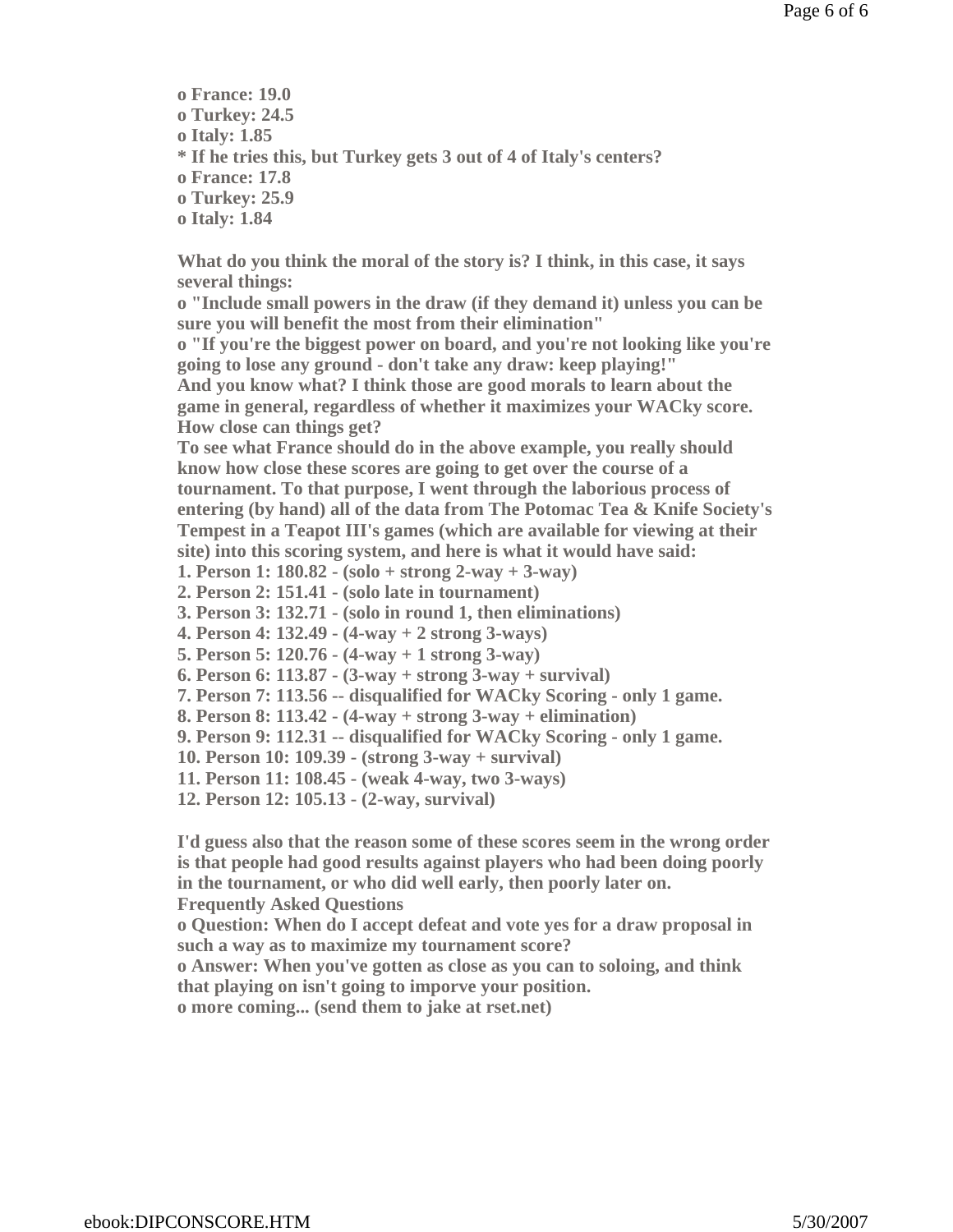**"Diplomacy World's" International Invitational Diplomacy Demonstration Game** 

**We have decided to host an International Invitational Diplomacy Demonstration Game here in the pages of "Diplomacy World". It will be gamemaster by Tim Haffey who has over 30 years experience playing Diplomacy and gamemasstering. Jim Burgess will also be available to provide advice on difficult adjudications, should there be any. The name of this game will be Unicorn 2004.**

**So much for the gamemaster. The game will be played via email. Players will be invited from various Diplomacy communities to get differrent styles demonstated perhaps. Jim Burgess is responsible for inviting people and so far we have the following individuals.**

**Edward Hawthorne, edward\_hawthorne@yahoo.com Steve Cooley, tmssteve@sbcglobal.net David Cohen, zendip18@optonline.net Tim Goodwin, tim@9oakhill.com Jim-Bob Burgess, burgess@theworld.com Roger Yonkoski, rky\_diplomacy@att.net One Invited but Yet to Accept**

**When the seventh player is found, Conntry assignments will be made and several moves will have taken place by the time the next issue comes out along with commentary. Should be interesting.**

**Bye the way, the play of this game will be followed in the pages of "Diplomacy World" along with commentary, so you might need a thick skin as well.**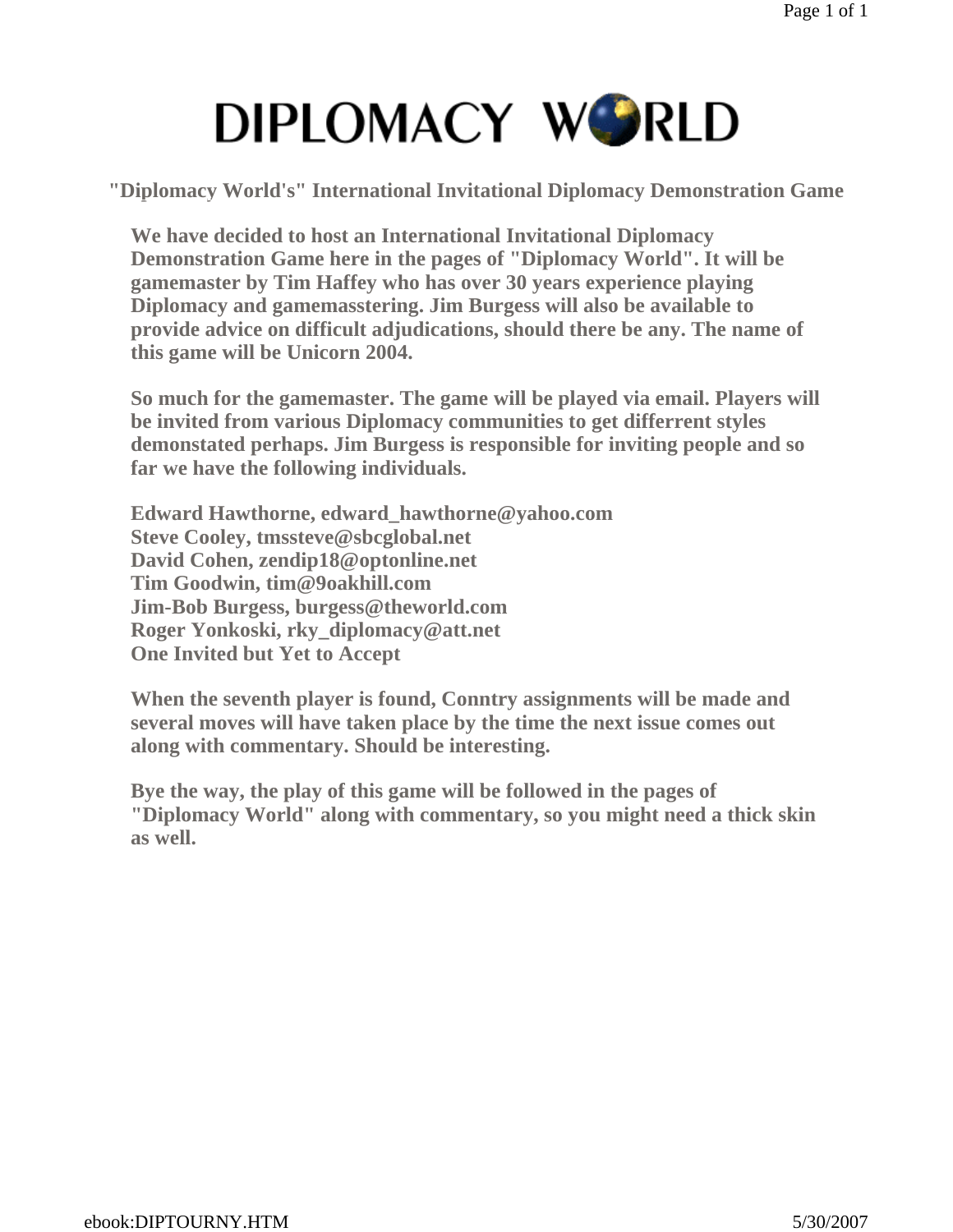**List of Diplomacy Events taken from the Diplomatic Corps website. You should vist this site if you want to see a long list of Internation Events. Click Here If the llink does not work, load the following address into your browser: http://www.diplomaticcorps.org/ComingEvents/ComingEventsList.html** 

**United States:**

**PrezCon:**

**The eleventh annual multi-game convention PrezCon will be held on 25-29 February 2004 in Charlottesville, Virginia, USA, including the second annual United States Diplomacy Championship tournament. This will be part of the 2004 Eastern Swing. For more details about PrezCon in general, see the PrezCon website, or contact PrezCon president Justin Thompson, jthompson@prezcon.com. Send E-mail to Dip tournament director David Hood at gamerhood@charter.net for further information about the Diplomacy tournament, and let him know you are coming. Then go to www.prezcon.com to preregister.** 

**This tournament will be over by the time this issue comes out, but if someone can send me a report on the tournament, that would be nice. What do you say Justin?**

#### **DipCon XXXVII:**

**The North American Diplomacy championship DipCon XXXVII will be held on 25-27 April 2004 at the Four Points Sheridan Hotel in Portland, Oregon, USA, hosted by the PiggyBack IV convention and organized by the PiggyBack Society for Pacific Northwest Diplomacy and the DipCon Committee.** 

**There will be four rounds of the Diplomacy tournament: Friday 7pm, Saturday 10am, Saturday 7pm, Sunday 9am. The DipCon Administrative Committee will consist of the PSPND Executive Director (Jerry Fest), the Tournament Organizer (Matt Shields), and the outgoing chairman (Andy Marshall). More details about the event can be found at the PiggyBack Society website.** 

> **See the DipCon Page for more details on this tournament**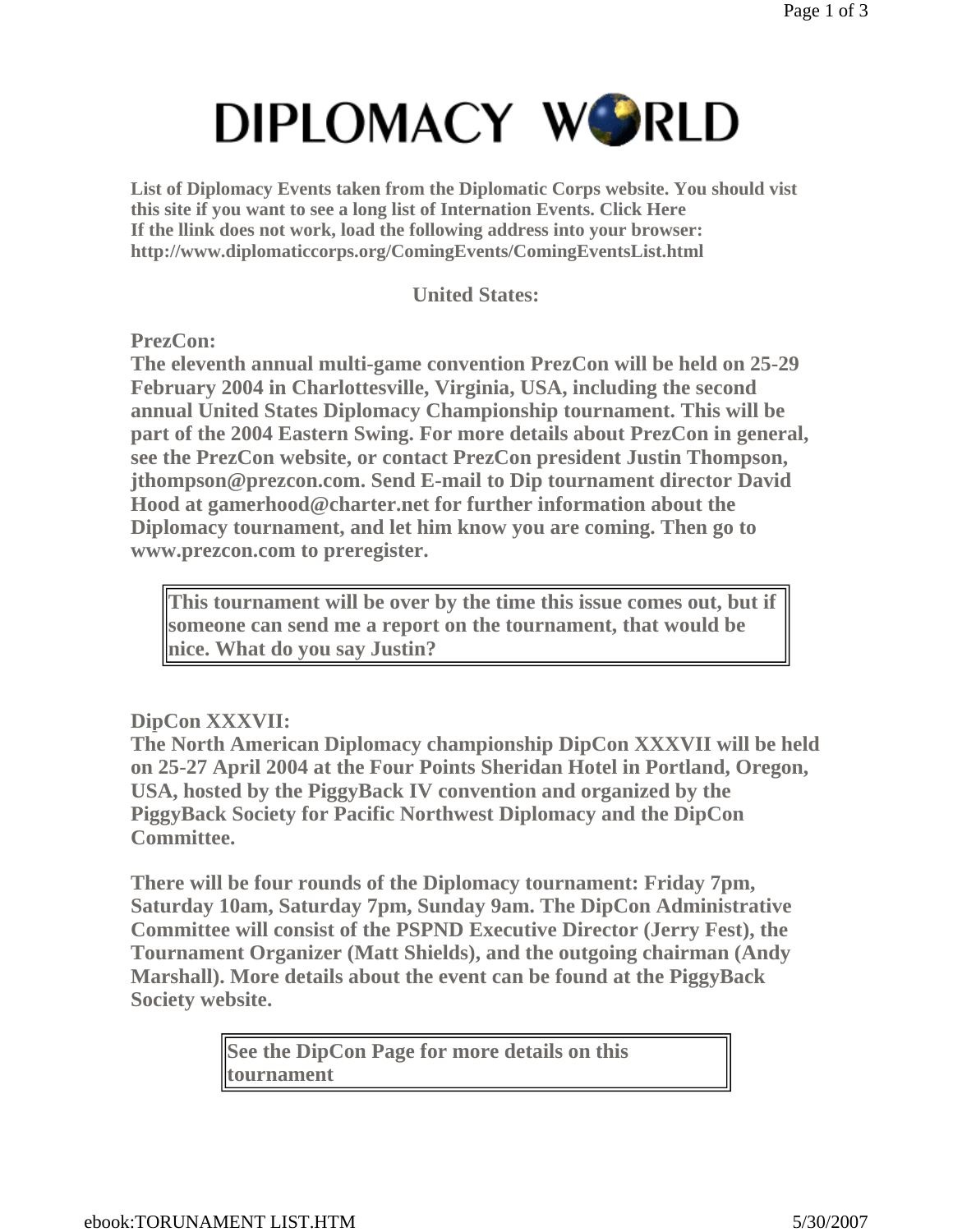### **Dixiecon XVIII:**

**The annual Diplomacy convention Dixiecon XVIII will be held on Memorial Day weekend, late May 2004 at Granville Towers in Chapel Hill, North Carolina, USA. For details of 2003 (most will be similar for 2004), see the Dixiecon 2003 website. Dixiecon will also be part of the 2003 Eastern Swing. If you have any questions, send e-mail to tournament director David Hood, gamerhood@charter.net. Here is the Dixiecon Hall of Fame, with the top three finishers from the previous 17 years, including hosting the 1990 and 1998 DipCon/World DipCon events and the 1994 and 2002 DipCons.** 

### **KublaCon:**

**A Diplomacy tournament will be held on 29-30 May 2004 at the Hyatt Regency in Burlingame, California, USA (in the San Francisco Bay area) as part of the annual multigame convention KublaCon. There will be a teaching round on Friday evening 28 May. For more details, see the KublaCon website, or send E-mail to Edi Birsan, edi@mgames.com.** 

### **Dragonglight:**

**The next Dragonflight will be held in August 2004 in Seattle, Washington, USA. Specific dates have not yet been announced. This longtime multi-game convention will include a Diplomacy tournament. For general convention details, see the Dragonflight website, www.dragonflight.org. For more Diplomacy details, contact Buz Eddy, BuzEddy@aol.com.** 

### **ConQuest 2004:**

**The annual multi-game convention ConQuest 2004 will include a Diplomacy tournament on 3-5 September 2004 at the San Francisco Airport Marriott in Burlingame, California, USA. More details can be found at the host event's ConQuest website. For more Diplomacy tournament information, contact tournament director Edi Birsan, edi@mgames.com.** 

### **Tempest in a Teapot VI Diplomacy convention:**

**The annual Tempest in a Teapot VI Diplomacy convention will be held in October 2004 at the Washington Terrace Hotel in Washington, DC, USA, organized by the Potomac Tea and Knife Society. Tempest will be part of the 2004 Eastern Swing. More details about the event will be posted eventually at the PTKS website. Details about the four-star host hotel can be found at the W**

### **Canada:**

**The first Championnat du Québec was planned for 21-23 February 2003 in Québec, Québec, Canada. Unfortunately, this event could not be held as**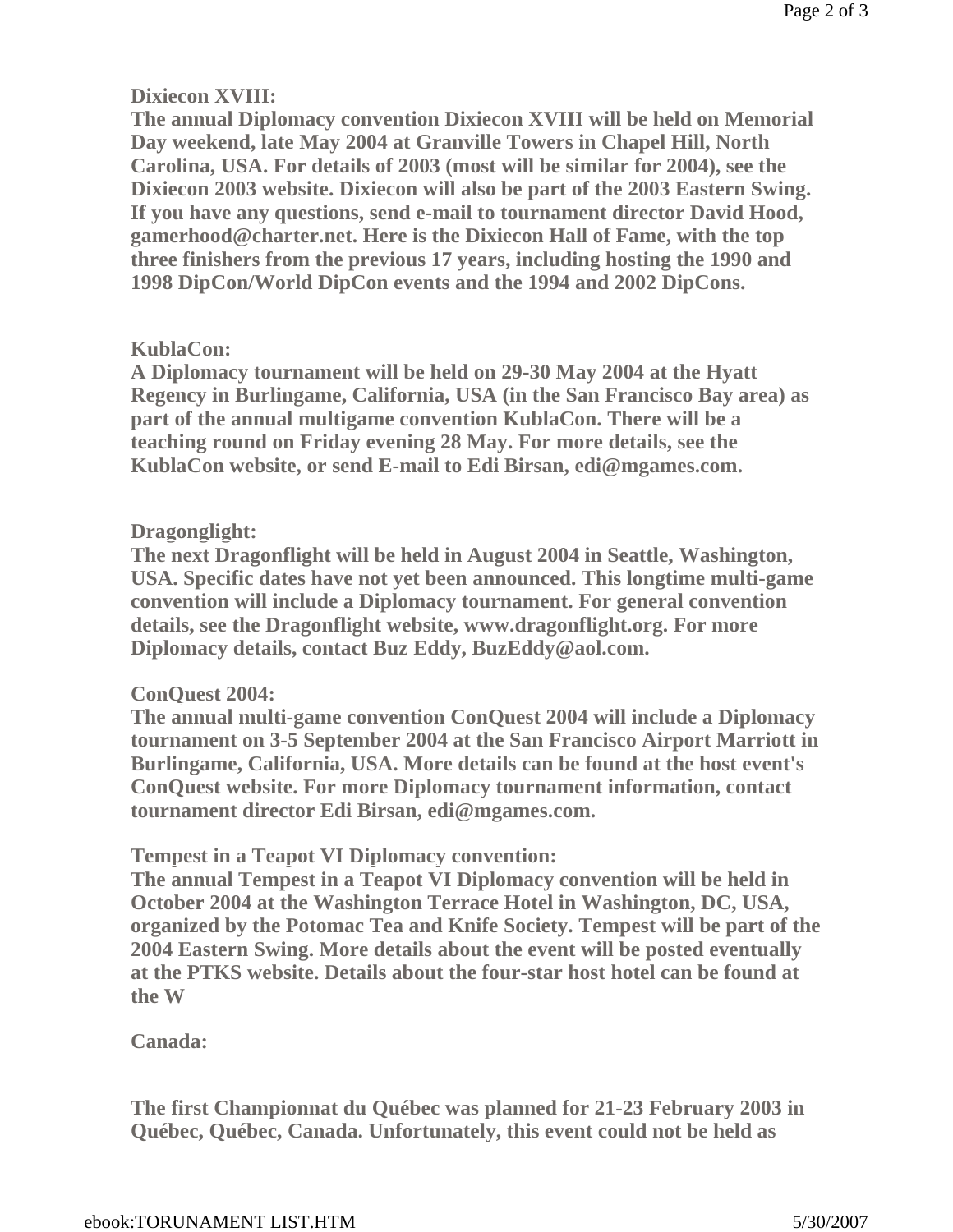**planned. When a new date is selected, it will be posted on the Frenchlanguage OFD website, ofd.telaneos.com. Send questions to Antoine Bel Rio, anbelrio@videotron.ca.** 

**There may be a QuebeCon held on an undetermined date in 2004 in Montreal, Quebec, Canada. For details when they get decided, see www.diplom.ca, or contact dipmtl@diplom.ca or Etienne Brodeur, e.brodeur@sympatico.ca.** 

**Another attempt to organize a Diplomacy convention in Quebec, possibly in early to middle August 2004, is being made by Nicolas Lessard,** 

**nicolaslessard@hotmail.com, who organized the 21-player New Year's event in Quebec.** 

**The annual Can-Con will be held on the third weekend of August 2004 at the University of Toronto's branch campus at Scarborough, Ontario, Canada. For more details, send E-mail to: Cal White, diplomat@idirect.com.** 

**[links] More information on upcoming Canadian FTF Diplomacy** 

**tournaments can be found on the Diplom.ca Tournaments page. Information on Canadian local FTF Diplomacy groups (which may schedule local, regional, or national events) can be found on the Diplom.ca Local Clubs page.**